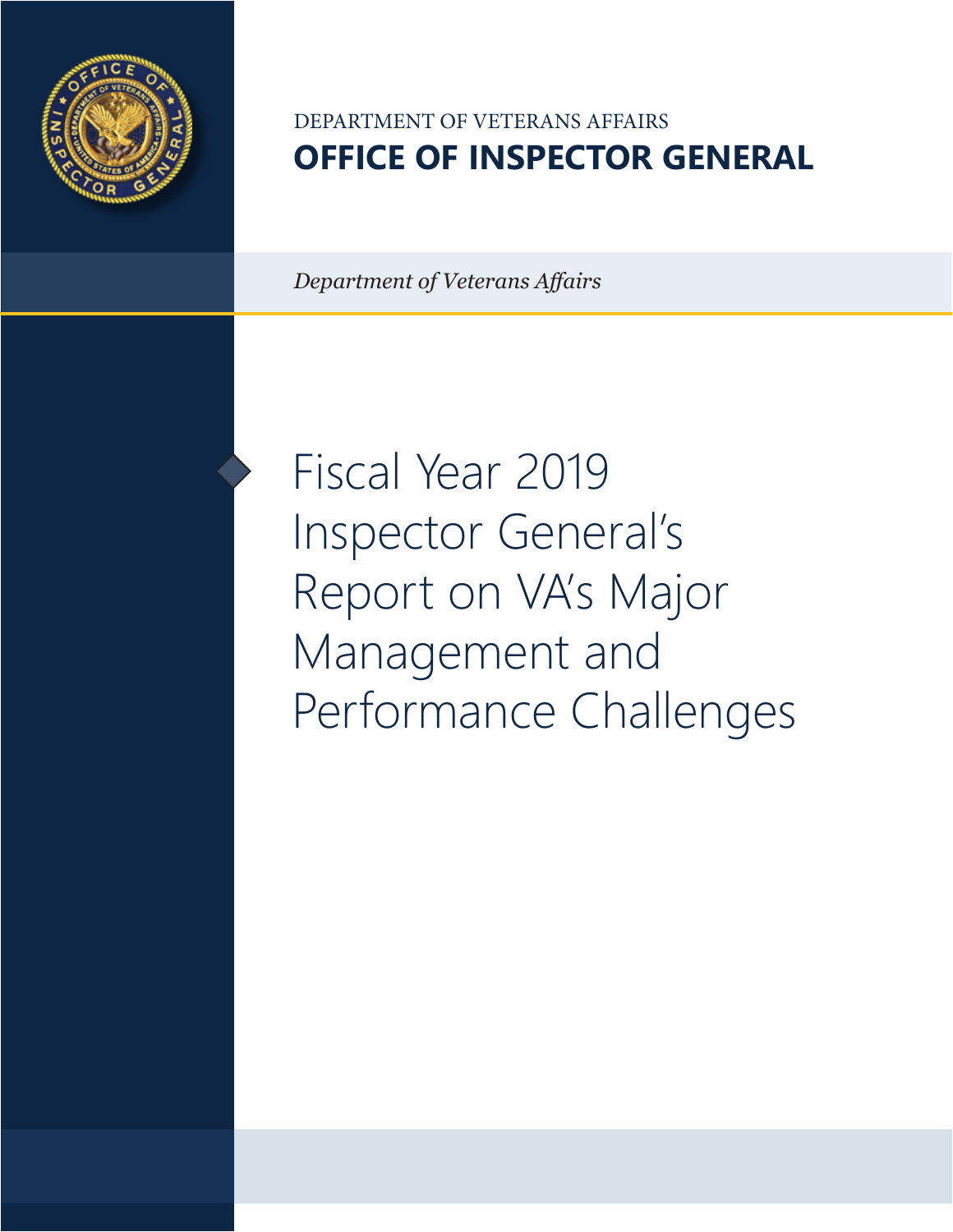

The mission of the Office of Inspector General is to serve veterans and the public by conducting effective oversight of the programs and operations of the Department of Veterans Affairs through independent audits, inspections, reviews, and investigations.

Each year, pursuant to 31 USC § 3516(d), the VA Office of Inspector General (OIG) provides VA with an annual update summarizing serious management and performance challenges identified by OIG work, as well as an assessment of VA's progress in addressing those challenges, which is then published in VA's annual Agency Financial Report. This update was also published in VA's fiscal year 2019 Agency Financial Report, section III, pages 177 through 224, in November 2019. Some minor edits were made to correct errors and for style consistency.

**Report suspected wrongdoing in VA programs and operations to the VA OIG Hotline: [www.va.gov/oig/hotline](http://www.va.gov/oig/hotline) 1-800-488-8244**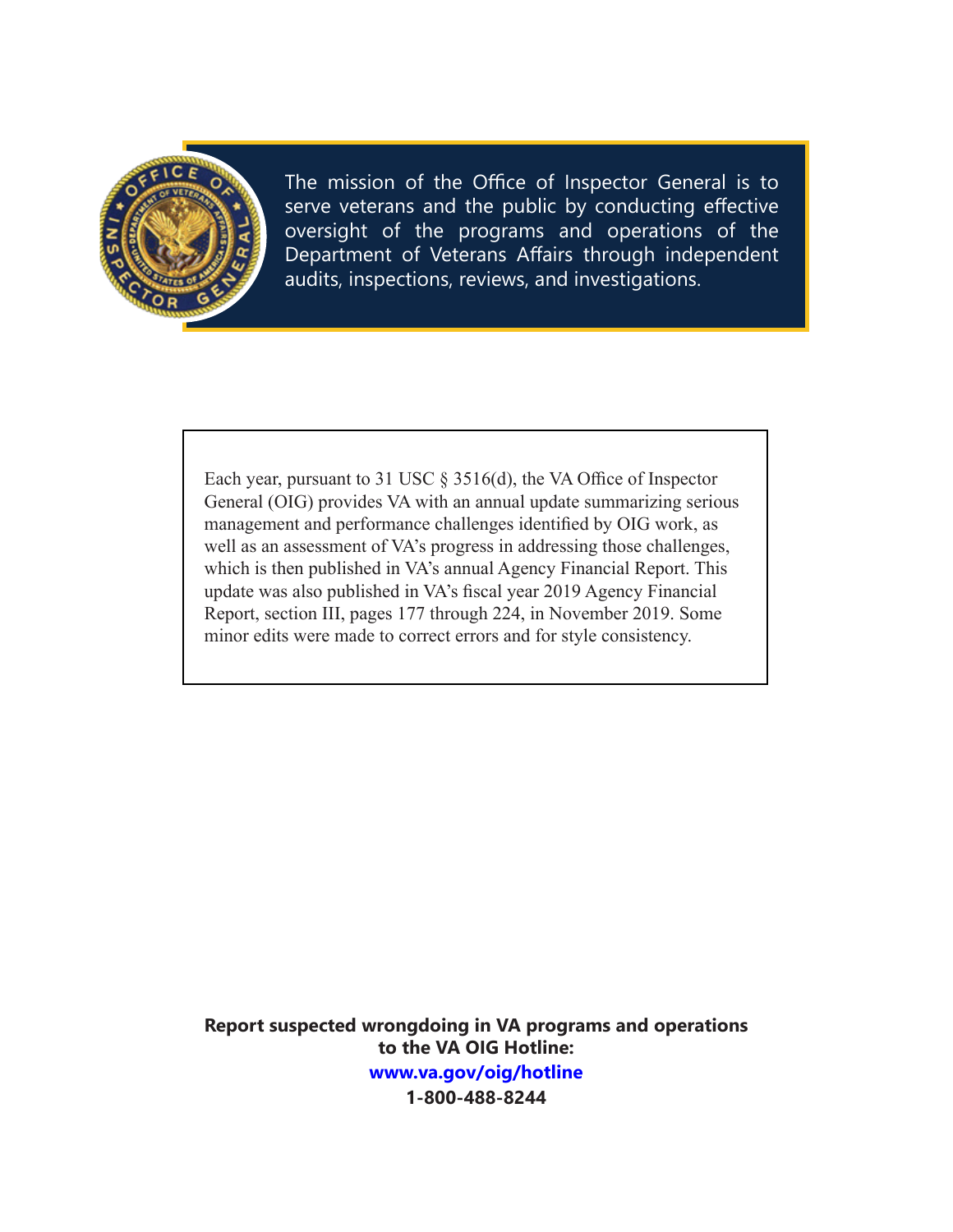

Fiscal Year 2019 Inspector General's Report on VA's Major Management and Performance Challenges

## **FOREWORD**

The Office of Inspector General's (OIG) mission is to serve veterans, their families, caregivers, and the public by conducting effective oversight of the Department of Veterans Affairs (VA) programs. The OIG recommends advancements to VA services, processes, and systems that will improve the lives of veterans and make the best use of taxpayer dollars. Each year, the Inspector General provides VA with an annual update summarizing serious management and performance challenges identified by OIG work, as well as an assessment of VA's progress in addressing those challenges.

This report contains a summary of the major management challenges addressed by OIG's work and the status of VA's efforts to redress them. Six areas were identified through OIG's oversight of the VA: (1) Strengthening leadership and workforce investments, (2) Improving health care access and quality of care, (3) Ensuring the accuracy and timeliness of benefits services, (4) Enhancing financial management and controls, (5) Overseeing the compliance and integrity of procurement practices, and (6) Minimizing risks and increasing effectiveness for information management systems.

The OIG conducts extensive oversight of VA programs and operations in each of these six areas through independent audits, inspections, investigations, and reviews. The OIG recognizes the Veterans Health Administration has the largest integrated public health system in the nation with prodigious changes underway for enhancing care, including expanding community care; implementing a new electronic health records system; and modernizing core systems—all while tackling veteran suicide, the opioid crisis, and other vital issues. The Veterans Benefits Administration implements a massive and complicated benefits system challenged by changes in technology and in its claims and appeals processes. In addition, the National Cemetery Administration strives to deliver services and benefits in a compassionate and efficient manner. Each of these administrations requires stable leadership throughout its organization, adequate numbers of trained qualified staff, and effective quality assurance.

While primarily focused on these significant challenges, OIG continues to see deficiencies in these and other key areas. This report recognizes where significant progress has been made and commends all VA leaders and personnel who have identified challenges and promotes high-quality services and benefits to the nation's veterans and their families.

Mucha Jan

MICHAEL J. MISSAL Inspector General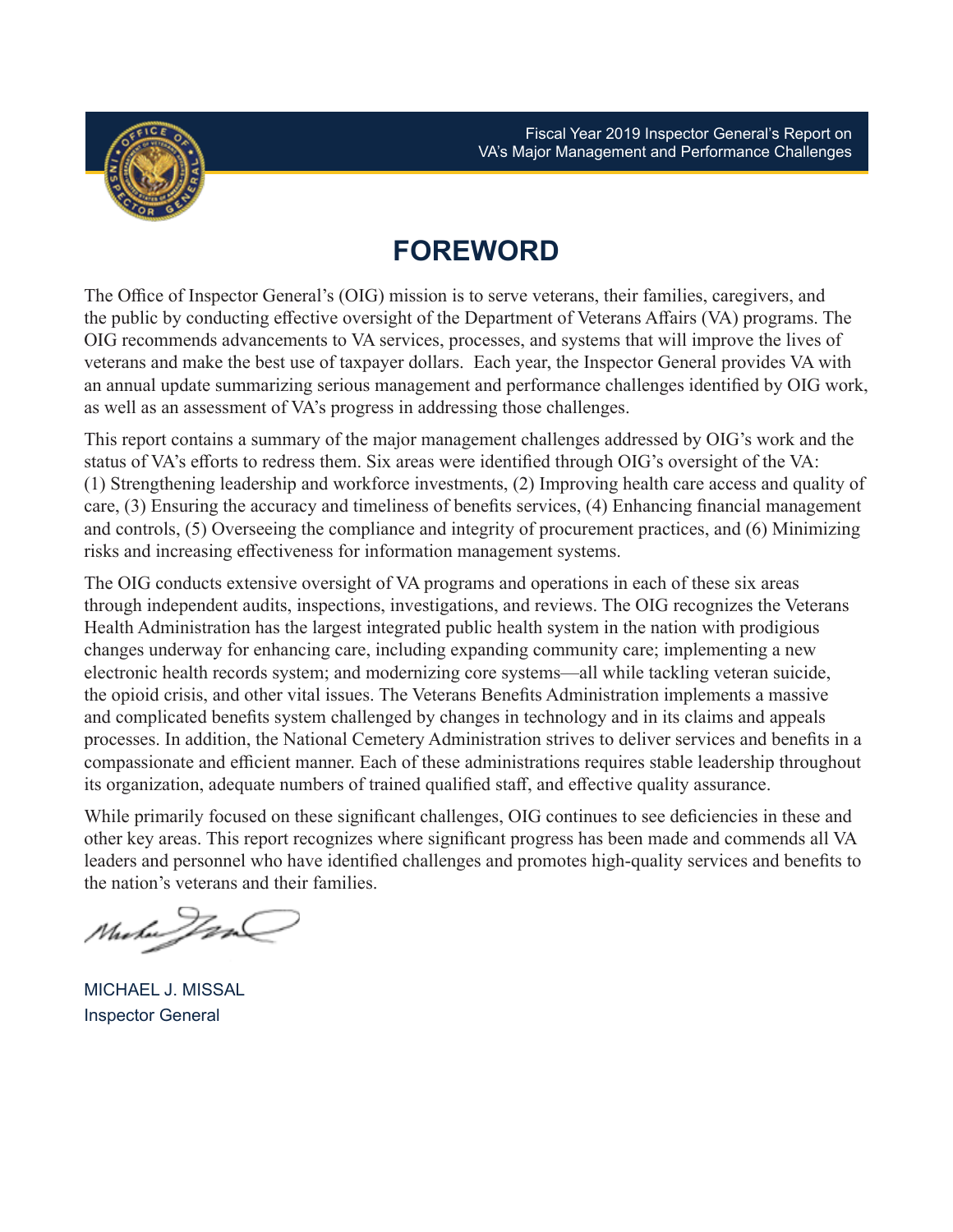# **CONTENTS**

| <b>OIG CHALLENGE 1:</b>                                                                       |
|-----------------------------------------------------------------------------------------------|
| <b>OIG CHALLENGE 2:</b>                                                                       |
| <b>OIG CHALLENGE 3:</b>                                                                       |
| <b>OIG CHALLENGE 4:</b>                                                                       |
| <b>OIG CHALLENGE 5:</b><br>OVERSEEING THE COMPLIANCE AND INTEGRITY OF PROCUREMENT PRACTICES30 |
| OIG CHALLENGE 6:<br>MINIMIZING RISKS AND INCREASING EFFECTIVENESS FOR INFORMATION             |
| <b>APPENDIX:</b>                                                                              |
|                                                                                               |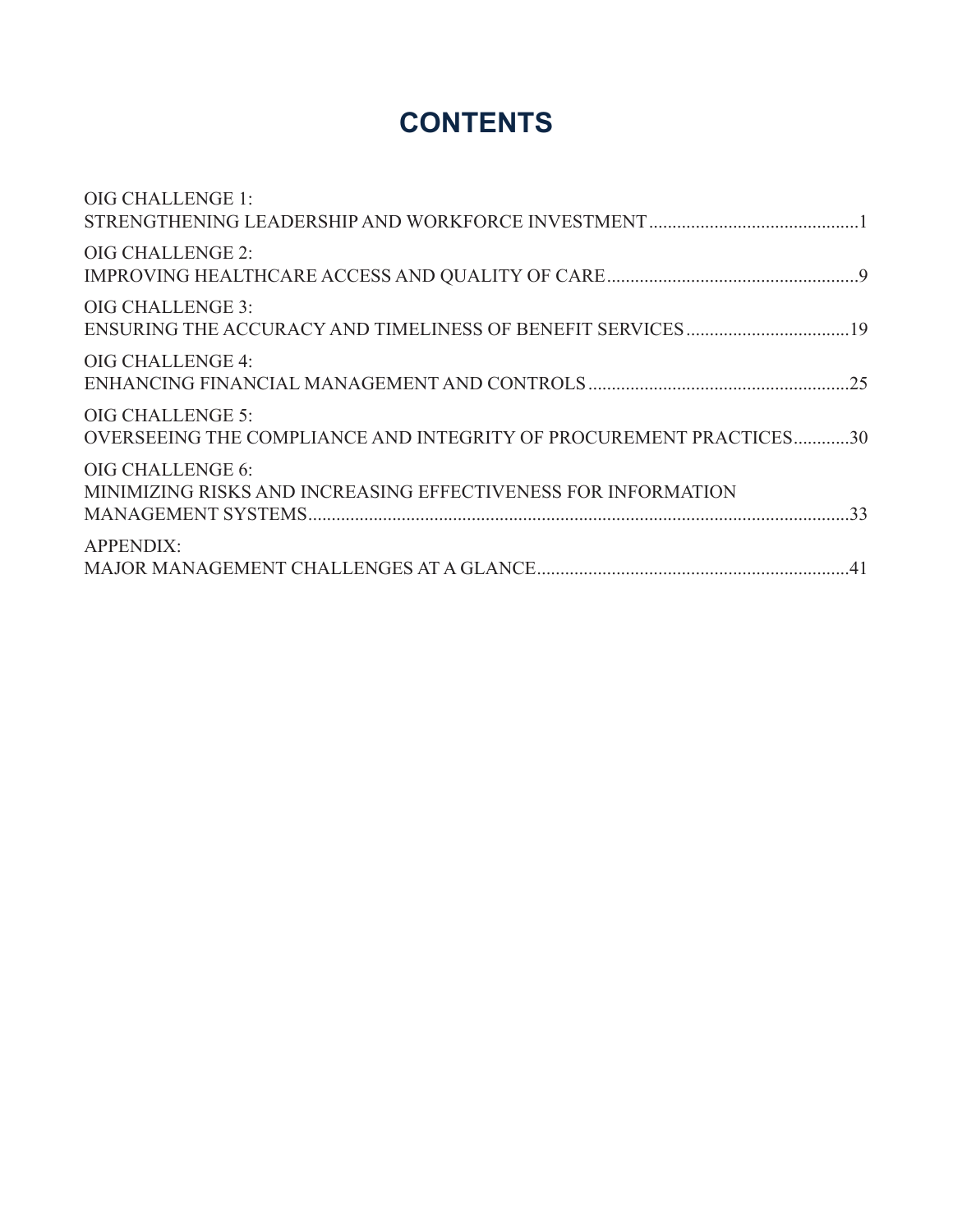# <span id="page-4-0"></span>**OIG CHALLENGE 1: STRENGTHENING LEADERSHIP AND WORKFORCE INVESTMENT**

### **STRATEGIC OVERVIEW**

As in prior years, VA faces significant challenges in carrying out its mission to serve veterans, due in large part to leadership and workforce investment issues. These difficulties are exacerbated by the Department's size and complexity of operations. For fiscal year (FY) 2019, VA is operating under a \$201.1 billion budget and is the second-largest federal employer, with more than 380,000 employees serving an estimated 19.6 million veterans. VA maintains a presence in every state, the District of Columbia, the Commonwealth of Puerto Rico, Guam, the Republic of the Philippines, and the U.S. Virgin Islands. It also operates an integrated healthcare system that has approximately 9 million enrolled veterans.

VA is making efforts to address many of the challenges it faces. An example is VA's reported intention to become a High Reliability Organization (HRO) through efficiencies in three main areas: (1) committing to improve safety and reliability through leadership's vision, decisions, and actions; (2) implementing a culture of safety in which values and practices are used to prevent harm and to learn from mistakes; and (3) using effective tools that continuously improve the organization. VA has also reported modifying its human resources (HR) information system, HR Smart, to have a more accurate picture of position counts and vacancies, with tools for improved healthcare provider recruiting and retention consistent with the VA MISSION Act.

Still, the need for continued improvement in several areas is evident, as noted in OIG reports published over the past fiscal year. As discussed below, OIG oversight has revealed three key areas of concern related to leadership and workforce development:

- A culture of complacency or lack of personal responsibility to effect meaningful change is a common contributing factor to deficiencies in VA facilities and program offices. While strong leadership and governance can help address climate issues, it must be infused into all workforce development efforts;
- Unstable leadership and vacancies or temporary assignments to key positions are often at the heart of persistent problems facing VA; and
- Staffing shortages and inadequate staff development also continue to undercut many VA efforts to properly manage its systems, programs, and services.

To assist VA in making needed improvements, OIG has prioritized oversight in each of these areas.

## **OVERCOMING A CULTURE OF COMPLACENCY**

Although VA employs many talented and committed people, one of the greatest obstacles to sustained advancement is the sense of resignation among some employees and leaders that identified problems will not be redressed.

This is manifested in failures to report wrongdoing, broken systems or processes going unaddressed for long periods, and nonengagement in problem-solving and change implementation. For example, in the OIG report on *Falsification of Blood Pressure Readings at the Danville Community Based Outpatient Clinic in Salem*, Virginia, a primary care provider was found to have falsified information in patients'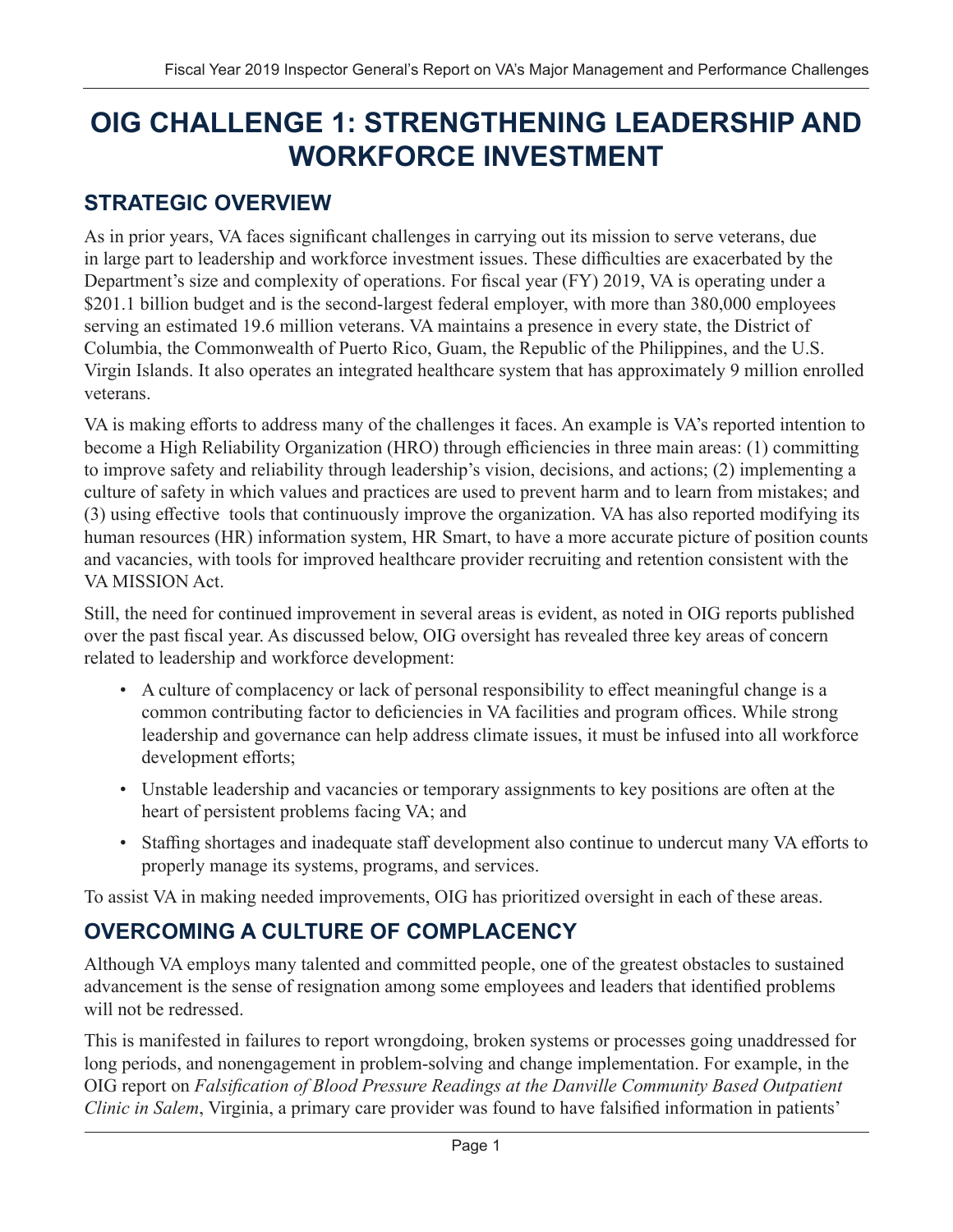medical records for several years. Specifically, the care provider documented patients' blood pressure readings as 139/89 more than 30 percent of the time reviewed (just below a threshold that would have required follow-up), including for high-risk patients diagnosed with hypertension, diabetes, or atherosclerotic cardiovascular disease. The OIG review demonstrated that leaders and staff knew of the misconduct but did not take appropriate action. The chief of staff did not thoroughly review the allegations after being contacted by the OIG twice in 2018, and employees who had knowledge of the allegations as early as 2016 also failed to act.

Similarly, in *Orthopedic Surgery Department and Other Concerns at the Carl T. Hayden VAMC in Phoenix, Arizona*, the OIG describes long-standing accountability issues among VA medical center (VAMC) orthopedic surgery department staff, including how that department tolerated on-call surgeons who did not consistently manage complex patient care needs and relied on physician assistants to find other surgeons to care for patients, resulting in potential care delays.

These two recent OIG reports echo the types of concerns raised in *Critical Deficiencies at the Washington DC VAMC—a* seminal report that describes the breakdown of systems and leadership at multiple levels and an acceptance by many personnel that circumstances will never change. While that facility has shown progress in several areas, there are 12 recommendations that remain unimplemented more than a year following the report's issuance, as described in a June 2019 OIG congressional testimony on "Ensuring Quality Health Care for Our Veterans." Further, the persistence and pervasiveness of these types of issues contributed to the Comptroller General's decision to continue to include VA health care on GAO's High-Risk List.

### **VA'S PROGRAM RESPONSE**

*Estimated Resolution Time Frame: Ongoing*

#### *Responsible Agency Official: Secretary of Veterans Affairs*

In April 2019, the Secretary signed the first-ever VA-wide Employee Engagement (EE) Plan, which provides strategic direction to guide EE efforts across the Department.

VHA achieved a 63.9 percent response rate for the 2019 VA All Employee Survey (AES), which is up 2.3 percent from last year. In 2017, the VHA response rate was 59.5 percent. This steady increase in response rate is a good indicator of improved EE. We saw improvements in 2018 AES data on items related to culture of complacency. This fiscal year we gathered EE best practices from sites that showed significant improvement in that metric from 2017 to 2018. This fiscal year, targets related to AES data sharing and data use were included in SES performance plans throughout VA to encourage the involvement of employees at all levels in improvement processes.

In response to the recommendations for OIG 18-05410-62, *Falsification of Blood Pressure Readings at the Danville Community Based Outpatient Clinic*, the OIG closed recommendations 1 and 5.

Recommendations for items 2–4 remain open.<sup>1</sup> All patients potentially impacted were contacted and care provided if needed. The facility has instituted a review of VHA Support Service Center data as part of Ongoing Professional Peer Evaluation cycles. The facility continues to monitor for unusual patterns in patient clinical data.

<sup>&</sup>lt;sup>1</sup> References to open recommendations throughout this report were as of the time of writing for the issuance of VA's Agency Financial Report in November 2019.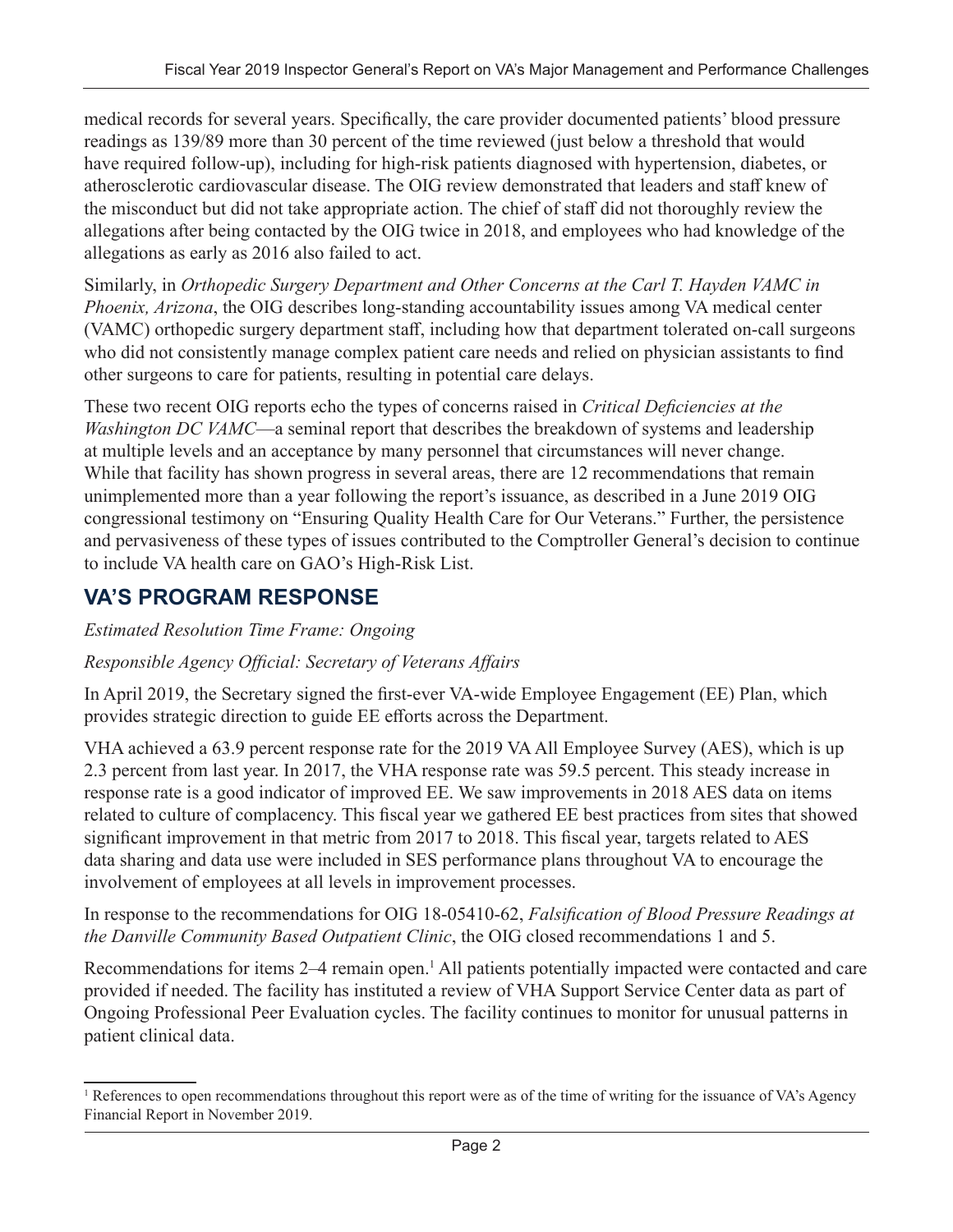We have created a standard operating procedure (SOP) in the Primary Care Service for data exchange with Community Based Outpatient Clinics (CBOC), as well as a standardized reporting structure between the Primary Care Service, CBOCs, and the Salem VAMC. All Contracting Officer Representatives (COR) at the Salem VAMC have received training and re-education.

In reference to the Phoenix report on Orthopedic Surgery, clinical leadership conducted a review on all aspects of decision-making and care provided to Patients X and Y on March 11, 2019. Leadership determined all aspects of the decision-making and care were appropriate for the patients. An Institutional Disclosure was conducted with Patient X's next of kin on July 31, 2019. On March 7, 2019, the Orthopedic Section implemented the "On-Call Protocol for Orthopedic Surgery" to clarify the oncall relationship between physician assistants and the orthopedic surgeons. Surgery leadership took appropriate action on the letter of expectation issued to Surgeon A (former Chief of Orthopedics). In January 2019, the Surgery Service developed an SOP for scheduling add-on surgical cases, including after-hours "emergency" cases in the operating room (OR). The six recommendations from the Veterans Integrated Service Network (VISN) Site Visit were implemented for the Anesthesia program operations. Construction was approved in August 2017 to address the Sterile Processing Service (SPS) space constraints that limit capacity, and productivity is in the design phase. SPS implemented the CensiTrac Instrument Tracking System on March 11, 2019. In February 2019, Surgery Service updated the core privileges for orthopedic surgery to reflect procedures performed. Policy 11-118, Utilization of Physician Assistants, was signed by the Medical Center Director on August 8, 2019, and published.

With support from VISN 5 and VHA, the Washington, DC VAMC has worked tirelessly to address the Critical Deficiencies report. The organization has developed, revised, and updated policies and procedures to ensure compliance with regulatory bodies, standards of practice, and standards of care. The organization has reviewed and updated their governance structure. Committees and councils that provide oversight to the departments and report to leadership have been reinstituted. Policies and procedures are in place to ensure that supplies, instruments, and equipment are available throughout the Medical Center when needed. Weekly rounds have been implemented by logistics and SPS to Performance and Accountability report levels, wall-to-wall inventories, utilization of Generic Inventory Package, Prime Vendor Utilization, utilization of AEMS/MERS system, inventory and reconcile warehouse items, conduct quality checks in SPS, implement tracking systems for equipment in SPS, and replace broken or missing instruments. Multidisciplinary OR huddles have been implemented to improve communication between the OR and SPS.

The DC VAMC has also worked diligently to provide education and training to staff regarding new and revised policies and SOPs, the governance structure, newly implemented systems and programs, privacy, records management, and other programmatic changes. The Medical Center also worked with Fiscal, Logistics, Prosthetics and other services to return clinical purchases to Logistics, to improve fund controls, accountability of purchases, and segregation of duties. Funds have been made available for Prosthetics to ensure that services are not stopped for veterans. As of August 7, 2019, 31 of 40 (78 percent) of the Critical Issues have been accepted for closure, including 28 recommendations closed during FY 2019.

VHA has committed to becoming an HRO, building upon lessons learned from existing HRO efforts within VHA and other health care systems. VHA will train, educate, and coach all leaders and staff in high reliability principles and practices. HRO transformation will impact the entire organization from health system leaders to care teams as we redouble our focus on safety to create an enterprise-wide Just Culture of greater reliability and "Zero Harm."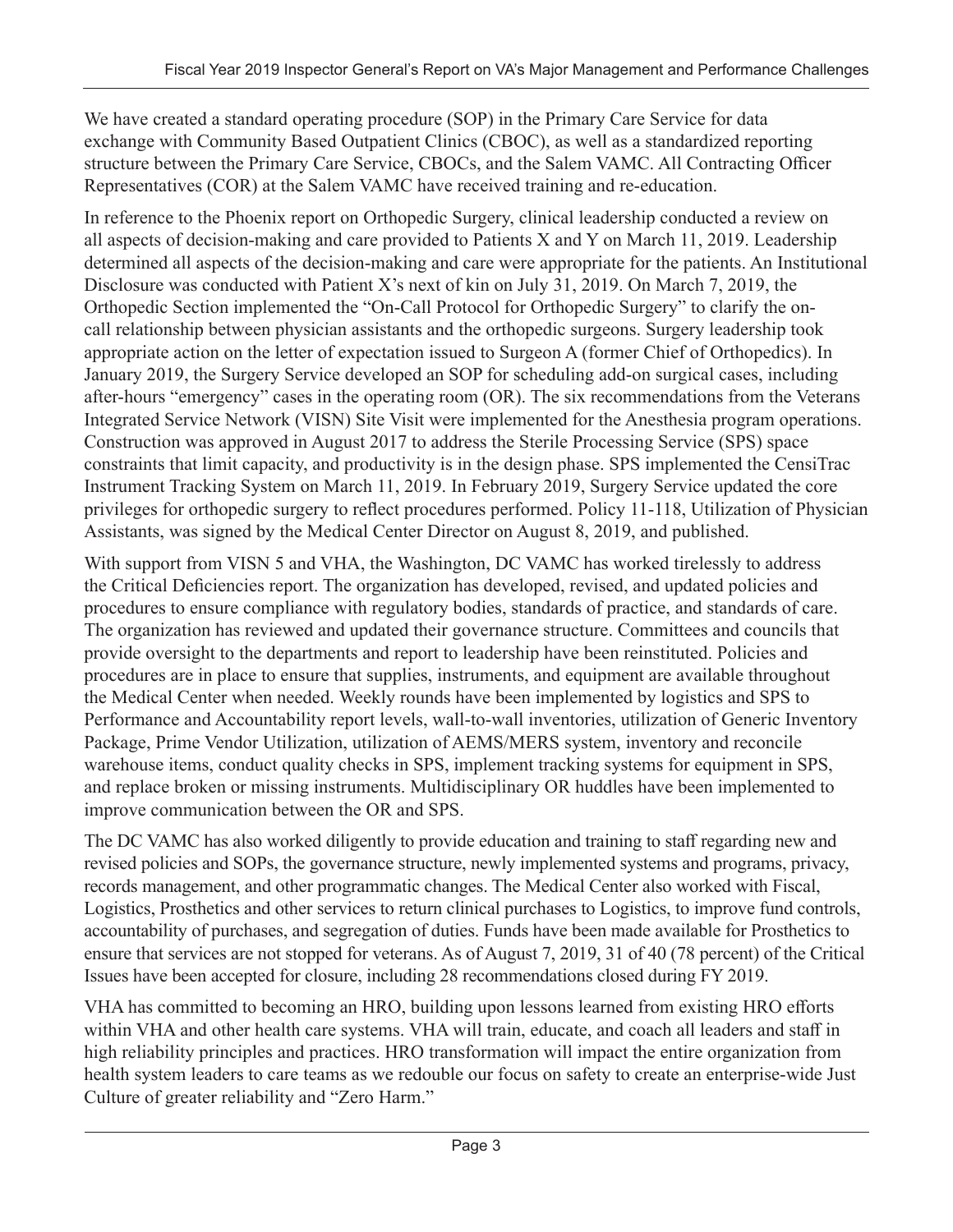### **Five Principles of HROs**

HRO principles strive to turn psychologically unsafe cultures of complacency into Just Cultures:

- **1. Sensitivity to Operations**. Staff maintain situational awareness of how their decisions may impact system performance.
- **2. Reluctance to Simplify**. Staff apply data and systems thinking to challenge assumptions and identify the multiple causes of a problem.
- **3. Deference to Expertise**. The organization places decision-making authority in the right hands.
- **4. Preoccupation with Failure**. Employees are rewarded for anticipating risks, identifying problems, and sharing mistakes requiring system improvements.
- **5. Commitment to Resilience**. Staff is trained to respond to errors quickly, contain them, and learn from them.

HROs in aviation, energy, advanced manufacturing, and health care avoid catastrophic events of harm and continually improve performance, despite operating in environments with significant hazards and complex time-sensitive processes. Health care organizations have a special responsibility to assure the safety of their patients and employees; a health care HRO delivers consistently safe and reliable health care in a culture where high-reliability principles and practices span the entire organization.

#### **ADDRESSING KEY LEADERSHIP VACANCIES AND OTHER STAFFING SHORTAGES**

The root cause of many issues identified in OIG oversight reviews was poor leadership, vacant and temporary key positions, and staffing shortages. In the past year, VA filled such key positions as VA Secretary, Assistant Secretary for Human Resources and Administration, and Assistant Secretary for the Office of Information and Technology (OIT). Yet many vital positions are still without a permanent leader. As of July 1, 2019, VA had been without a permanent leader for VHA for more than 28 months; had an Acting Deputy Secretary for nearly a year; and [at this writing] had an Acting General Counsel.<sup>2</sup> At program offices and VA facilities, these challenges affect governance and performance—often manifesting as confusion about roles and responsibilities for critical functions, lack of personnel to timely complete needed tasks, and inaction on persistent problems.

For example, the OIG report *Inadequate Governance of the VA Police Program at Medical Facilities* describes how VA's police program has a splintered governance structure to oversee the federal law enforcement officers who secure facilities and protect patients, visitors, employees, and VA property. VA lacks an effective staffing model to determine the appropriate number and composition of the police force at each medical facility. This is concerning because the lack of facility-appropriate police staffing models, coupled with police officer shortages at VAMCs, can affect security activities such as the frequency and location of patrols. Similarly, in *Alleged Quality of Care Issues in the Community Living Centers at the Northport VA Medical Center in New York*, the OIG notes ongoing challenges to maintain baseline nurse staffing levels, which facility leaders sought to address through floating assignments and overtime.

<sup>&</sup>lt;sup>2</sup> This OIG report was part of the VA's overall annual report issued in November 2019. To increase transparency of OIG activities, it has been extracted and posted on the OIG website.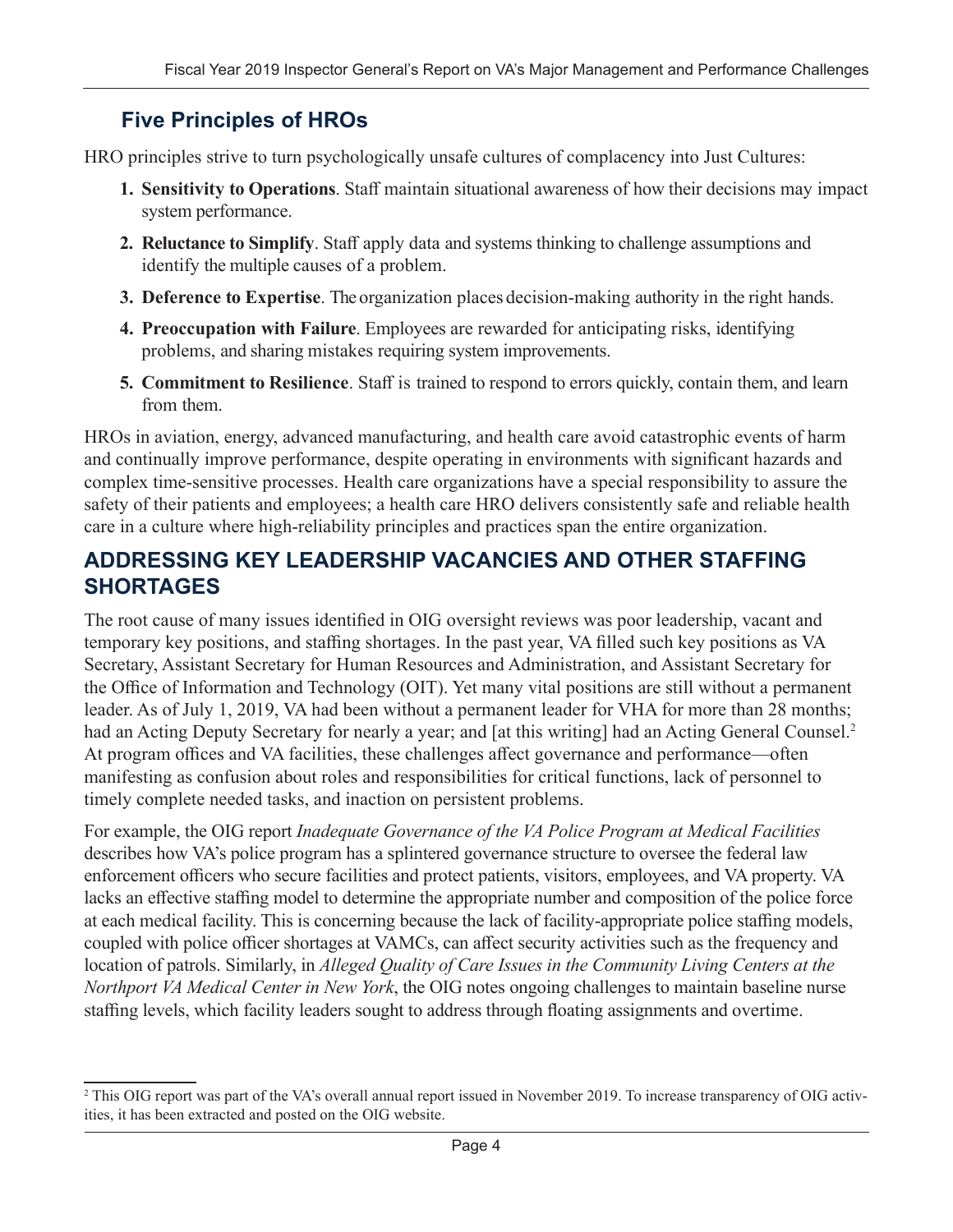In five years of publishing the determination of VHA occupational shortages, the OIG has noted serious and persistent concerns with staffing. In response to requirements set out in the VA Choice and Quality Employment Act of 2017 (the Choice Act), the most recent iteration of this recurring report included staffing levels and identified shortages at the facility level. Among the occupations with the most frequently cited shortages were medical officers, nurses, HR managers, and police officers. The 2018 survey highlights the need for staffing models that identify and prioritize staffing needs at the national level while allowing flexibility at the facility level. The OIG has made recommendations related to the development and implementation of such staffing models in each of its previous staffing determination reports.

Staffing for future needs requires hiring in anticipation of future losses, as well as ongoing and projected changes in demand, staffing productivity, and staff allocations.

The OIG recognizes that VHA has made progress in implementing staffing models in primary care and inpatient nursing and that actions are underway to codify updated position categories to enable VHA facilities to more precisely define their clinical and nonclinical staffing requirements. However, considerable work remains to inform staffing requirements at the enterprise level and to facilitate national recruitment efforts and budget formulation.

## **VA'S PROGRAM RESPONSE**

#### *Estimated Resolution Time Frame: 2021*

#### *Responsible Agency Official: Assistant Secretary for Human Resources and Administration/Office of Security and Preparedness*

Every large organization will have what appears to be many vacancies due simply to normal retirements and job changes, but VA strives for full staffing capacity. Full staffing capacity refers to the number of personnel needed at a point in time to accomplish VA's mission to care for veterans and their families with dignity and respect. Full staffing capacity requirements change over time and are updated based on new business and workload requirements. Key drivers that impact full staffing capacity include increases in services provided for a growing mission, changes in state-of-the-art health care, opportunities to continue supportive partnerships with the community, changes in the size and needs of the population being served, and evolving legislative mandates.

To improve VA's ability to plan for staffing requirements, in October 2017 the Secretary established an enterprise-wide manpower management function. VA's Manpower Management Service has been actively working with the Administrations to develop standard processes to validate staffing requirements (i.e., staffing models, staffing standards, and benchmarking tools). Concurrently, each Administration established an internal manpower management functionality to meet their missionspecific needs.

VA is developing staffing models and validating staffing standards. Full manpower position management and governance over VA's organizational structure, position management, and workload-based staffing requirements is anticipated in early FY 2021. When fully implemented, manpower management processes will enable VA to more accurately define full staffing capacity requirements. These requirements will enhance VA's existing strategic human capital planning processes to ensure that workload demand is balanced by measures of quality, access, and veteran satisfaction.

VA has many long-standing clinical staffing models (e.g., specialty care, primary care, mental health,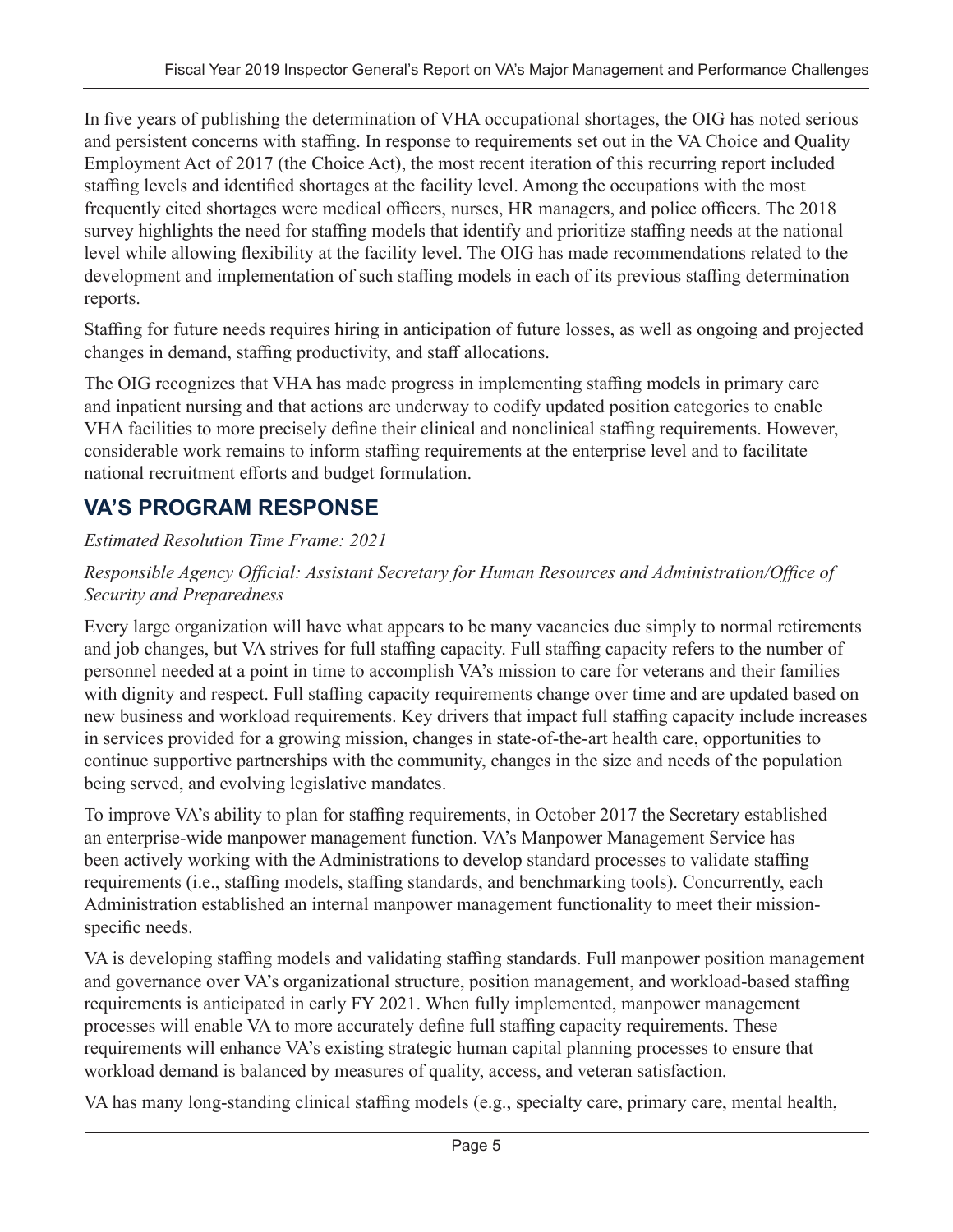nursing, pharmacy, and rehabilitative care) and is continuing to develop and validate other models, especially for nonclinical functional areas and positions that are Congressionally mandated (such as scribes and peer specialists per the VA MISSION Act).

Implementation of validated staffing requirements will assist in standardizing care delivery, ensuring the best care is delivered in the most efficient way possible as measured by health outcomes.

As VA's manpower management capabilities continue to expand, staffing data will become more finely tuned and will better position VA to identify and overcome staffing gaps with more fidelity.

In response to Recommendation 1 in the OIG Report, *Inadequate Governance of VA Police Program at Medical Facilities* (No. 17-01007-01), VA is currently assessing the need to centralize management of the VA Police and will determine a way ahead by the end of FY 2019. In response to Recommendation 2, VA will develop a Department-wide police staffing model by September 30, 2019. VA will update related policies and implement the model in FY 2020.

In reference to OIG 17-03347-290, *Alleged Quality of Care Issues in the Community Living Centers at the Northport VA Medical Center, New York*, the OIG previously closed recommendations 1, 3, 4, and 7.

Recommendations 2, 5, 8, and 9 remain open. The facility provided documentation and requested closure of recommendations 2, 5, and 8 while 9 is in progress. All Emergency Response Team calls were reviewed and analyzed by the committee and compliance was monitored. In the Community Living Center, a new rounding process was implemented as defined in the Safety Rounds standard operating procedure, and compliance was documented and monitored. Policies and practices related to Emergency Medical Responses were updated and all staff including resident physicians were trained and compliance is monitored. Education specific to Emergency Medical Responses occurred on a continual basis for rotating resident physicians.

The VISN 2 Director required continuous monitoring of the action plan for Emergency Medical Response that included document review of policies and procedures, committee minutes, post code reports, closed medical record reviews, and direct observation of unannounced comprehensive mock code drills, reported to the VISN Quality, Safety, and Value Council.

### **INVESTING IN WORKFORCE DEVELOPMENT**

To meet VA's important mission, leaders must cultivate their workforce by providing appropriate training, giving regular and constructive performance feedback, and intervening promptly to address issues of concern. Comprehensive Healthcare Inspection Program (CHIP) reports for FYs 2018 and 2019 have raised the OIG's concerns about employee training. For example, the OIG CHIP reports for the Washington DC VAMC and the VAMC in Marion, Illinois, found that for significant numbers of staff involved in managing patients' central lines there was no evidence they received required infection prevention education. As described in later sections, changes in information technology systems and processes also require training, which has been found lacking or inadequate. For example, when VBA moved to a national work queue for processing disability claims, veterans submitting complex claims such as those related to Lou Gehrig's Disease (ALS) or military sexual trauma often lost access to specially trained processors with expertise in those areas (see Challenge 3).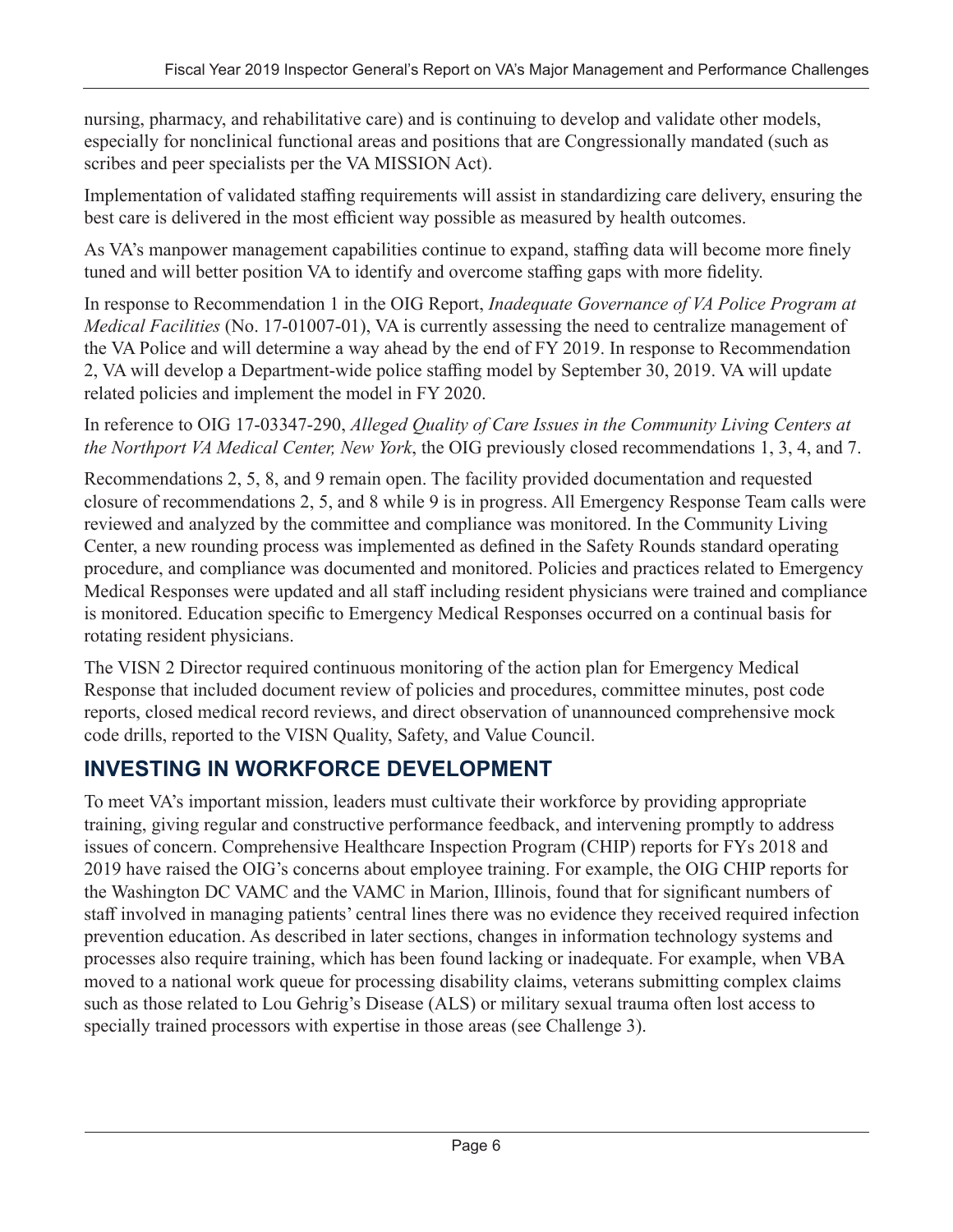### **VA'S PROGRAM RESPONSE**

#### *Estimated Resolution Time Frame: 2020*

#### *Responsible Agency Officials: Under Secretary for Health (USH) and Under Secretary for Benefits (USB)*

In conjunction with extensive clinical skills training, VHA conducts leadership development programs focused on building the leadership competencies of health care professionals, particularly the Health Care Leadership Development Program for employees aspiring to VAMC senior leadership team positions.

In reference to OIG 18-01155048, *[CHIP](https://www.va.gov/oig/pubs/VAOIG-18-01155-48.pdf) [Review of the Marion VA Medical Center,](https://www.va.gov/oig/pubs/VAOIG-18-01155-48.pdf) [Illinois](https://www.va.gov/oig/pubs/VAOIG-18-01155-48.pdf)*, the OIG closed recommendations 2-3 and recommendations 1; 4-6 remain open. The facility has completed all remaining actions and requested closure on all open recommendations in their August 2019 status update. The facility instituted a new process for tracking peer reviews for solo providers to ensure they are performed by providers with similar training and privileges; improved oversight and reporting of physical security deficiencies to ensure timely completion; improved the program for oversight and review of controlled substances awaiting destruction; and added central line-associated bloodstream infection education to New Employee Orientation to ensure all nurses are trained.

In reference to OIG 17-01757-50, *CHIP Review of the Washington, DC VA Medical Center*, the Washington, DC VAMC is committed to providing our staff the training necessary to ensure the safety of our patients and our workforce. To ensure compliance, actions included a complete review of related policies and procedures, improved systems to document staff education, and a new training process specifically targeting new hires. The staff designed and implemented a Central Line bundle of care—standardized equipment, supplies, and procedures designed to prevent infections. Evidence of compliance is presented to leadership weekly. As a result, the Medical Center realized a 57 percent reduction in central line acquired infections through the first three quarters of FY 2019 compared to the same period for FY 2018. Sustainability of this improvement is supported by a strong process for new nurse orientation, annual retraining of existing staff, and monitoring of completion. Additionally, the staff is extending this process to other hospital-acquired conditions and achieving similar results.

VBA is committed to processing all claims, regardless of complexity, as efficiently and correctly as possible. The National Work Queue (NWQ) has allowed VBA to better utilize resources nationally by distributing disability claims to regional offices (RO) with available capacity to complete the work. However, in this model, certain aspects of expertise may have been diminished—such as eliminating specialized processing teams at ROs. To combat this unintended effect, VBA reestablished specialized claims processing teams at each RO in November 2018.

These specialized teams process the most complex-type cases and are comprised of specially trained claims adjudicators with expertise in handling those claims. By reestablishing these specialized claims processing teams at every RO, VBA continues to leverage the operational efficiencies offered by the NWQ, while also developing personnel who have the appropriate specialized training and expertise to accurately process the most complex cases, such as those related to ALS, military sexual trauma, traumatic brain injury, etc. VBA has a robust training catalog through the National Training Curriculum, which ensures experienced claims processors have the means to acquire enhanced skills, take refresher training, or receive training on emerging skill requirements.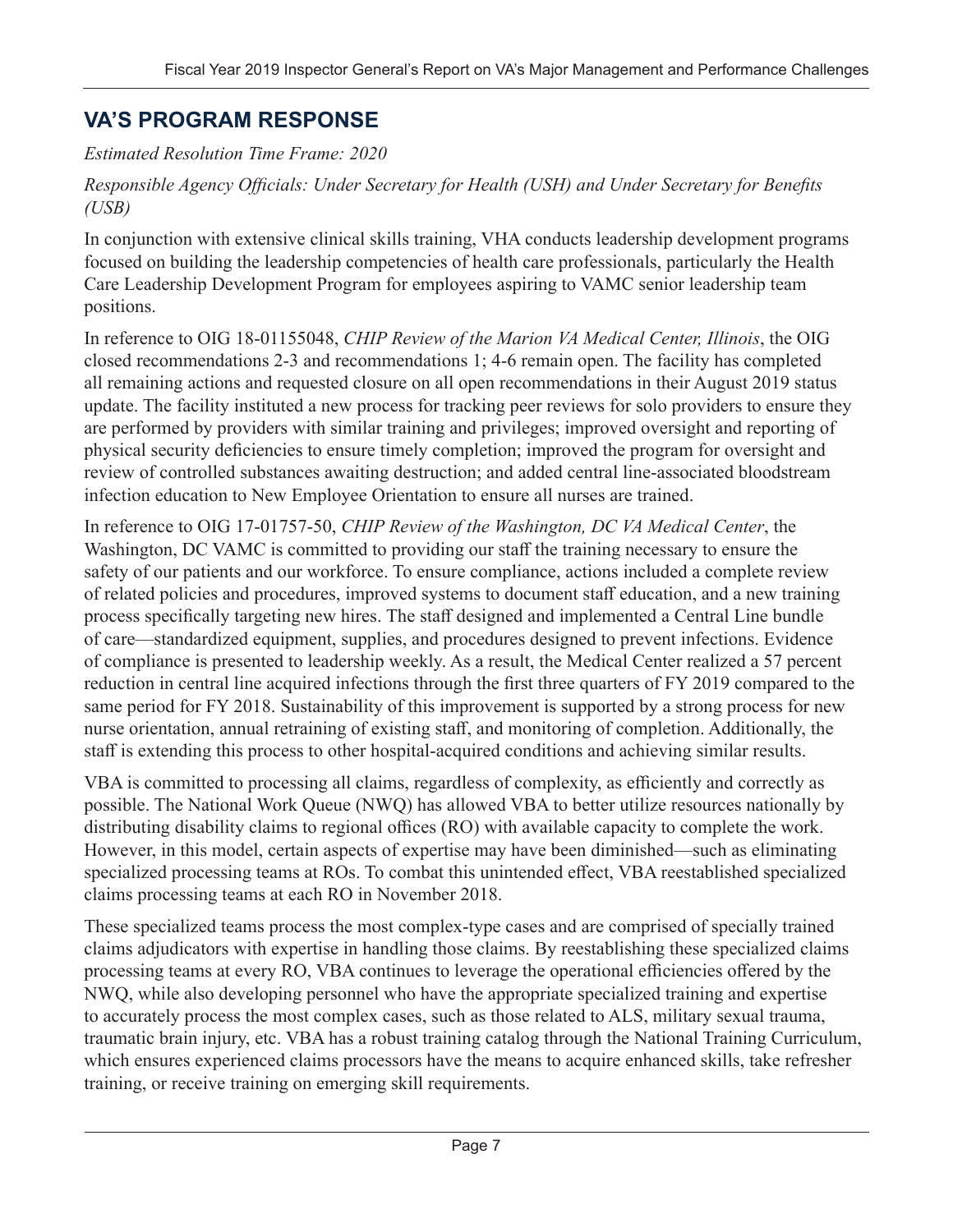#### **KEY RELATED LINKS**

- [VA 2020 Budget Request: Fast Facts](https://www.va.gov/budget/docs/summary/archive/FY-2020-VA-BudgetSubmission.zip); VA Office of Budget, [Budget in Brief,](https://www.va.gov/budget/docs/summary/archive/FY-2020-VA-BudgetSubmission.zip) March 2019, BiB-24.
- OIG Report: [Strategic Plan: Implementation Update May 2019](https://www.va.gov/oig/pubs/VA-OIG-Strategic-Plan-May-2019-Implementation-Update.pdf).
- OIG Report, [Falsification of Blood Pressure Readings at the Danville Community Based](https://www.va.gov/oig/pubs/VAOIG-18-05410-62.pdf)  [Outpatient Clinic, Salem, Virginia,](https://www.va.gov/oig/pubs/VAOIG-18-05410-62.pdf) Report No. 18-05410- 62, January 29, 2019.
- OIG Report, Orthopedic Surgery Department and Other Concerns at the Carl T. Hayden VA [Medical Center, Phoenix, Arizona](https://www.va.gov/oig/pubs/VAOIG-18-02493-122.pdf), Report No. 18-02493-122, May 7, 2019.
- OIG Report, [Critical Deficiencies at the Washington, DC VA Medical Center](http://www.va.gov/oig/pubs/VAOIG-17-02644-130.pdf), Report No. 17-02644-130, March 7, 2018.
- OIG Congressional Testimony, "[Ensuring Quality Healthcare for Our](https://www.va.gov/oig/pubs/statements/VAOIG-statement-20190620-missal.pdf) [Veterans,](https://www.va.gov/oig/pubs/statements/VAOIG-statement-20190620-missal.pdf)" June 20, 2019.
- GAO Report, "Managing Risks and Improving VA Health Care," High-Risk Series: Substantial [Efforts Needed to Achieve Greater Progress on High-Risk](https://www.gao.gov/assets/700/697245.pdf) [Areas](https://www.gao.gov/assets/700/697245.pdf), GAO-19-157SP, March 6, 2019.
- OIG Report, [Inadequate Governance of the VA Police Program at Medical](https://www.va.gov/oig/pubs/VAOIG-17-01007-01.pdf) [Facilities](https://www.va.gov/oig/pubs/VAOIG-17-01007-01.pdf), Report No. 17-01007-01, December 13, 2018.
- OIG Report, Alleged Quality of Care Issues in the Community Living Centers at the Northport [VA Medical Center, New York](https://www.va.gov/oig/pubs/VAOIG-17-03347-290.pdf), Report No. 17-03347-290, September 18, 2018.
- OIG Report, OIG Determination of Veterans Health Administration's Occupational Staffing [Shortages FY 2018](https://www.va.gov/oig/pubs/VAOIG-18-01693-196.pdf), Report No. 18-01693-196, June 14, 2018.
- OIG Report, [Comprehensive Healthcare Inspection Program Review of the Washington DC VA](https://www.va.gov/oig/pubs/VAOIG-17-01757-50.pdf)  [Medical Center](https://www.va.gov/oig/pubs/VAOIG-17-01757-50.pdf), Report No. 17-01757-50, January 28, 2019.
- OIG Report, Comprehensive Healthcare Inspection Program Review of the Marion VA Medical [Center, Illinois](https://www.va.gov/oig/pubs/VAOIG-18-01155-48.pdf), Report No. 18-01155-48, December 27, 2018.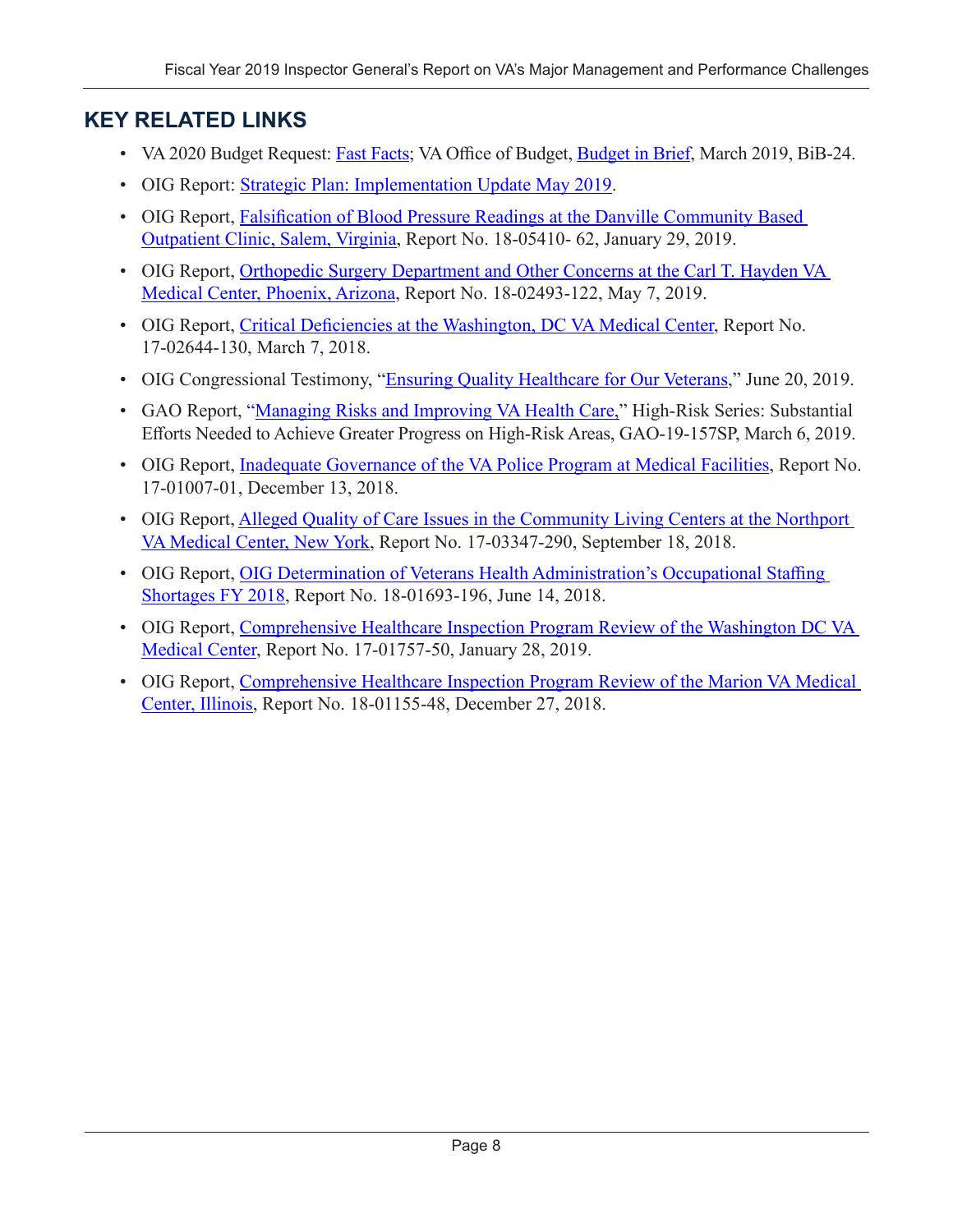# <span id="page-12-0"></span>**OIG CHALLENGE 2: IMPROVING HEALTHCARE ACCESS AND QUALITY OF CARE**

### **STRATEGIC OVERVIEW**

VHA reported providing healthcare services to nearly 7 million veterans in FY 2018 through its network of more than 170 VAMCs and 1,000 outpatient sites as well as through care purchased from non-VA providers in the community. In its National Strategy for Preventing Veteran Suicide, VHA announced suicide prevention as its highest clinical priority. As part of its efforts to reduce suicide among veterans and improve mental health services, VA has focused on the Veterans Crisis Line, Suicide Prevention Coordinators, and S.A.V.E. Suicide Prevention Gatekeeper Training. These prevention efforts require engagement with community partners.

Recognizing that quality care is dependent on having supplies and equipment where and when they are needed, VA is migrating to a new inventory management system, the Defense Medical Logistics Standard Support. VA has stated it anticipates this system will help streamline supply chain management by consolidating the administration of expendable supplies and nonexpendable equipment into one system that will improve acquisition and integration issues.

Despite work in these areas, recent OIG reviews indicate that VHA continues to face obstacles in delivering quality health care to veterans, particularly as they address the challenges associated with the nationwide opioid epidemic and other behavioral health needs that significantly affect veterans.

These issues are also inextricably linked to VHA's ongoing efforts to provide timely access to care, even as there is a significant expansion of community care programs. Challenges with appointment wait times, scheduling, and consult management continue to be highlighted in OIG reviews. Deficiencies in VA hospital core services also undermine the ability of healthcare professionals to provide quality care. For example, without strong oversight to ensure VA personnel's full utilization of an effective and efficient system for medical supply and equipment management, patients may experience delays and cancellations in surgical procedures as well as with other treatments. The following three areas highlight the OIG's ongoing concerns with

- Quality of care,
- Timely access to care, and
- Effective core services.

## **IMPROVING QUALITY OF CARE**

VHA's goal is to deliver high-quality, safe, reliable, and veteran-centered coordinated care. To meet this goal, VHA has announced that it is working to foster a culture of integrity and accountability in which personnel are vigilant and mindful, proactively risk-aware, and committed to consistently providing quality care while seeking continuous improvement. VHA requires that its facilities operate a quality, safety, and value (QSV) program to monitor the quality of patient care and performance improvement activities, aspects of which the OIG routinely oversees through inspections.

VHA's Enterprise Framework for QSV includes peer reviews of clinical care, utilization management (UM) reviews, and patient safety incident reporting with related root cause analyses. Among VHA's approaches for safeguarding patients is the mandated reporting of incidents to its National Center for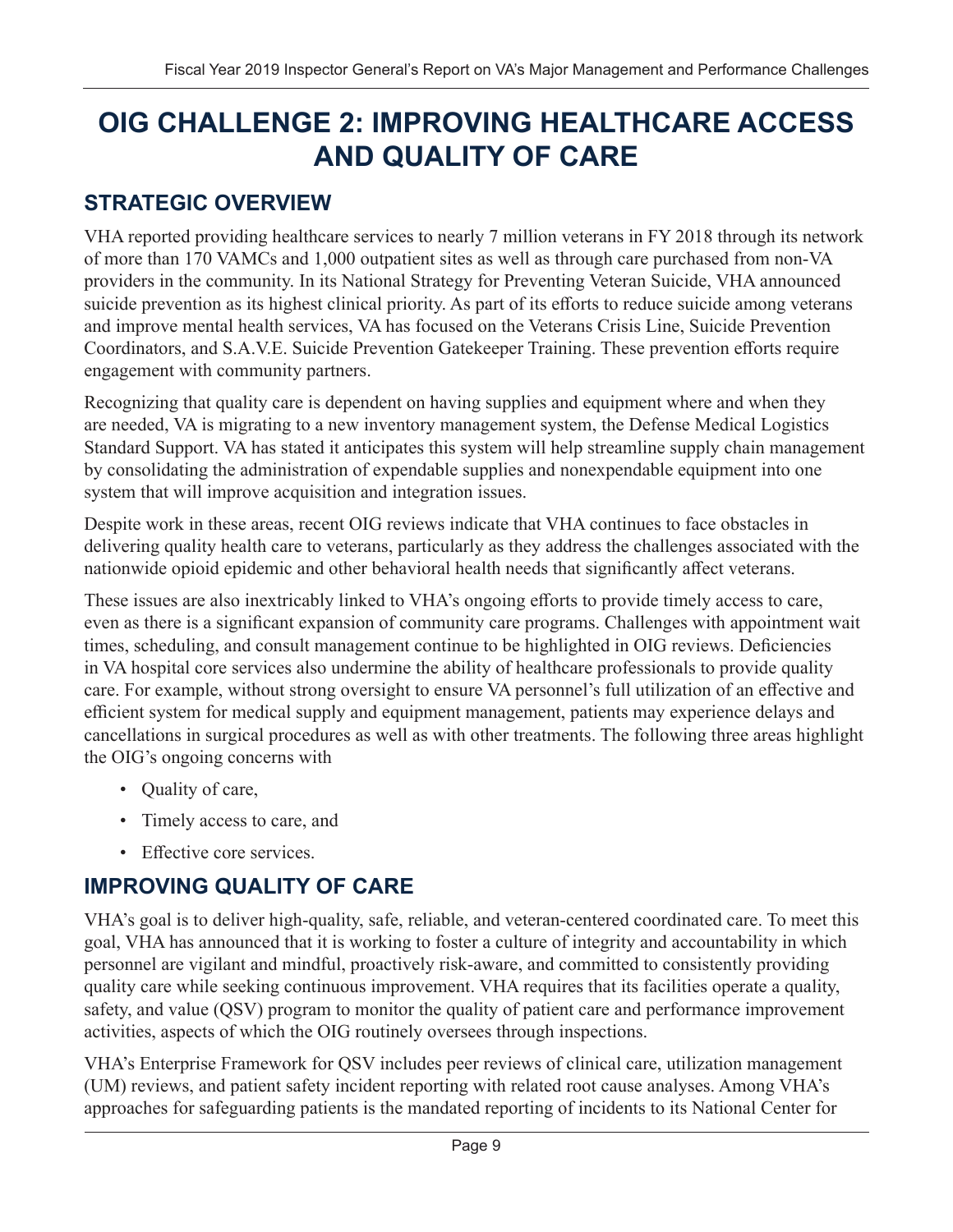Patient Safety. Incident reporting helps VHA learn about system vulnerabilities and how to address them. Required root cause analyses help to more accurately identify and rapidly communicate potential and actual causes of harm to patients throughout the organization.

During FY 2018 CHIP site visits, the OIG identified concerns with multiple QSV functions, for example, the implementation of improvement actions recommended by peer review committees. VHA requires that when peer review committees recommend individual improvement actions, clinical managers implement them. During FY 2018 CHIP site visits, the OIG inspected 386 peer reviews that identified the need for individual improvement actions and did not find evidence of action implementation in 48 of the peer reviews (12 percent). This likely prevented immediate and long-term improvements in patient care by involved healthcare providers. More information on this deficiency, as well as concerns with documentation of physician UM advisers' decisions in the national database, interdisciplinary review of that data, and provision of feedback to the employees who reported the incidents about the root cause analysis actions taken, will be reviewed in an upcoming OIG summary of 2018 CHIP reports.<sup>3</sup>

In addition to quality assurance difficulties, VHA experiences many challenges as it seeks to provide quality healthcare services to veterans. Among them is providing continuity of quality care when veterans access both VA and community-based healthcare and pharmacy services. The OIG has identified as a particular concern high-risk patients with chronic pain and mental illness. In its Review of *Pain Management Services in VHA Facilities*, the OIG found that of the more than 5.7 million VA patients (nonhospice/palliative care) with at least one clinical encounter during the review period, nearly 17 percent were dispensed opioids. The OIG observed that 94 percent of this population had been diagnosed with pain or mental health issues, and nearly 57 percent with both.

The OIG noted important opportunities to improve the safety of patients receiving opioid therapy and made 10 recommendations to VHA's Executive in Charge, seven of which had been implemented as of July 2019. The OIG also completed two reviews of illicit drug deaths that occurred in VA residential rehabilitation treatment programs (see Bath, New York, and VISN 10 reports in resource list). These reviews highlighted the critical importance of closely monitoring patients with both pain and mental illness, especially while those patients are undergoing intensive treatment.

As part of its ongoing oversight of VA's delivery of mental health care, the OIG remains vigilant to VA's progress on strengthening suicide prevention programs. Despite VA's considerable attention and commitment to preventing veteran suicide, the OIG continues to identify opportunities for improvement. For example, in a mid-2018 report, *Review of Two Mental Health Patients Who Died by Suicide, William S. Middleton Memorial Veterans Hospital in Madison, Wisconsin*, the OIG highlighte shortcomings with the root cause analysis completed after a suicide, citing superficial data collection and a conflict of interest for one of the participants conducting the review who was involved in the veteran's care. VA's ongoing work to improve the rigor of these root cause reviews is essential to gleaning important lessons that will reduce the risk of future tragedies.

Recent reports, such as *Deficiencies in Discharge Planning for a Mental Health Inpatient Who Transitioned to the Judicial System from a Veterans Integrated Service Network 4 Medical Facility*, underscore the need for consistently high-quality discharge planning from inpatient mental health treatment. The *Review of Mental Health Clinical Pharmacists in Veterans Health Administration Facilities* emphasizes that all VA personnel

<sup>&</sup>lt;sup>3</sup> OIG Report, [Comprehensive Healthcare Inspection Summary Report Fiscal Year 2018](https://www.va.gov/oig/pubs/VAOIG-19-07040-243.pdf), Report No. 19-07040-243, October 10, 2019.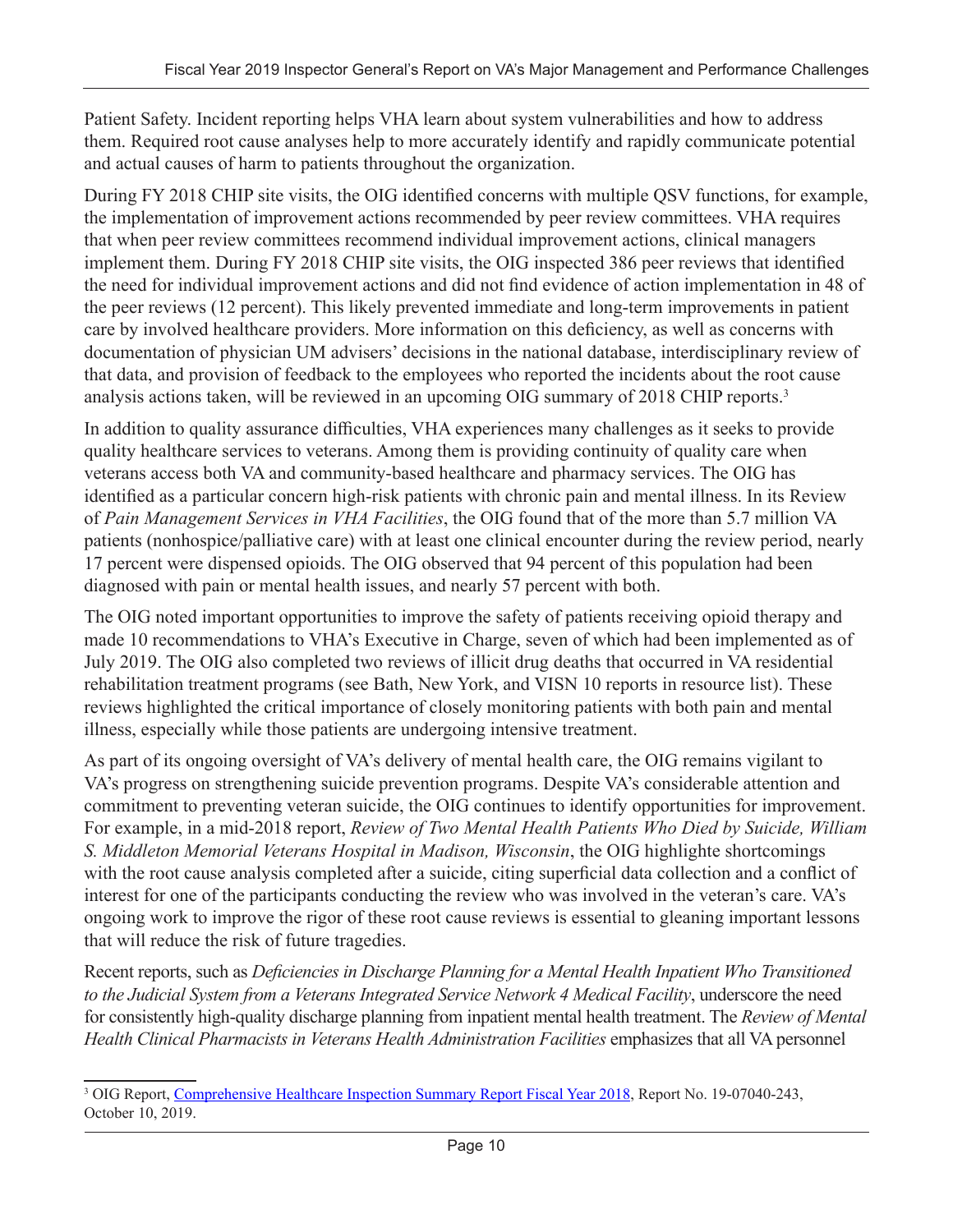providing mental health care should have clearly defined and coordinated roles consistent with state law.

### **VA'S PROGRAM RESPONSE**

*Estimated Resolution Time Frame: 2020*

#### *Responsible Agency Official: USH*

As the OIG notes, "VHA requires that its facilities operate a quality, safety, and value program to monitor the quality of patient care and performance improvement activities." It has been recognized that the central office structure does not mirror the facility and VISN structures, resulting in inconsistent oversight and support for the field.

Multiple initiatives related to modernization efforts have helped to address gaps and improve quality in VHA. Proposals for governance and VHA central office reorganization are in development to replicate programmatic and accountability structures at all levels. The proposed structures address quality and safety gaps to support improved flow of information vertically to address challenges and support organization priorities around quality and safety.

These changes allow for better promotion of evidence-based quality initiatives and allow for coordinated efforts to address and follow up on challenges identified through internal and external reviews, such as efforts to ensure facilities have an effective multidisciplinary committee to review utilization management data and efforts. Committees follow up on improvement action plans from peer review committees and root cause analysis recommendations.

In reference to OIG 16-03137-208, *Supervision and Care of a Residential Treatment Program Patient at a VISN 10 Medical Facility*, the OIG closed the recommendations on May 10, 2019. VHA made changes to internal documentation to ensure uniformity, conducted monthly treatment plan audits to ensure compliance with policy requirements, created process for review and documentation requirements for weekend programming expectations, implemented a process for program managers to review any restrictions including documentation in Computerized Patient Record System (CPRS), and conducted a 90-day medical record review to identify gaps in interdisciplinary documentation that has illustrated sustained compliance.

#### In reference to OIG 18-00037-154, *Review of Mental Health Clinical Pharmacists in Veterans Health Administration Facilities*, all nine recommendations remain open.

The Office of Mental Health and Suicide Prevention (OMHSP) conducted national calls to VISN and facility Mental Health leadership regarding the appropriate role of Clinical Pharmacy Specialists (CPS) in interprofessional teams providing mental health care, including reference to the relevant policies that define CPS practice. OMHSP has further reviewed the process by which referrals are made to (and between) members of the mental health interprofessional team (including CPS) and shared the results broadly to maximize awareness of existing tools for managing the referral process. OMHSP has also updated national policy regarding team-based care to provide further clarity. To ensure even greater collaboration, Pharmacy Benefits Management added a representative from OMHSP to the Clinical Pharmacy Executive Board. Also, a VHA risk assessment team representing multiple offices is under development to assess potential risks related to the oversight of interprofessional mental health outpatient care teams in general.

In reference to OIG 16-03137-208, *Supervision and Care of a Residential Treatment Program Patient at a VISN 10 Medical Facility*, the OIG previously closed recommendations 1–5. The facility made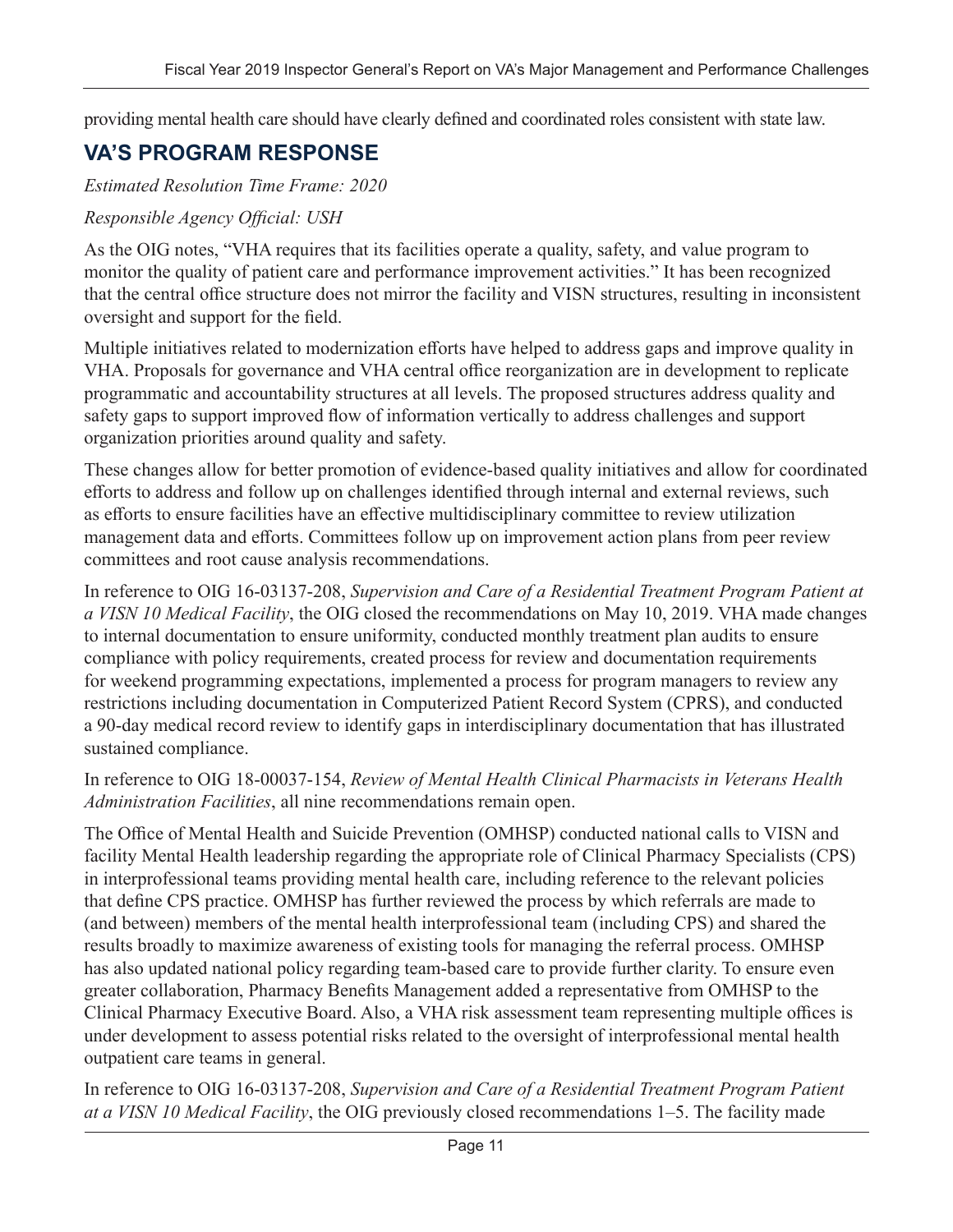changes to internal documentation to ensure uniformity, conducted monthly treatment plan audits to ensure compliance with policy requirements, created process for review and documentation requirements for weekend programming expectations, implemented a process for program managers to review any restrictions including documentation in CPRS, and conducted a 90-day medical record review to identify gaps in interdisciplinary documentation that has illustrated sustained compliance.

In reference to OIG 18-03576-158, *Deficiencies in Discharge Planning for a Mental Health Inpatient Who Transitioned to the Judicial System from a Veterans Integrated Service Network 4 Medical Facility*, the facility fully implemented recommendations 7 and 10.

Recommendations 2 and 8 have been completed by the Mental Health Social Work supervisor. The psychosocial template was revised to include surrogate information (Recommendation 4).

Recommendation 5 has been partially completed with discharge process education having been given to the inpatient social workers. The facility is in the process of providing education to all inpatient and covering psychiatrists. The discharge process for hand-off communication has been revised (Recommendation 6) while recommendations 3 and 9 remain open. The facility has been exceeding the benchmark of 90 percent for the VA National Mental Health metric of having a mental health coordinator assigned to mental health inpatients if one has not already been assigned. A list of consultative resources for use by the inpatient mental health staff has been developed and posted on the facility's intranet site. Inpatient mental health staff were notified of these available resources via email in August 2019.

In reference to OIG 17-01823-287, *Illicit Fentanyl Use and Urine Drug Screening Practices in a Domiciliary Residential Rehabilitation Treatment Program at the Bath VA Medical Center*, Recommendation 1 remains open. The facility instituted a new urine drug screen tracking process and trained all domiciliary clinical staff on interpretation of urine lab results. The facility began providing in-house fentanyl screening, which reduced the turnaround time from 8.3 days to less than 2 hours and allowed for more timely and appropriate interventions to support recovery. The VISN monitored turnaround times and notification of results through the network Quality, Safety and Value Council. Domiciliary staff were provided upgrades to personal protective equipment and were trained in conducting safe and effective searches of personal belongings.

In reference to OIG 17-02643-239, *Review of Two Mental Health Patients Who Died by Suicide, William S. Middleton Memorial Veterans Hospital, Madison, Wisconsin*, the OIG closed all the recommendations in the report. The facility strengthened processes to ensure timely notification of county monitoring agencies in the case of court settlement violations. The facility developed a process to improve family notification in discharge planning, reviewed and revised the mental health clinical assessment process, and strengthened auditing of adherence to psychiatric medication safety prescribing guidelines. A collaborative agreement was developed to address specific conditions that require oversight of psychiatric clinical pharmacists by psychiatrists. Institutional disclosure was completed. Additional staff were interviewed for the root cause analysis.

#### **ENHANCING ACCESS TO CARE**

Despite a committed effort to improve access to care at VA facilities, and despite expanded community care and telehealth options, access continues to be a significant challenge for VHA. For more than a decade, the OIG, GAO, VA, and others have issued numerous reports regarding concerns with delays or barriers to accessing VA care. These include lengthy or inaccurately recorded veteran wait times for appointments, poor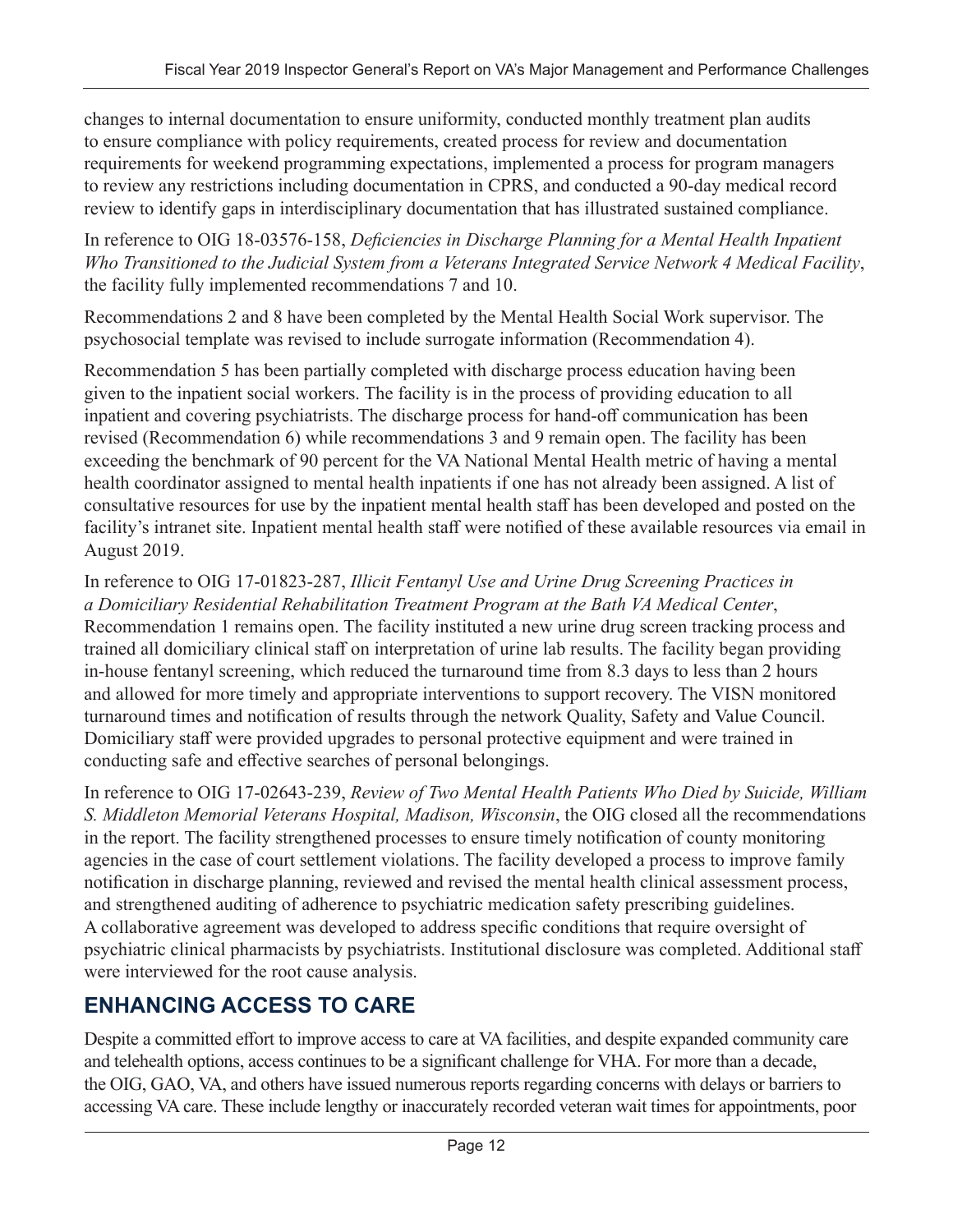scheduling practices, consult management backlogs, and concerns with care in the community.

Recent OIG reviews highlight the challenges associated with enhancing access through care in the community. For example, the OIG report on *Alleged Nonacceptance of VA Authorizations by Community Care Providers in Fayetteville, North Carolina*, determined that at least 15 area community care providers stopped accepting VA patients from January 2015 through July 2017 primarily because claims were not being paid in a timely manner and providers had difficulty resolving unpaid claims. At the time of the review, VA's OCC was responsible for paying non-VA care claims and the network's thirdparty administrator, Health Net, was responsible for paying Choice claims. The OIG determined that community providers who had stopped accepting non-VA care authorizations waited 46 days on average for their claims to be processed in 2017. The OIG also found provider frustration occurred when Health Net's clearinghouse automatically rejected some Choice claims and did not notify providers.

In addition to payment delays that compromise access to community care, recent OIG reviews have highlighted the challenges presented by the bifurcation of care between community and VA providers. In *Delays and Deficiencies in Obtaining and Documenting Mammography Services at the Atlanta VA Healthcare System*, the OIG notes serious process concerns:

- No defined process to track (1) patients whose scheduled appointments were canceled or (2) patients who may have experienced delays in care;
- Failure of a [reviewing] physician to consistently determine the clinical appropriateness of requested care [related to mammogram orders or consult submissions];
- Lack of a streamlined process for scheduling mammography imaging studies and retrieving results, and inconsistencies between facility practice and policy related to the tracking of mammography reports;
- Backlog in scanning non-VA documents into patients' VA electronic health records that may further impede clinical oversight; and
- Deficiencies in the Women Veterans Health Program, including the number of available designated women's health primary care providers and executive committee oversight.

Although four of seven OIG recommendations to address these concerns had been closed as of July 2019, significant work is still needed to strengthen care coordination between VA and community providers.

The OIG's hotline continues to see both quality of care and access to care as frequent causes for complaints and allegations of wrongdoing. Resolving timely access challenges is complicated by VA's need to implement the VA MISSION Act (including consolidating community healthcare programs into a single program that meets the needs of veterans, community providers, and VA staff) while providing uninterrupted services.

### **VA'S PROGRAM RESPONSE**

*Estimated Resolution Time Frame: 2021*

#### *Responsible Agency Official: USH*

VA has invested heavily in our direct delivery system, leading to reduced wait times for care in VA facilities that currently meet or exceed the quality and timeliness of care provided by the private sector.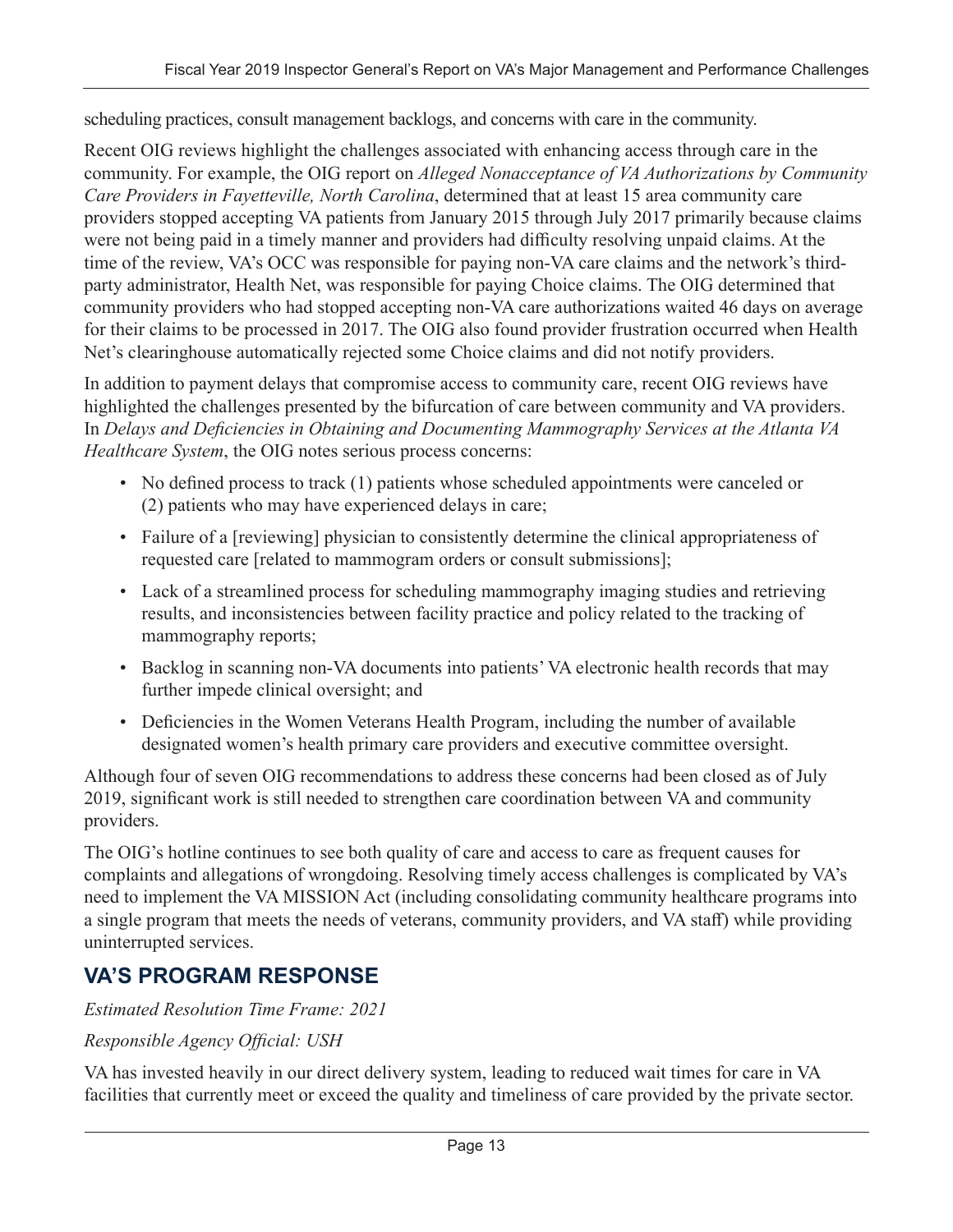VA has begun to build an integrated, holistic system of care that combines the best of VA, our Federal partners, academic affiliates, and the private sector. VA improved access across its more than 1,200 facilities even as veteran participation in VA health care continued to increase. At the same time, the recently implemented Veterans Community Care Program consolidated VA's separate community care programs and put care in the hands of veterans and got them the right care at the right time from the right provider.

As part of the VA MISSION Act signed into law on June 6, 2018, VA developed access standards that meet the medical needs of veterans and support VA's goal of making sure that veterans have access to care when and where they need it. The access standards strengthen VA health care by empowering veterans with more care choices through VA medical facilities and in the community, enabling veterans to find the balance in the system that is right for them. Care and services are augmented by integrated partnerships, and community partners complement increasingly timely, high-quality care provided by VA medical facilities.

To ensure closer coordination with VA's community providers on resolution of payment issues and enable the continued expansion of VA's community care network, the OCC appointed a Provider Engagement manager, regional provider relations specialists, and national customer service specialists to work with providers on a range of issues spanning education, claims processing, and payment reconciliation.

Together, our integrated team is working with providers to create systematic and organized solutions for emergent issues they raise. VA will continue to refine its provider-focused activities to ensure better service and support to community providers, thereby addressing issues that may be compromising access to community care.

VA is also modernizing its IT systems to replace a patchwork of old technology and manual processes that slowed down the administration and delivery of community care and created issues for some of our community providers. The new IT systems will streamline all aspects of community care—from eligibility, authorizations, appointments, and care coordination through to claims and payments—all while improving overall communication between veterans, community providers, and VA staff members. For providers, implementation of the Electronic Claims Adjudication Management System will automate much of the community care referral and claims process and ensure greater quality and accuracy in claims handling while supporting timelier payments.

Finally, during FY 2019, VA developed and deployed the Provider Profile Management System (PPMS), a consolidated repository housing nationwide provider and facility information from Community Care Network (CCN) providers and providers under VA Provider Agreements. The system will expand over time to include other providers such as those working in Indian Health Service and DoD facilities. PPMS will offer provider profile information and interface to multiple VA applications to support reporting and analysis capabilities. It provides the capability to confirm provider availability and supports search functions by treating specialties and physical locations. PPMS will not be used to measure network adequacy, but rather will provide an inventory of available providers. Through its use, PPMS provides further evidence that VA is moving towards an integrated, holistic system of care that combines the best of VA, our Federal partners, academic affiliates, and the private sector.

In reference to OIG 17-05228-279, *Alleged Nonacceptance of VA Authorizations by Community Care Providers, Fayetteville, North Carolina,* Fayetteville, NC VA Coastal Healthcare System (HCS)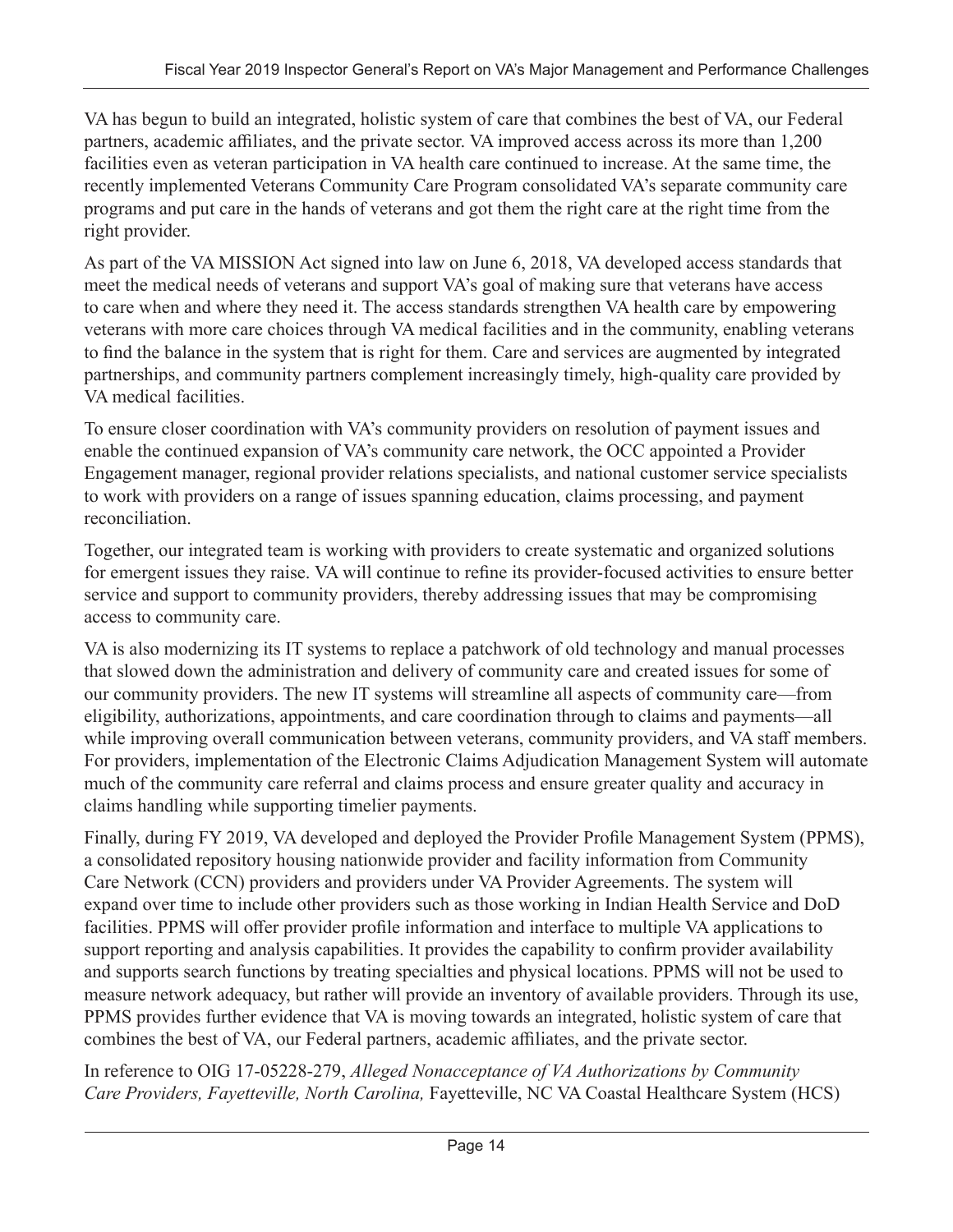Community Care staff held monthly teleconference phone calls with Third-party Administrator (Tri-West) leadership and field agents, VISN 6 Business Implementation Manager, and Community Care staff from VISN 6 stations. During the monthly calls, network providers (by specialty) were discussed for Fayetteville, NC VA Coastal HCS catchment area and when deficient coverage is identified, strategies are discussed and implement to recruit additional vendors, or perform vendor recovery actions when required.

Additionally, Fayetteville, NC VA Coastal HCS Community Care staff recruited vendors for Veteran Care Agreements and CCN. These vendors were uploaded to Physician Profile Management System and the database was reviewed on a bimonthly basis to identify recruitment priorities.

In reference to OIG 17-02679-283, *Delays and Deficiencies in Obtaining and Documenting Mammography Services at the Atlanta VA Healthcare System*, the OIG previously closed recommendations 1, 5, 6, and 7. Recommendations 2, 3, and 4 remain open. The Atlanta VA HCS Director ensured that patients with mammography orders in an active, pending, or scheduled status were provided clinical care with appropriate documentation. Clinical appropriateness reviews of mammography consults were performed to ensure that the correct imaging study was ordered for the patient's clinical presentation. Providers who were trained in provision of women veterans' health care were designated as Women's Health Primary Care Providers, with the required number of women assigned to their panel, and provided gender-specific care. The facility Director provided executive level oversight of the Women Veterans Program to ensure that the coordination and streamlining of service level functions.

#### **ENSURING THAT EFFECTIVE CORE SERVICES ARE AVAILABLE TO PROMOTE QUALITY AND TIMELINESS OF CARE**

It is critical that hospitals have effective core services, including supply and equipment inventory controls, that promote quality care and patient safety in fast-paced environments. Recent oversight reviews, the most noteworthy of which was at the Washington DC VAMC, illustrate the resourcefulness and dedication necessary for medical professionals to provide quality care when a hospital's essential business functions are broken. The breakdown of these functions presents risks to patients, particularly when the lack of supplies or instruments causes surgical procedures to be canceled or delayed. In the June 2019 congressional testimony referenced earlier on enhancing quality healthcare, the OIG indicated those problems have not been fully resolved. In *Expendable Inventory Management System: Oversight of Migration from Catamaran to the Generic Inventory Package*, the OIG reviewed this core inventory system transition and evaluated whether medical centers that participated in this migration accurately managed expendable medical supplies.

The following findings were reported:

- VAMCs encountered challenges as part of the inventory management system migration.
- Significant discrepancies existed between the Generic Inventory Package data and physical inventory counts for expendable medical supplies.
- Proper inventory monitoring and management were lacking at many VA medical centers.

While some of the issues stemmed from failure by VHA and the VISN to provide adequate oversight of the migration, OIG identified other factors that caused inventory data inaccuracies, ranging from erroneous to nonexistent inventory management practices. VA efforts are underway to address the recommendations from this review, and VA should apply the lessons learned to inform other inventory management or system migrations underway.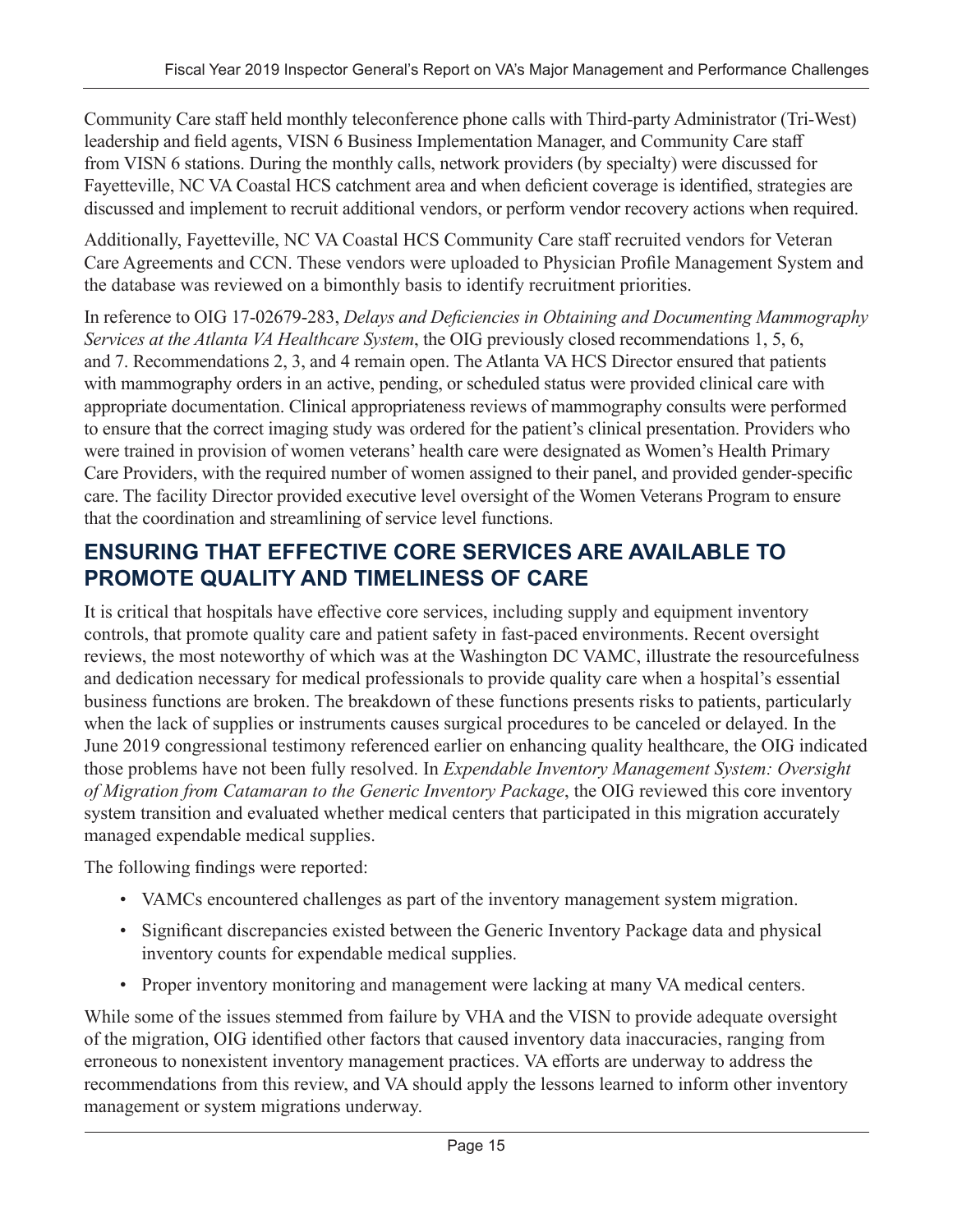### **VA'S PROGRAM RESPONSE**

*Estimated Resolution Time Frame: 2019* 

#### *Responsible Agency Official: USH*

VHA Procurement & Logistics Office (P&LO) Policy, Training, and Assessment (PTA) conducted the first annual Quality Control Review (QCR) training on June 12, 2019 for the VISN Chief Supply Chain Officers (CSCOs). This training provided instruction on how a QCR should be conducted, tools available, and what should be reviewed during a QCR to validate compliance.

To improve QCR content, PTA stood up an Integrated Product Team (IPT) comprised of program office and field staff to review and update the current QCR checklist and scoring grid. This IPT revised these tools to reflect changes in question focus and quality, as well as a scoring grid to address deficiencies notated in the OIG report. One of the key changes to the QCR scoring tool was to add a risk matrix similar to the process used for reviews by The Joint Commission. The PTA team created a Standard Operating Procedure for an audit program in FY 2019.

In July 2019, a biweekly QCR Executive Summaries of the status of QCR action plans were submitted to VHA P&LO senior leadership. Additionally, PTA created a standing monthly action item for VISN CSCOs to track the status of the completion of facility action plans from the FY 2019 QCRs.

To mitigate instrumentation shortages at the Washington DC VAMC, the National Program Office of Sterile Processing (NPOSP) collaborated with the Washington, DC VAMC SPS to ensure the procurement and purchase of all needed instrumentation for that facility. This was accomplished by procuring a monthly contract with a third-party vendor for instrumentation to arrive at the Washington DC VAMC SPS twice monthly. This contract also provided preventative maintenance, repaired, or verified instruments as requiring replacement.

In FY 2019, upon the recommendation of NPOSP, the facility SPS created and filled additional positions to include a Reusable Medical Equipment Educator, a new SPS chief, and several SPS technicians. Prior to NPOSP's interventions in 2019, there were often many missing surgery count sheets and outdated surgery count sheets. Surgery count sheets name exactly what instruments are included for each surgery type. In 2019, 100 percent of the surgical case count sheets were updated and are complete.

NPOSP verified that instrumentation needs were met at the facility SPS by means of performing repeated site reviews, to include March 2019. Monthly calls were conducted throughout FY 2019 among facility SPS leadership, Facility leadership, and NPOSP to follow and update their Corrective Action Plan. As a result, no issue briefs have been generated due to surgical case cancellations related to instrumentation deficits.

In reference to OIG 17-02644-130, *Critical Deficiencies at the Washington DC VA Medical Center*, the facility worked diligently with support from VISN 5 to develop, revise, and update policies, SOPs and processes to ensure compliance with regulatory bodies, standards of practice, and standards of care.

The leadership reviewed and revised their governance structure and have re-engaged committees and councils that provide oversight to the departments that report to the leadership team. The facility implemented revised or new policies and SOPs to ensure that supplies, instruments, and equipment are available throughout the institution. These policies and standard operating procedures included weekly rounding by Logistics, reviews of Performance Accountability Report levels, wall-to-wall inventories, utilization of Generic Inventory Package, Prime Vendor Utilization, utilization of AEMS/MERS system,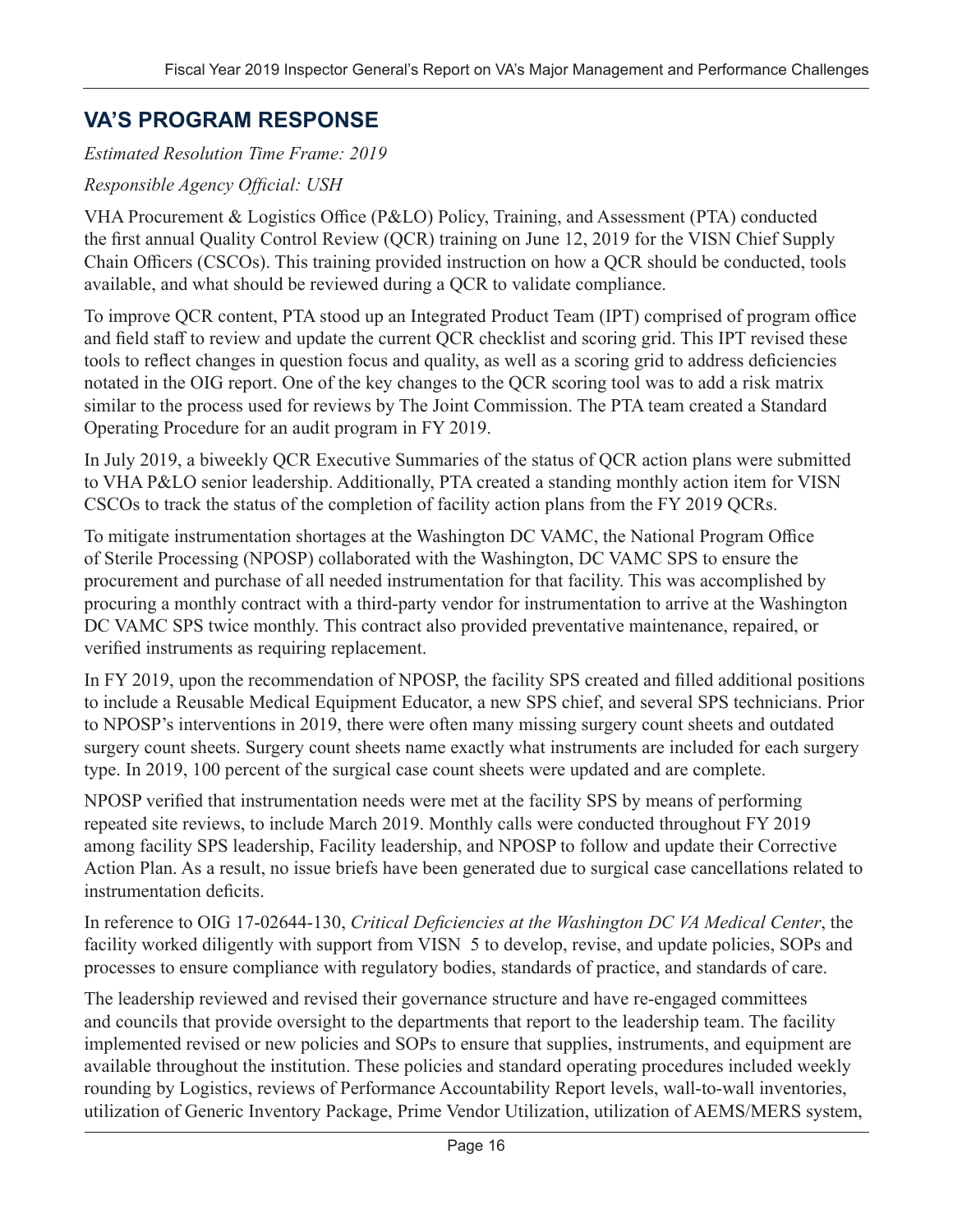inventory and reconciliation of the warehouse. In SPS, quality checks have been instituted including the implementation of Vensero and Censitrack, new procedures for replacing broken/missing instruments and a multidisciplinary daily OR huddle.

The facility worked diligently to provide training and education to staff on new/revised processes, policies, and SOPs, governance structure, new implemented systems/programs, privacy, records management, Temptrack, and other process changes. The institution also worked with Fiscal, Logistics, Prosthetics, and services to return clinical purchases to Logistics, improve fund controls, improve accountability of purchases, and ensure segregation of duties. Funds were made available consistently for Prosthetics to assure that services were not stopped for veterans. Regarding staffing, the leadership at the facility strived to hire and detail staff to key positions to continue providing services to veterans. Great efforts were made by the facility to improve quality, services, and accountability of assets and to comply with regulations and standards of care.

In reference to OIG 17-05246-98, *Expendable Inventory Management System: Oversight of Migration from Catamaran to the Generic Inventory Package*, recommendations 1–6 remain open and are not expected to be fully implemented until April 2020.

## **KEY RELATED LINKS**

- VA Office of Budget, [Fiscal Year 2020 Budget Submission](https://www.va.gov/budget/docs/summary/archive/FY-2020-VA-BudgetSubmission.zip), March 2019, II: VHA-279.
- VA Pocket Card, [VA Benefits & Health](https://www.va.gov/vetdata/docs/pocketcards/fy2019q3.pdf) Care [Utilization](https://www.va.gov/vetdata/docs/pocketcards/fy2019q3.pdf), April 30, 2019.
- U.S. Department of Veterans Affairs, [National Strategy for Preventing Veteran Suicide: 2018–2028](https://www.mentalhealth.va.gov/suicide_prevention/docs/Office-of-Mental-Health-and-Suicide-Prevention-National-Strategy-for-Preventing-Veterans-Suicide.pdf).
- [Comprehensive Healthcare Inspection](https://www.va.gov/oig/apps/info/OversightReports.aspx?RET=CHIP%2BReviews&RPP=10&RS=1) [Program \(CHIP\) Reports.](https://www.va.gov/oig/apps/info/OversightReports.aspx?RET=CHIP%2BReviews&RPP=10&RS=1)
- OIG Report, [Review of Pain Management Services in Veterans Health Administration Facilities](https://www.va.gov/oig/pubs/VAOIG-16-00538-282.pdf), Report No. 16-00538-282, September 17, 2018.
- OIG Report, **Illicit Fentanyl Use and Urine Drug Screening Practices in a Domiciliary** [Residential Rehabilitation Treatment Program at the Bath VA Medical Center, New York,](https://www.va.gov/oig/pubs/VAOIG-17-01823-287.pdf) Report No. 17-01823-287, September 12, 2018.
- OIG Report, [Supervision and Care of a Residential Treatment Program Patient](https://www.va.gov/oig/pubs/VAOIG-16-03137-208.pdf) at a Veterans [Integrated Service Network 10 Medical Facility](https://www.va.gov/oig/pubs/VAOIG-16-03137-208.pdf), Report No. 16-03137-208, July 12, 2018.
- OIG Report, Review of Two Mental Health Patients Who Died by Suicide, William S. Middleton [Memorial Veterans Hospital, Madison, Wisconsin](https://www.va.gov/oig/pubs/VAOIG-17-02643-239.pdf), Report No. 17-02643-239, August 1, 2018.
- OIG Report, Deficiencies in Discharge Planning for a Mental Health Inpatient Who Transitioned [to the Judicial System from a Veterans Integrated Service Network 4 Medical Facility](https://www.va.gov/oig/pubs/VAOIG-18-03576-158.pdf), Report No. 18-03576-158, July 2, 2019.
- OIG Report, Review of Mental Health Clinical Pharmacists in Veterans Health Administration [Facilities](https://www.va.gov/oig/pubs/VAOIG-18-00037-154.pdf), Report No. 18- 00037-154, June 27, 2019.
- OIG Report, [Alleged Nonacceptance of](https://www.va.gov/oig/pubs/VAOIG-17-05228-279.pdf) VA Authorizations by Community Care Providers, [Fayetteville, North Carolina](https://www.va.gov/oig/pubs/VAOIG-17-05228-279.pdf), Report No. 17-05228-279, September 20, 2018.
- OIG Report, Delays and Deficiencies in Obtaining and Documenting Mammography Services at [the Atlanta](https://www.va.gov/oig/pubs/VAOIG-17-02679-283.pdf) [VA Healthcare System](https://www.va.gov/oig/pubs/VAOIG-17-02679-283.pdf), Report No. 17- 02679-283, September 13, 2018.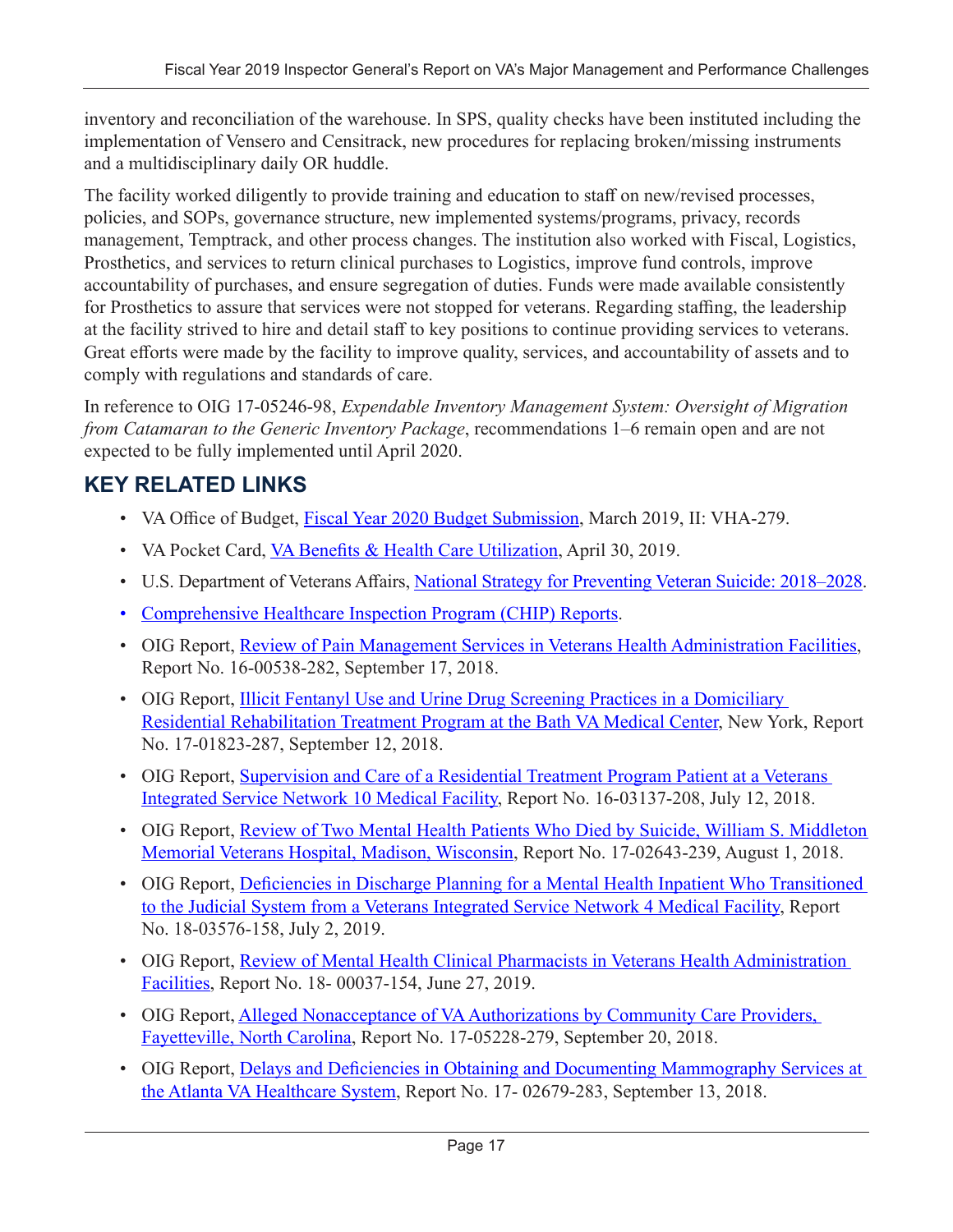- OIG Report, Expendable Inventory Management System: Oversight of Migration from [Catamaran to the Generic Inventory Package,](https://www.va.gov/oig/pubs/VAOIG-17-05246-98.pdf) Report No. 17-05246-98, May 1, 2019.
- OIG Report, [Critical Deficiencies at the Washington DC VA Medical Center](http://www.va.gov/oig/pubs/VAOIG-17-02644-130.pdf), Report No. 17-02644-130, March 7, 2018.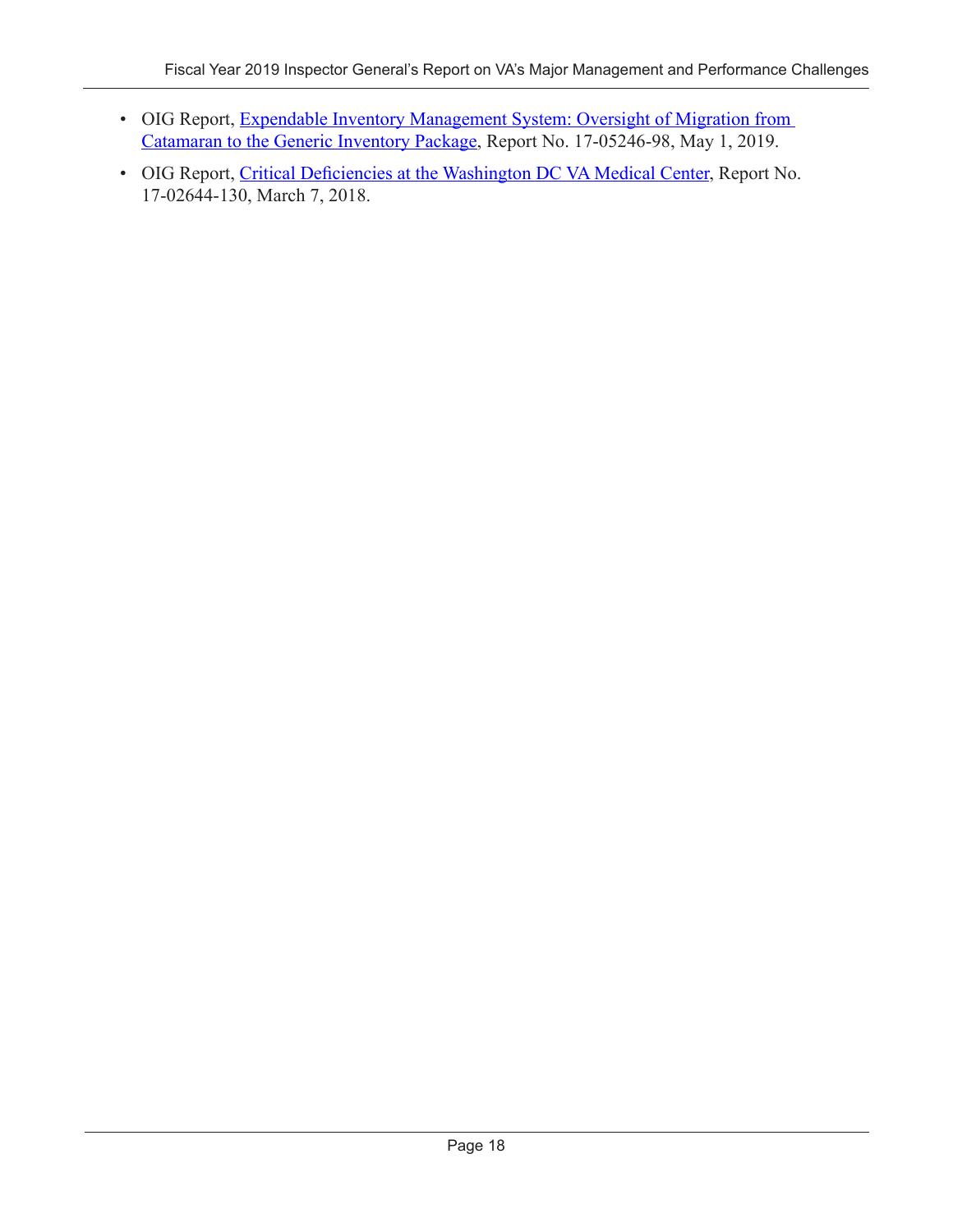# <span id="page-22-0"></span>**OIG CHALLENGE 3: ENSURING THE ACCURACY AND TIMELINESS OF BENEFIT SERVICES**

### **STRATEGIC OVERVIEW**

VBA delivered approximately \$105 billion in federally authorized benefits and services to eligible veterans, their dependents, and survivors in 2018. Recent VBA initiatives and policy changes have been wellintentioned to expedite the benefits process but have sometimes resulted in an increased rate of inaccuracies.

OIG reports also identified other recurring deficiencies, such as poor planning and a lack of adequate controls and information technology functionality (see Challenge 6), which resulted in the inefficient delivery of services, inaccurate benefits, and an elevated risk for fraud. Further detail is provided below on the work the OIG performed on identified challenges to determine ways to

- Improve prompt and accurate benefit claims and appeals processing;
- Help VBA identify fraud, waste, and abuse within benefits services; and
- Increase the efficiency of education and other benefits administration.

#### **IMPROVING THE ACCURACY AND TIMELINESS OF CLAIMS DECISIONS AND APPEALS**

As described in the November 2018 OIG congressional testimony, "VA's Development and Implementation of Policy Initiatives," the OIG identified common systemic issues that contributed to the troubling outcomes detailed in four report findings. These include deficient control activities, inadequate program leadership and monitoring, a lack of information technology system functionality, and the unintended impacts of VBA's NWQ implementation. The work queue changes, for example, led to the discontinuance of some specialized claims processing teams. The OIG reported that about 45 percent of ALS claims completed from April through September 2017 had erroneous decisions, with estimated underpayments of about \$750,000 and overpayments of about \$649,000 to a total of 230 veterans. These errors reflect the complexity of these claims, which most rating personnel did not review often enough to maintain proficiency in the area. ALS claims can involve a wide range of medical complications, evaluations, and special monthly compensation levels. Similarly, within the last year, the OIG reported on related concerns regarding the adjudication of other complex claims, particularly those for military sexual trauma (MST). Discontinued specialized claims processing ultimately led to inaccurate decisions. In implementing OIG recommendations, VBA reintroduced specialized teams to complete more complex cases involving MST and ALS.

As discussed in another June 2019 congressional hearing on "Ensuring Access to Disability Benefits for Veteran Survivors of Military Sexual Trauma," the OIG made six recommendations to the USB in its 2018 report *Denied Posttraumatic Stress Disorder Claims Related to Military Sexual Trauma*. The recommendations included that VBA review all approximately 5,500 military sexual trauma-related claims denied from October 2016 through September 2017, take corrective action on those claims in which VBA staff did not follow all required steps, assign military sexual trauma-related claims to a specialized group of claims processors, and improve oversight and training on addressing these claims. The Under Secretary concurred with the recommendations and has already taken steps to address them, particularly in the area of training.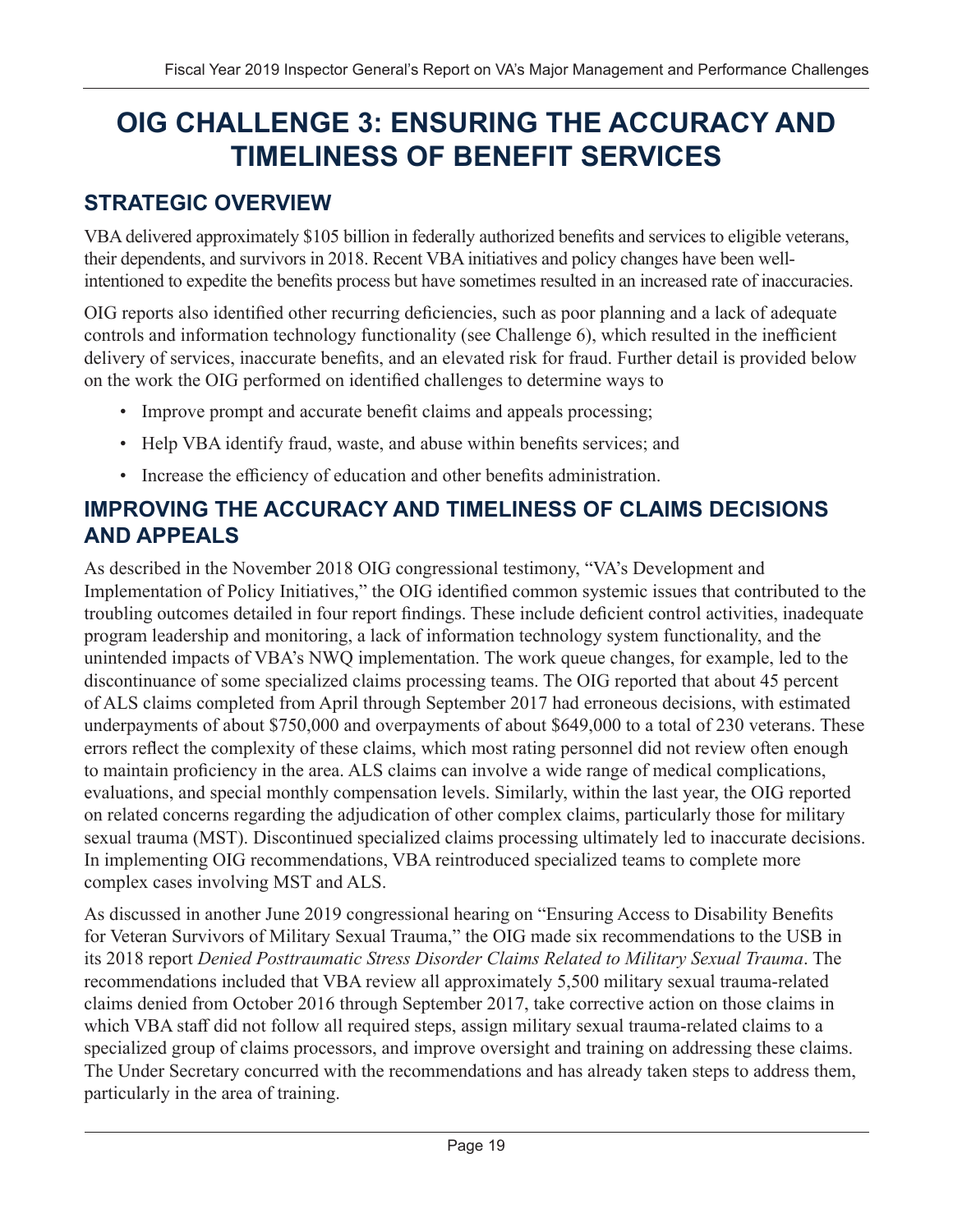### **VA PROGRAM RESPONSE**

*Estimated Resolution Time Frame: 2020*

#### *Responsible Agency Official: USB*

VBA is committed to processing all claims and appeals, regardless of complexity, as efficiently and correctly as possible. In November 2018, VBA reestablished specialized claims processing teams at each RO. This allows VBA to continue to leverage the operational efficiencies offered by the NWQ, while also developing personnel who have the appropriate specialized training and expertise to accurately process the most complex cases, such as those related to ALS, MST, traumatic brain injury, etc.

VBA is also committed to enhancing the oversight of the adjudication of claims requiring specialized processing. During FY 2019, VBA completed a review of 9,724 MST claims previously denied between October 2016 through June 2018, to certify whether appropriate actions were taken. In cases where additional actions were determined necessary, VBA is currently taking corrective action and anticipates completion by the end of FY 2019. In addition, the Quality Assurance staff in VBA's Compensation Service has a dedicated team conducting quality reviews on specific topics, which are referred to as special focus reviews. This team is conducting a special focused review of MST-related claims in the last quarter of FY 2019 to assess the quality of MST claims decisions. Any erroneous decisions found during this review will be returned to the ROs for corrective action. This review will provide findings and recommendations to identify areas for improvement through training. In FY 2019, VBA also completed a special focused review of ALS-related claims. Findings of that special review were presented to ROs during the June 2019 monthly national Quality Assurance call. VBA also drafted technical business requirements to enhance system functionality that will generate language in ALS-related notification letters informing veterans of any additional special monthly benefits to which they may be entitled because of their ALS disability.

VBA also remains committed to enhancing the oversight of its appeals program and improving the quality and processing timeliness of its appeals decisions. VA successfully implemented the Veterans Appeals Improvement and Modernization Act of 2017 (AMA) on February 19, 2019, which streamlines the disagreement process and establishes three decision review options: higher-level review, supplemental claim, or appeal to the Board of Veterans' Appeals (Board). This is one of the most significant statutory changes to affect VA in decades. VBA's Decision Review Operations Centers (DROC) have processed the intake of over 80,776 AMA claims since February 19, 2019. DROCs are processing higher-level reviews and other AMA-related claims in 33.3 days, well below the 125-day timeliness goal. VBA's Appeal Management Office, which is responsible for the oversight of VBA's appeals, is also committed to eliminating its nonremand legacy appeals, which it expects to resolve in FY 2020. By end of July 2019, VBA had less than 152,000 in its nonremand legacy inventory (compensation and pension appeals). Furthermore, VBA is leveraging feedback from the higher-level reviews and Board remands to improve claims decision accuracy.

#### **IDENTIFYING AND MITIGATING THE RISK OF BENEFITS-RELATED FRAUD, WASTE, AND ABUSE**

VBA has a duty to identify and mitigate the risk of benefits fraud to protect the integrity of the program and ensure that veterans receive their full and correct benefit entitlements. VA's ongoing "Seek to Prevent Fraud, Waste and Abuse" (STOP FWA) initiative is expected to ensure a more consistent approach throughout VA to curtail misconduct. Nonetheless, the OIG continues to identify areas of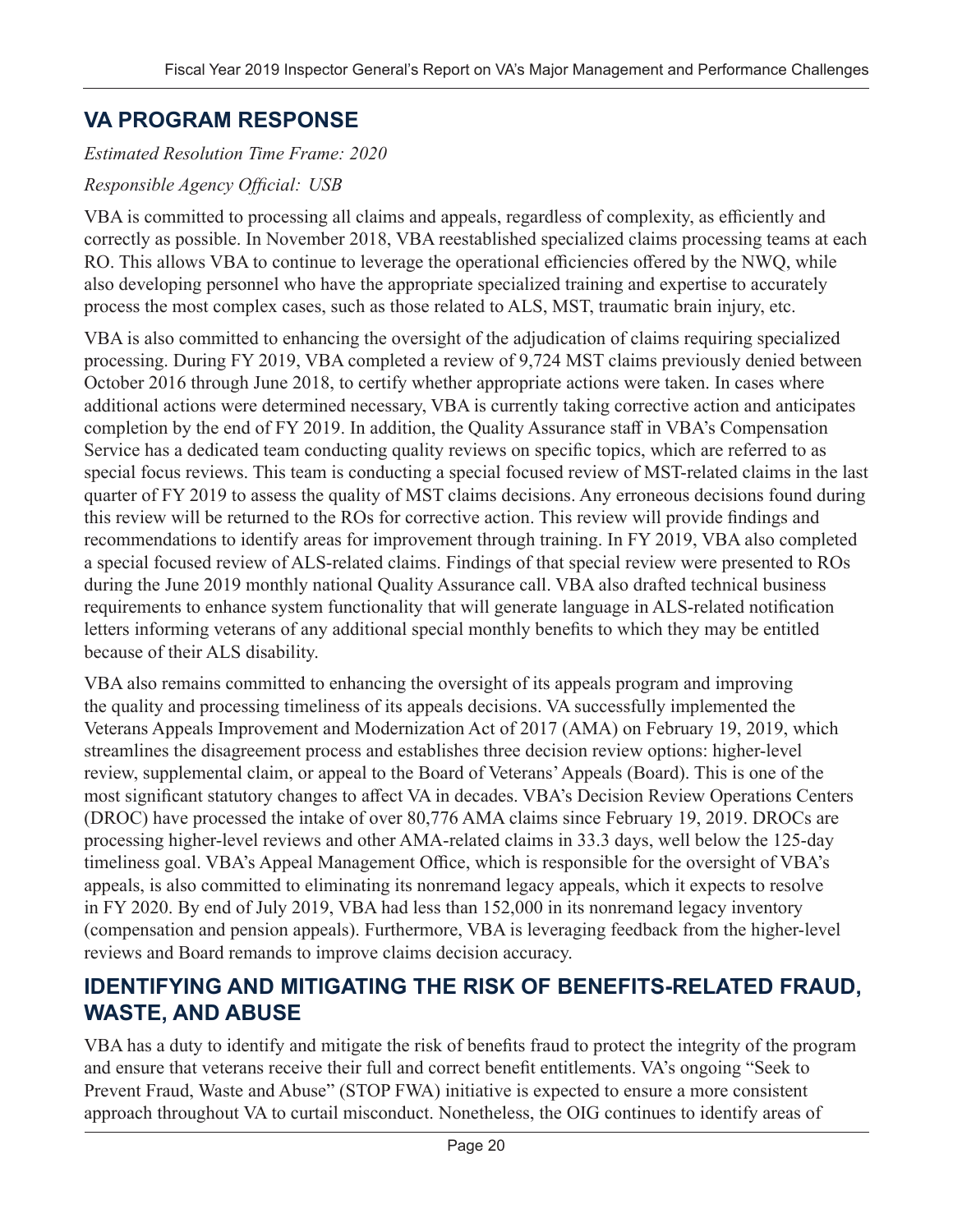concern. For example, in *Timeliness of Final Competency Determinations*, the OIG identified delays in completing final competency determinations, resulting in potentially incompetent beneficiaries receiving ongoing benefits payments for extended periods without the protection of a VA-appointed fiduciary.

Further, during the first half of FY 2019, the OIG opened 108 investigations involving the fraudulent receipt of VA monetary benefits, including those for deceased payees, fiduciary fraud, identity theft, and fraud by beneficiaries, which resulted in 39 arrests. The OIG also obtained more than \$8.5 million in court-ordered fines, restitution, penalties, and civil judgments; achieved more than \$33.4 million in savings, efficiencies, and cost avoidance; and recovered more than \$5.9 million.

### **VA PROGRAM RESPONSE**

#### *Estimated Resolution Time Frame: 2020*

#### *Responsible Agency Official: USB*

Utilizing contract support, VBA created algorithmic programs to proactively identify fraudulent direct deposit changes, improper benefits payments in VA's Disability Compensation and Pension programs, as well as assisting State and Federal investigative agencies with evidence collection. During FY 2019, VBA completed the initial analysis that identified approximately \$181 million in potential improper payments as a result of deceased veterans, beneficiaries, and dependents not originally caught in the Social Security Administration (SSA) Death Master file match. In August 2019, VBA expanded its information sharing agreement with SSA to include information regarding deceased dependents of VA Disability Compensation and Pension benefit recipients. This expansion strengthened the current data exchange with SSA that notifies VBA of a primary beneficiary's death. The new data sharing agreement promotes more timely adjustments of VA's monthly monetary benefits, reduces improper payments, and decreases potential overpayments. By increasing the scope of Federal matching programs, VBA can streamline and improve the accuracy of benefit calculating by relying less on self-reported claimant information.

VBA continues to utilize proactive algorithms that identified over 70 percent of all fraudulent direct deposit changes before the veteran or VA beneficiary knew they were victims of fraud. As of August 1, 2019, the algorithms had identified over 3,300 fraud cases, and allowed VBA to prevent or recover over \$4.29 million from being stolen from veterans and the VA. VBA has provided the OIG full access to the evidence and analyses for the 3,300 fraud cases. To better serve veterans who were victims of fraud, VBA scripted automated investigation determinations and revamped the process to ultimately reduce veteran victim repayment times from over 28 days to less than 6 business days.

In efforts to further assist the OIG, VBA's analytics team continues to build out connected case and trend analysis investigation models to graphically show active fraud rings as well as provide both raw and aggregated data to investigators. In addition to proactively identifying payment redirect fraud, VBA continues to develop algorithms to identify fraudulent benefits double-dipping schemes as well as improper payments due to people, process, and system errors. Over the past two years, VBA identified and remediated over 70 veterans who were being double paid as a result of duplicate corporate records. VBA also sent six additional proactive fraud investigation requests to the OIG.

VBA is currently overhauling its fiduciary field examination process and implementing new technology allowing the agency to increase efficiencies, better utilize valuable resources, and strengthen oversight of the fiduciary program. In April 2019, VBA implemented overarching procedural changes to its fiduciary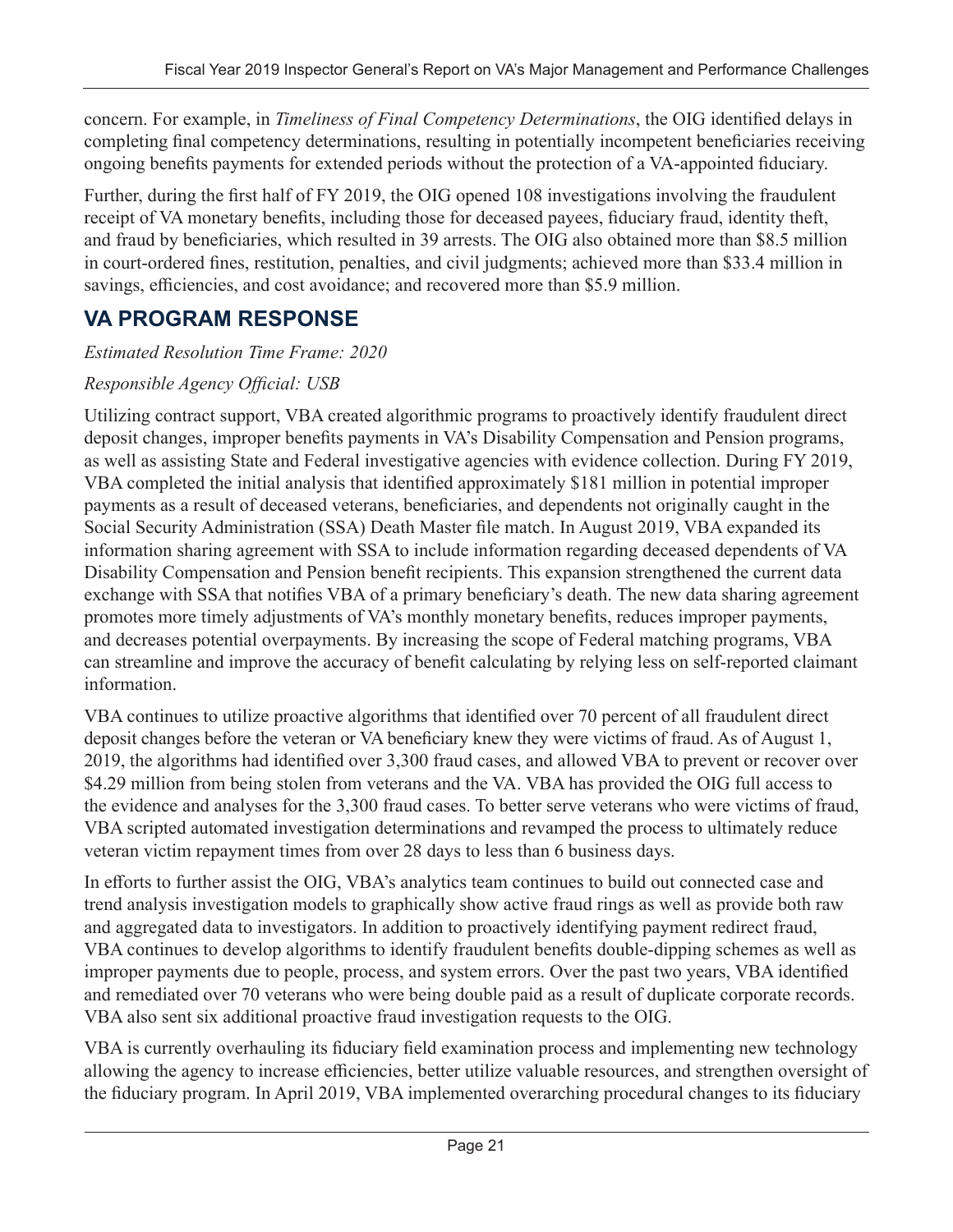accounting and misuse process to improve identification of misuse when an accounting is delinquent, erroneous, or incomplete. Three months later, VBA revised its procedural guidance reducing process delays for final incompetency determinations when VA beneficiaries submit additional evidence.

Together, these process improvements and technology advancements allow VBA to reduce fraud, waste, and abuse in VA benefit programs.

### **EFFECTIVELY AND EFFICIENTLY ADMINISTERING EDUCATION AND OTHER BENEFITS**

Recent hearings and media accounts have focused attention on concerns that eligible veterans are not receiving their benefits promptly, particularly those related to education. There are concerns about VA overpayments related to benefits as well.

OIG reports and congressional testimony (see resource list below) highlight significant financial risks related to how education benefits—including those under the Post-9/11 Veterans Educational Assistance Act of 2008 (Post-9/11 GI Bill) and the Forever GI Bill—are administered.

In V*A's Oversight of State Approving Agency Program Monitoring for Post-9/11 GI Bill Students*, the OIG estimates that 86 percent of state approving agencies did not adequately oversee veterans' education and training programs to make certain that only eligible programs participated. The OIG estimated that, without correction, VBA could issue an estimated \$2.3 billion in improper payments to ineligible programs over the next five years.

VBA also faces challenges in efficiently administering benefits under the Survivors' and Dependents' Educational Assistance Program, the VA's second-largest education program. For example, the OIG found in *Delays in the Processing of Survivors' and Dependents' Educational Assistance Program Benefits Led to Duplicate Payments* that delays in processing program benefit adjustments also led to overpayments totaling approximately \$4.5 million through February 1, 2018. The causes of those delays include the lack of management of the electronic mailboxes at the regional and national levels, an ineffective notification process, and the lack of system functionality to flag cases with duplication of benefits. In addition, some workload distribution rules caused cases not to be distributed when ready for processing. Continued delays could result in an estimated \$22.5 million in improper payments over a five-year period.

As an example of challenges encountered outside the education arena, the OIG report on *Exempt Veterans Charged VA Home Loan Funding Fees* found that about 72,900 veterans were charged about \$286.4 million in funding fees between 2012 and 2017 despite those veterans being exempt from such fees because they were entitled to receive VA disability compensation.

Also, VBA's Loan Guaranty Service managers that oversee VA's home loan guaranty program were aware since October 2014 that thousands of exempt veterans may have been charged home loan funding fees. The team estimated VA had not yet given about \$189 million in funding fee refunds to about 53,200 exempt veterans. VA has taken steps to address this problem.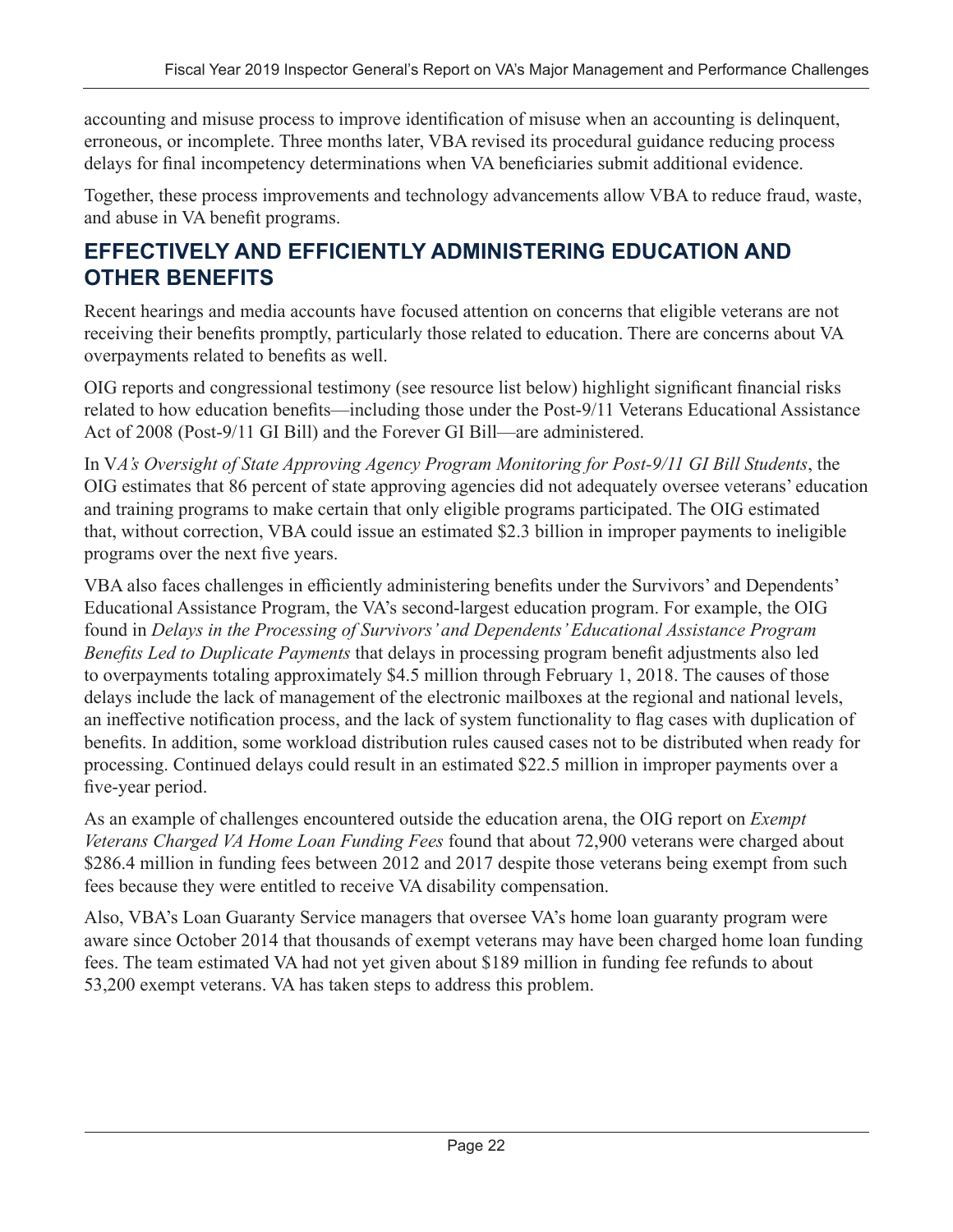### **VA PROGRAM RESPONSE**

*Estimated Resolution Time Frame: 2020*

#### *Responsible Agency Official: USB*

In February 2019, VA awarded a software development and systems integration contract to Accenture Federal Services to make the necessary IT changes and updates to support the processing of education benefits under the Post-9/11 Veterans Educational Assistance Act of 2008 (Post-9/11 GI Bill) and the Harry W. Colmery Veterans Educational Assistance Act (Forever GI Bill). The Forever GI Bill is one of the most significant statutory changes to affect the Post-9/11 GI Bill benefit program since its inception. Since its passage, VA implemented 26 GI Bill-related provisions from the Colmery Act and is on-track to deploy the IT solution on December 1, 2019, for sections 107 and 501 of the Colmery Act.

VBA negotiated an amendment to the FY 2020 State Approving Agencies (SAA) cooperative agreement that requires SAAs to evaluate program and operational changes that may affect a program's continued eligibility, at a minimum once every 24 months, beginning October 1, 2019. Furthermore, VBA established a work group to strengthen program oversight by developing a system of controls to ensure education and training programs comply with Title 38 requirements, protect taxpayers' and students' interests, and reset quality assurance metrics for the approval process and annual compliance surveys. Lastly, VBA contracted with WP Cioffi for a recalibration of the SAA funding allocation model. Once the allocation model has been finalized, VBA will determine if adjustments to the funding distribution among the SAAs are warranted and if the total amount available for SAA contracts in the statute is adequate.

VBA's Compensation Service and Education Service collaborated to identify cases with potential duplication of compensation and Dependents' Educational Assistance benefits and create an email portal directly notifying the veterans service centers. VBA submitted IT business requirements for system functionality that will flag cases with duplication of benefits with a claim identifier, establish a system work item, and create a recurring report. The NWQ began assigning cases with the claim identifier for compensation award adjustments to remove the school child allowance and minimize any duplication of benefits and overpayment of benefits to veterans.

VA recognizes the importance of ensuring our nation's veterans are assessed fees and charges in accordance with VA policy, statutes, and regulations. VBA began processing home loan funding fee refunds on approximately 130,000 loans at all eight of its VA regional loan centers on July 1, 2019, and expects to complete the work no later than September 30, 2019. Going forward, refunds will be processed monthly for all veterans who receive a retroactive VA disability rating during the previous month and any exempt veterans who were charged in error by lenders on loans that were guaranteed during the previous month. Historically, VA tasked lenders with verifying the "exempt" status of veteran home buyers and the Department would identify waiver cases using its own internal loan audit process or by relying on veterans contacting VA directly.

Certificates of Eligibility (COE) include the veteran's current funding fee exemption status. Information about funding fee refunds is also included on the COE to fully inform nonexempt veterans who may later receive a retroactive rating. Information about funding fee refunds is also provided in disability compensation award letters.

VA also modified the "home loan welcome" letter to make sure veterans know they may qualify for a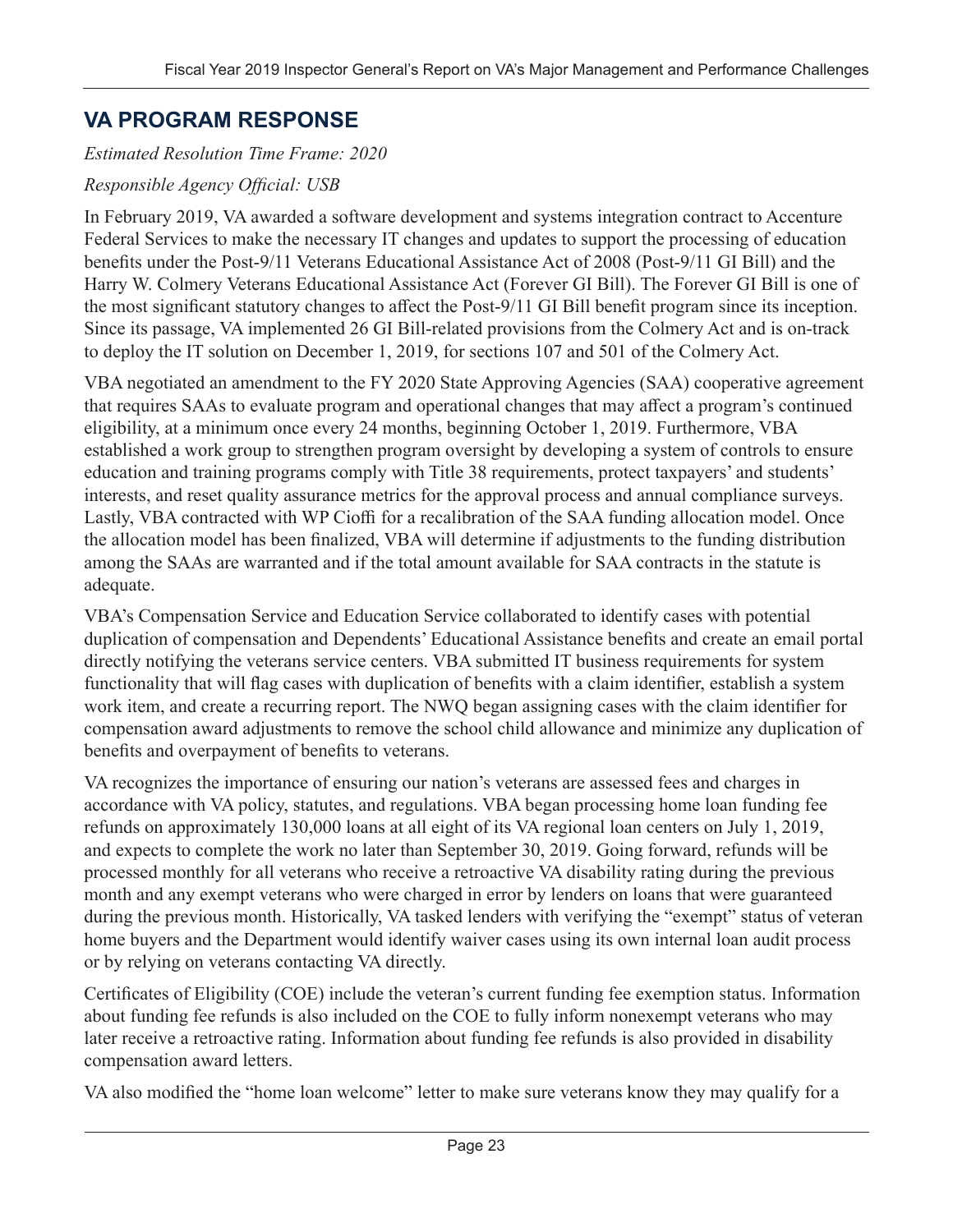loan fee waiver, should they later obtain a VA disability compensation award. Lenders are now required to ask veterans and servicemembers if they have a disability claim pending with VA, and if so, to update the funding fee exemption status within three days of closing. Additional information about funding fee refunds has been added to the nationwide phone system menu. This menu prompt offers a detailed recorded message about funding fees, followed by the option to speak with a Loan Specialist.

### **KEY RELATED LINKS**

- VA Office of Budget, [Budget in Brief,](https://www.va.gov/budget/docs/summary/archive/FY-2020-VA-BudgetSubmission.zip) March 2019, BiB-24.
- OIG Congressional Testimony, "[VA's](https://www.va.gov/oig/pubs/statements/VAOIG-statement-20181129-missal.pdf) [Development and Implementation of Policy Initiatives](https://www.va.gov/oig/pubs/statements/VAOIG-statement-20181129-missal.pdf)," November 29, 2018.
- OIG Report, [Accuracy of Claims Involving Service-Connected Amyotrophic Lateral Sclerosis](https://www.va.gov/oig/pubs/VAOIG-18-00031-05.pdf), Report No. 18-00031-05, November 20, 2018.
- OIG Congressional Testimony, "[Ensuring Access to Disability Benefits for Veteran Survivors of](https://www.va.gov/oig/pubs/statements/VAOIG-statement-20190620-bracci.pdf)  [Military Sexual Trauma," J](https://www.va.gov/oig/pubs/statements/VAOIG-statement-20190620-bracci.pdf)une 20, 2019.
- OIG Report, [Denied Posttraumatic Stress Disorder Claims Related to Military Sexual Trauma](https://www.va.gov/oig/pubs/VAOIG-17-05248-241.pdf), Report No. 17- 05248-241, August 21, 2018.
- OIG Report, [Timeliness of Final Competency Determinations](https://www.va.gov/oig/pubs/VAOIG-17-05535-292.pdf), Report No. 17-05535-292, September 28, 2018.
- OIG Congressional Testimony, "[Examining Ongoing Forever GI Bill Implementation Efforts](https://www.va.gov/oig/pubs/statements/VAOIG-statement-20190509-missal.pdf)," May 9, 2019.
- OIG, [Semiannual Report to Congress, Issue 81](https://www.va.gov/oig/pubs/sars/vaoig-sar-2019-1.pdf), October 1, 2018–March 31, 2019: 27.
- OIG Issue Statement, [Forever GI Bill: Early Implementation Challenges](https://www.va.gov/oig/pubs/VAOIG-19-06452-97.pdf), Report No. 19-06452-97, March 20, 2019.
- OIG Report, VA's Oversight of State Approving Agency Program Monitoring for Post-9/11 GI [Bill Students](https://www.va.gov/oig/pubs/VAOIG-16-00862-179.pdf), Report No. 16-00862-179, December 3, 2018.
- OIG Report, Delays in the Processing of Survivors' and Dependents' Educational Assistance [Program Benefits Led to Duplicate Payments](https://www.va.gov/oig/pubs/VAOIG-18-01278-13.pdf), Report No. 18- 01278-13, December 18, 2018.
- OIG Report, [Exempt Veterans Charged VA Home Loan Funding Fees,](https://www.va.gov/oig/pubs/VAOIG-18-03250-130.pdf) Report No.18-03250-130, June 6, 2019.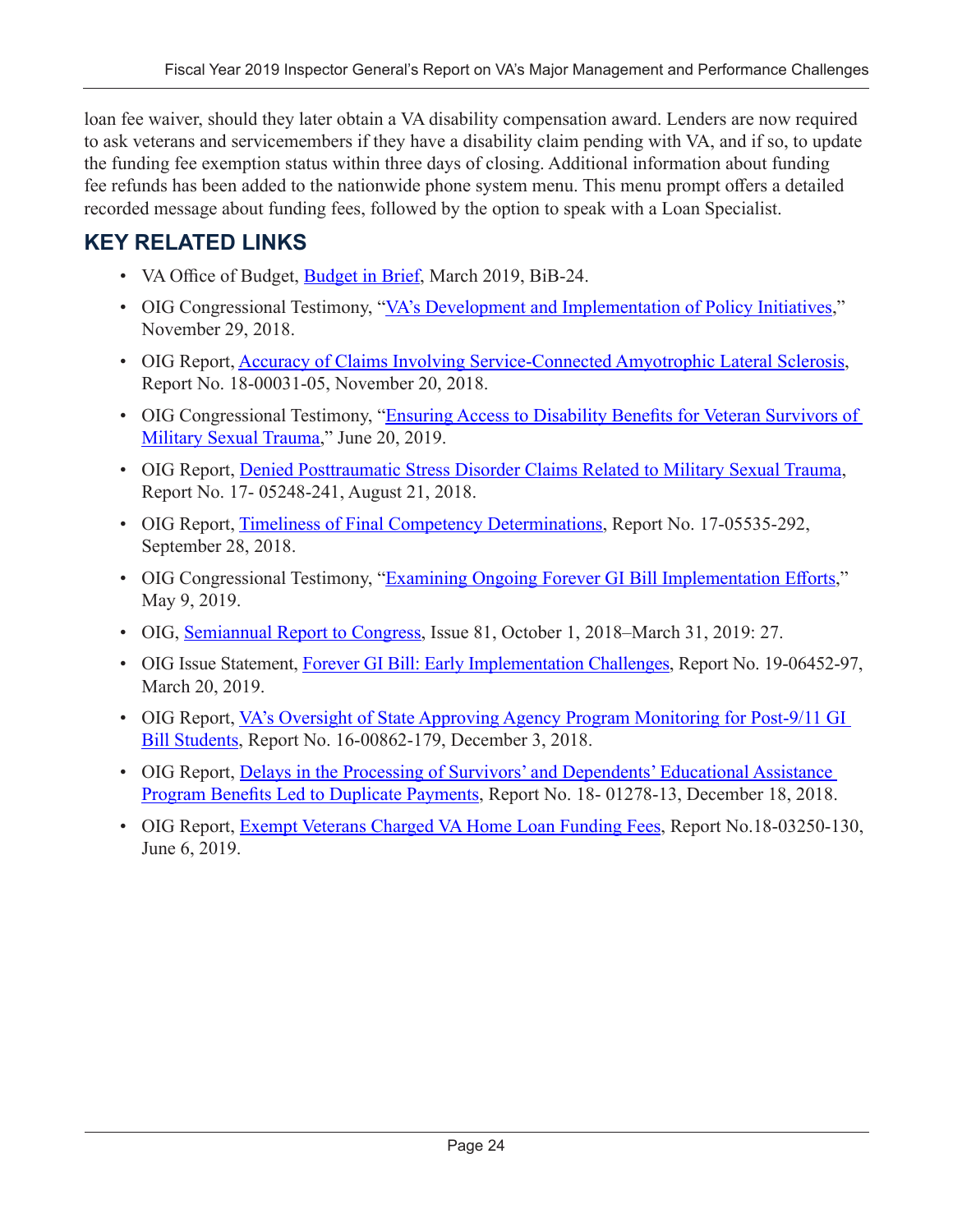# <span id="page-28-0"></span>**OIG CHALLENGE 4: ENHANCING FINANCIAL MANAGEMENT AND CONTROLS**

### **STRATEGIC OVERVIEW**

Sound financial management is integral not only to ensuring the best use of limited public resources, but also to collecting, analyzing, and reporting reliable data to inform resource allocations. To that end, addressing shortcomings in VA's financial management would improve stewardship of the public resources entrusted to VA's use. Each year, the OIG audits VA's consolidated financial statements, as required under the Chief Financial Officers Act, and completes a mandatory review of VA's compliance with the Improper Payments Elimination and Recovery Act (IPERA). The OIG also reviews other programs and activities to assess VA's management of appropriated funds.

During these reviews, VA's financial management system has routinely been identified as a contributing factor to internal control weaknesses. VA's system is over 25 years old and has limited functionality to meet current financial management and reporting needs. To address this, VA's Financial Management Business Transformation (FMBT) program is focused on migrating VA to a financial and acquisition management system solution that is compliant with federal requirements. VA reports the FMBT program will increase the transparency, accuracy, timeliness, and reliability of financial information across VA, resulting in improved fiscal accountability to taxpayers and increased opportunity to improve care and services to veterans.

While the migration to a new system should help facilitate improvement in some areas, the OIG has concerns with VA's persistent struggle to adhere to IPERA requirements and the consequent increase in improper payments through noncompliant programs and activities. Specific issues identified during the OIG's work this year relate to

- Financial controls,
- Improper payment rates, and
- VA's ability to manage appropriated funds.

### **IMPROVING FINANCIAL CONTROLS**

The audits of VA's financial statements for FYs 2017 and 2018 identify five material weaknesses, which represent a deficiency or combination of deficiencies in internal controls such that there is a reasonable possibility that a material misstatement of the entity's financial statements will not be prevented or detected and corrected on a timely basis.

The five material weaknesses identified are

- 1. Community care obligations, reconciliations, and accrued expenses;
- 2. Financial systems and reporting;
- 3. IT security controls;
- 4. Compensation, pension, burial, and education actuarial estimates; and
- 5. Entity controls, including those pertaining to the organizational structure of financial management and Chief Financial Officers.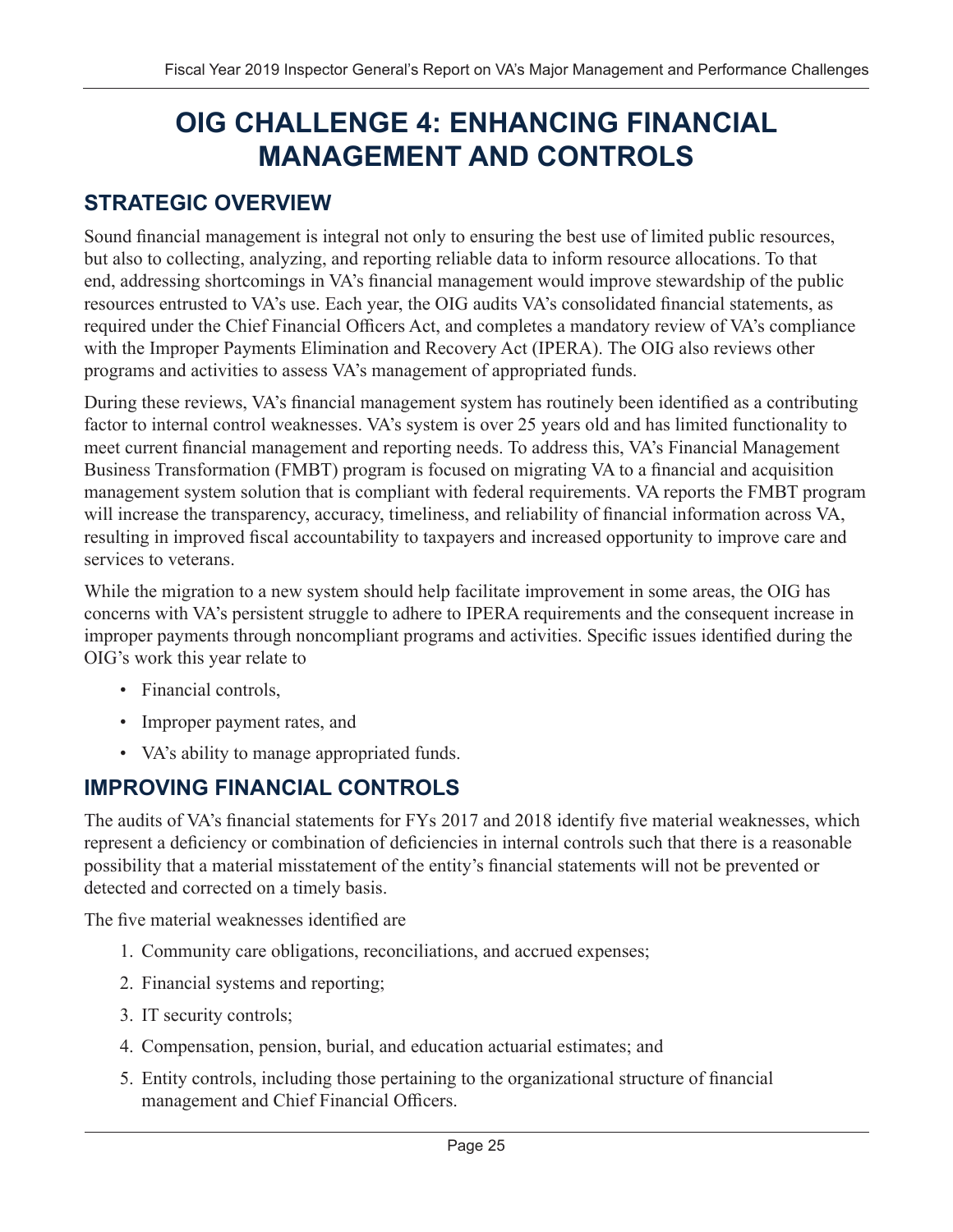The report also notes significant deficiencies regarding loan guarantee liability and procurement, undelivered orders, accrued expenses, and reconciliations. Four of the five material weakness were found in the prior year's audit. There were also two significant deficiencies. Because some of these deficiencies were due in part to limitations in VA's financial and acquisition systems, complete resolution will only be possible upon the successful completion of the FMBT program. VA expects this transformation to yield a modern financial and acquisition management solution with standardized business processes and reporting capabilities.

System shortcomings were also behind noncompliance with the Federal Financial Management Improvement Act (FFMIA). VA was noncompliant with federal financial management systems requirements and the United States Standard General Ledger at the transaction level under FFMIA. VA reported one violation of the Antideficiency Act in September 2018 and at this writing is in the process of reporting a second violation identified in FY 2018. In addition, VA identified five other violations of the Antideficiency Act that are carried forward from prior years and are under further discussion with the OMB's Office of General Counsel, as well as noncompliance with IPERA for FY 2017, the basis for which was previously reported by the OIG since 2012.

### **VA'S PROGRAM RESPONSE**

#### *Estimated Resolution Time Frame: Ongoing*

#### *Responsible Agency Officials: Office of Management, OIT; Administrations*

VA is committed to resolving the five material weaknesses and has been making incremental improvements to mitigate them. To address the significant challenge of replacing antiquated systems, which is the main cause for many of these weaknesses, VA embarked on a major systems improvement initiative to modernize the financial and acquisition systems. This effort will increase the transparency, accuracy, timeliness, and reliability of financial information, resulting in improved financial controls and fiscal accountability to American taxpayers.

In addition, VA is taking targeted actions to address the material weaknesses pertaining to the benefits program actuarial liabilities. Specifically, VA hired two additional certified actuaries in FY 2019 to address the material weaknesses related to establishing benefits program liabilities.

VA implemented a new Obligate at Payment process in FY 2019 for Community Care. This process allows us to obligate at the time of payment, thus reducing our stale obligation population. Furthermore, VA hired a Chief Actuary to develop and support an actuarial model to determine the liability for Community Care's incurred but not reported transactions.

To address the material weakness around financial reporting, VA continues to use a standardized approach for performing quarterly financial statement variance analysis and monthly abnormal balance reviews. This helps to identify the root causes that drive abnormal balances and the actions needed to correct them, as well as providing well-developed explanations to address material variances. VA has also developed procedures and controls to continually decrease the number of manual journal vouchers. VA continues to perform monthly analysis to further decrease the variances between budgetary to proprietary tie points.

In response to Entity controls, including those pertaining to the organizational structure of financial management and Chief Financial Officers, VA's CFO established a formal CFO council to facilitate communication and control over Departmentwide CFO functions and is using the council meetings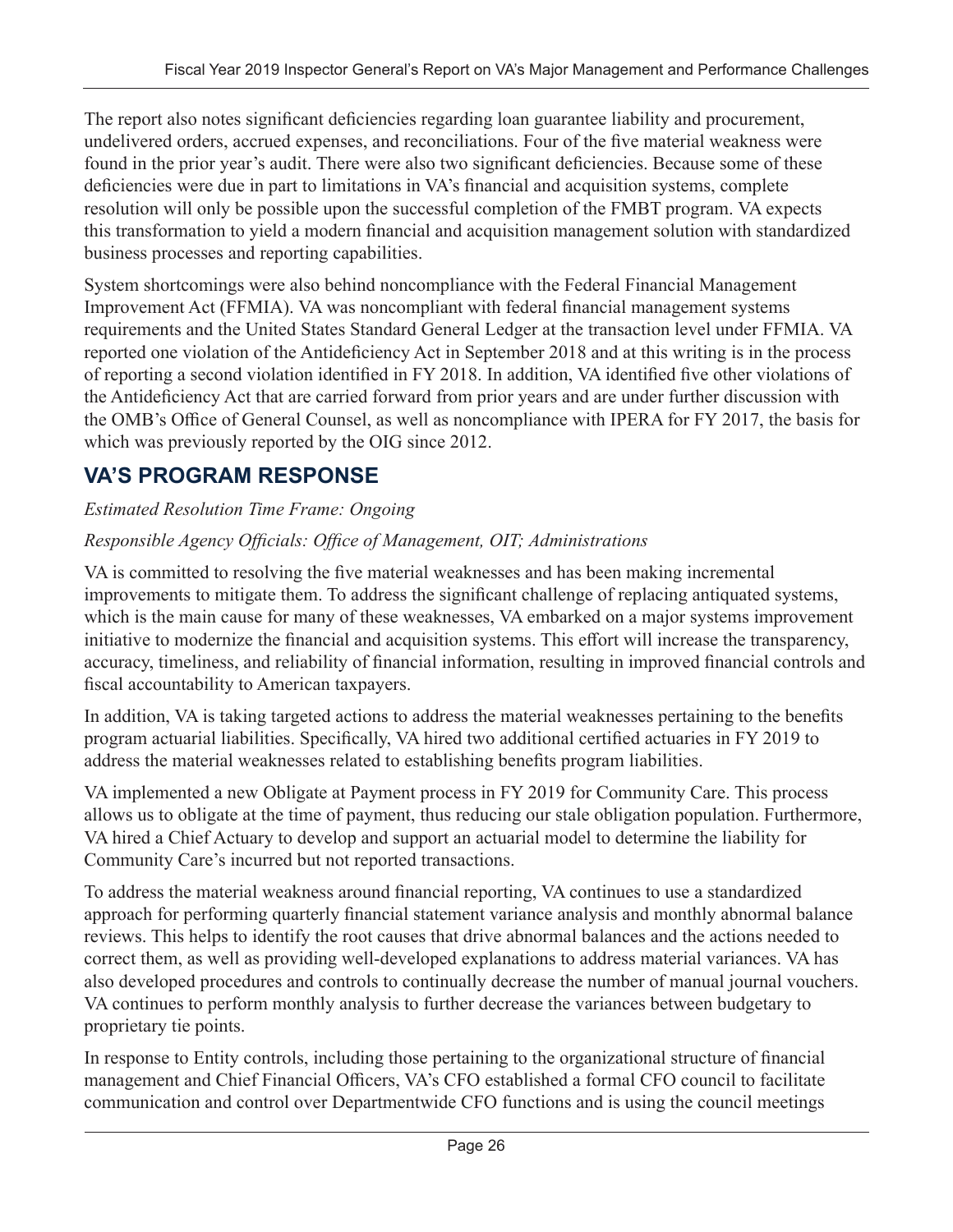to discuss remediation activity for the Financial Statement audit. The Administrations and program offices are actively engaged and continuously working to improve and strengthen controls in financial management.

#### **REDUCING IMPROPER PAYMENT RATES**

VA continues to struggle to comply with the requirements of IPERA, as evidenced by a significant increase in improper payments in FY 2018. In the 2018 Agency Financial Report, VA discloses improper payments totaling \$14.73 billion, an approximately 38 percent increase from the \$10.66 billion reported in FY 2017. This increase was primarily due to VA identifying and reporting higher improper payments for eight programs and activities—seven in VHA and one in VBA. Several programs and activities were identified as noncompliant for several consecutive years—four for four years, one for three years, and four for two years.

With the implementation of the VA MISSION Act, which carries the risk of significant cost overruns, it is imperative that VA continue to address the root causes of improper payments for community care identified during OIG audits. For example, the 2018 OIG report on *Bulk Payments Made under Patient-Centered Community Care/Veterans Choice Program Contracts* raised major concerns about how VA processed aggregate payments (referred to as "bulk payments"). The OIG determined that thirdparty administrators submitted requests for, and VA made, 253,641 duplicate payments on 4,758,759 claims (5.3 percent) through the bulk payment process from March 4, 2016, through March 31, 2017. Due to ineffective internal controls, VA failed to identify improper claims submitted by third-party administrators and made a total of \$101.4 million in estimated overpayments to them. Other payment errors occurred because VA did not effectively follow internal control principles identified in the GAO's *Standards for Internal Control in the Federal Government*. VA is currently working to ensure proper processes are in place to prevent payment of duplicate claims. VA is also reviewing and determining an appropriate process to recoup the identified overpayments.

In another example, the OIG's report on *Use of Not Otherwise Classified Codes for Prosthetic Limb Components* revealed that from October 2014 through July 2017, VHA spent approximately \$38 million on prosthetic items classified using a not-otherwise-classified code, overpaying vendors about \$7.7 million. Using an incorrect code can cause an overpayment because items not otherwise classified are not subject to established reimbursement rates.

#### **VA PROGRAM RESPONSE**

#### *Estimated Resolution Time Frame: 2022*

*Responsible Agency Officials: Assistant Secretary for Management and CFO (Lead); Executive in Charge VHA; USB; and Principal Executive Director and Chief Acquisition Officer Office of Acquisition, Logistics, and Construction*

VA did report approximately \$14.73 billion in improper payments in its FY 2018 Agency Financial Report, which is an increase over prior years. As also noted in the AFR, most of these improper payments (87.3 percent) did not represent a loss or waste. VA fully understands the risk of loss in its programs and is committed to implementing changes that will prevent this going forward. However, because the definition of improper payments also includes administrative errors such as failure to follow a requirement that did not result in loss, VA cannot focus on only those payments that result in a loss. VA has worked diligently to understand the root causes that are causing its improper payments and develop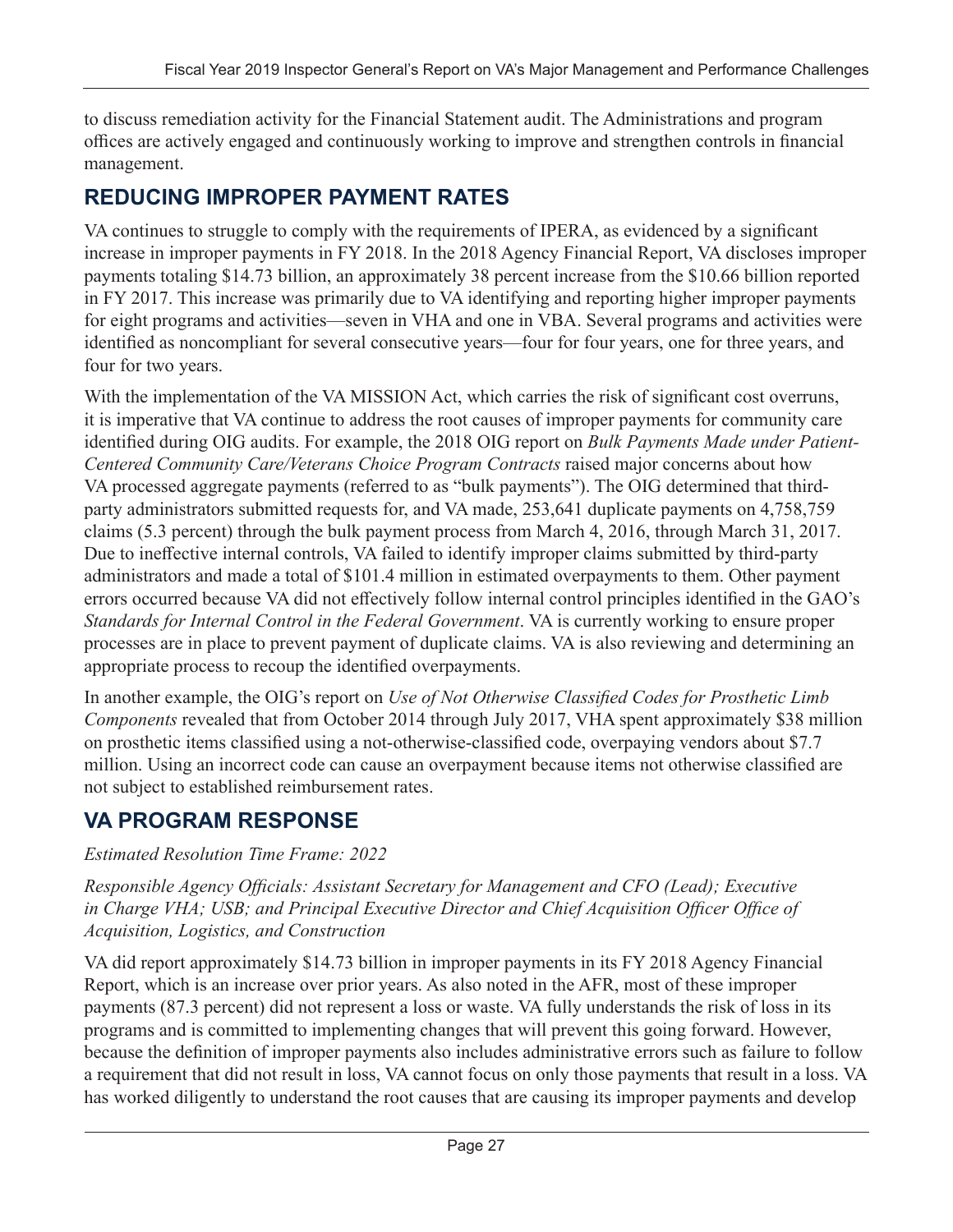realistic plans and timelines for implementing corrective actions, which will increase compliance. All programs with an improper payment rate above 10 percent have a corrective action plan in place to reduce the improper payment rate to under 10 percent within three years. While those corrective actions are being worked daily, many address systemic issues that will take time to implement (such as VA MISSION Act and awarding contracts in other programs).

This means that VA will not fully report the results of all ongoing and planned corrective actions until the FY 2022 Agency Financial Report. However, as corrective actions are successfully implemented during this time frame, VA will report reductions. We remain committed to reducing improper payments, especially monetary loss, while still ensuring that our actions do not impact timely access to care.

#### **IMPROVING MANAGEMENT OF APPROPRIATED FUNDS**

Federal agencies are expected to abide by the body of law that governs how appropriated funds may be used, adhering to the golden rules of fiscal law: purpose, time, and amount.<sup>4</sup> However, OIG reviews reveal that VA has struggled in this regard. One example from a recent OIG report on *Decision Ready Claims Program Hindered by Ineffective Planning* related to improper payments for medical exams to support veterans' applications or claims for disability compensation. VBA contravened federal statutes and regulations by obligating and expending more than \$10.5 million for contract medical examinations before veterans applied for disability compensation benefits. Because no claim had been made at the time of the medical examination, there was no entitlement to such examination under federal law, and no appropriated funds were available to pay for it. Accordingly, any such obligation and expenditure would violate the Antideficiency Act, in addition to potentially being an improper payment.

VA again appeared to have difficulty in cost-effectively implementing a major initiative. In *Lost Opportunities for Efficiencies and Savings During Data Center Consolidation*, detailing VA's approach to migrating IT server infrastructure to data centers, the OIG found that VA did not maintain complete, up-to-date data center inventories. VA also lacked an adequate plan to meet optimization targets for data centers at its existing facilities. Consequently, VA lost opportunities to consolidate data centers, which would increase its operational efficiency and achieve additional cost savings. Furthermore, VA did not satisfy the data center consolidation strategy provisions of the Federal IT Acquisition Reform Act. VA also did not meet the OMB's FY 2018 target of \$85.35 million in planned savings and cost avoidances. VA has efforts underway to effectively communicate OMB's Data Center Optimization Initiative requirements to all staff responsible for its data centers. In addition, VA is developing a mechanism for validating the accuracy and completeness of reported data center information to the OIT's National Data Center Program team.

#### **VA'S PROGRAM RESPONSE**

*Estimated Resolution Time Frame: Resolved*

*Responsible Agency Officials: USB and the Assistant Secretary for OIT and Chief Information Officer (CIO)*

This challenge is covered by two VA organizations: VBA and OIT. The organizations have responded specifically to those parts of the challenge that pertain to them.

<sup>4</sup> Purpose ("necessary expense rule") is using the appropriated funds specifically for the purpose intended by Congress. Time ("bona fide needs rule") is obligating the appropriated amount within the allowed time for each specific type of funding. Amount (Antideficiency Act) prohibits obligations and expenditures in advance or in excess of an appropriation. See GAO, *Principles of Federal Appropriations Law*, 2016 rev., ch. 2, § C.1, GAO-16-464SP (Washington, DC: March 2016).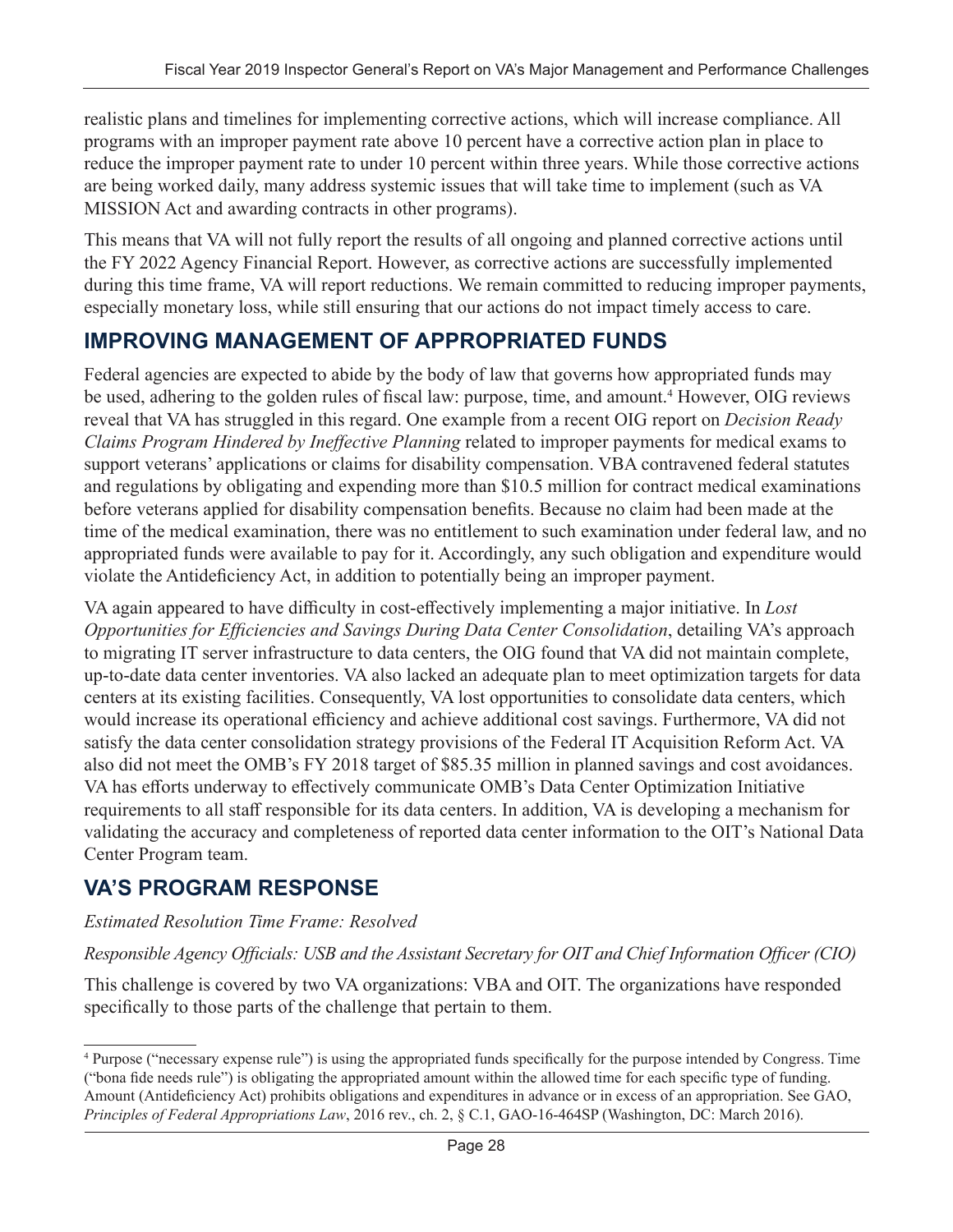### **VBA'S Response**

VBA's Decision Ready Claims (DRC) program ended on February 19, 2019, and no additional medical disability examinations were requested under that program after that date. VBA disagreed with the OIG's interpretation of the Antideficiency Act, citing detailed interpretation of VA appropriation statutes as well as legal precedent. Given that the expenses for DRC examinations allowed VBA to carry out its general function of providing examinations for claimants, it is VBA's position that expenses related to these examinations constitute an appropriated or necessary expenditure. Additionally, of the \$10.5 million cited by the OIG as improper payments made under the DRC program, only \$972,000 (9.3 percent) was actually expended.

### **OIT's Response**

Regarding OIG's report, *Lost Opportunities for Efficiencies and Savings During Data Center Consolidation* (Report No. 16-04396-44), since the audit took place in 2016, the OIT developed an accurate mechanism for validating the accuracy and completeness of reported data center information to the OMB. The OMB closure target was arbitrarily set up and did not take agencies' missions into consideration. To meet the OMB closure target, VA would have been required to close mission-critical data centers providing health care services to veterans. VA and OMB worked together to establish an informal target of 60 data center closures in FY 2018, which VA exceeded by closing 78.

The Data Center Optimization Initiative (DCOI) strategic plan for FY 2017 and FY 2018 did not include cost savings targets since VA was not closing brick and mortar data centers but moving servers from communications closets to computer rooms. The reasoning behind the lack of cost savings/avoidances was also communicated to OMB. The realized cost avoidance VA reported was based on utilizing two Federally shared data centers in lieu of using a commercial lease when consolidating VistA.

The updated DCOI memo, published on June 25, 2019, provides updated DCOI metrics for FY 2019 and FY 2020. These now include: Energy Metering, Virtualization, Server Utilization, and Availability.

The OIG closed all recommendations for the cited report, *Lost Opportunities for Efficiencies and Savings During Data Center Consolidation* (Report No. 16-04396-44) – effective July 1, 2019.

## **KEY RELATED LINKS**

- OIG Report, [Audit of VA's Financial Statements for Fiscal Years 2018 and 2017,](https://www.va.gov/oig/pubs/VAOIG-18-01642-09.pdf) Report No. 18-01642-09, November 26, 2018.
- OIG Report, VA's Compliance with the Improper Payments Elimination and Recovery Act for [FY 2018,](https://www.va.gov/oig/pubs/VAOIG-18-05864-127.pdf) Report No. 18-05864-127, June 3, 2019.
- OIG Report, Bulk Payments Made under Patient-Centered Community Care/Veterans Choice [Program](https://www.va.gov/oig/pubs/VAOIG-17-02713-231.pdf) [Contracts,](https://www.va.gov/oig/pubs/VAOIG-17-02713-231.pdf) Report No. 17-02713-231, September 6, 2018.
- OIG Report, Use [of Not Otherwise Classified Codes for Prosthetic Limb Components](https://www.va.gov/oig/pubs/VAOIG-16-01913-223.pdf), Report No. 16-01913-223, August 27, 2018.
- OIG Report, [Decision Ready Claims Program Hindered by Ineffective Planning](https://www.va.gov/oig/pubs/VAOIG-18-05130-105.pdf), Report No. 18-05130-105, May 21, 2019.
- OIG Report, [Lost Opportunities for Efficiencies and Savings During Data](https://www.va.gov/oig/pubs/VAOIG-16-04396-44.pdf) [Center Consolidation](https://www.va.gov/oig/pubs/VAOIG-16-04396-44.pdf), Report No. 16-04396-44, January 30, 2019.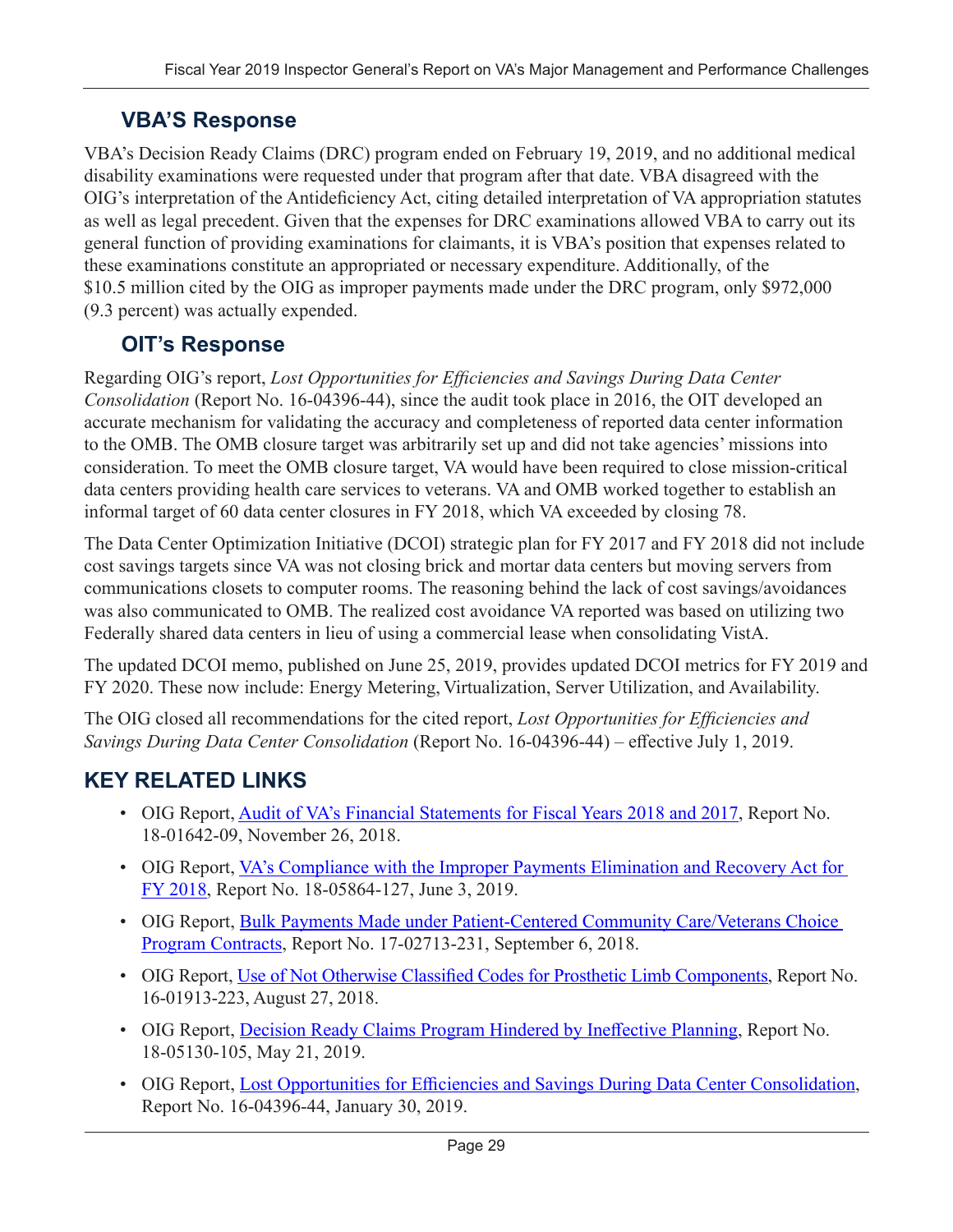# <span id="page-33-0"></span>**OIG CHALLENGE 5: OVERSEEING THE COMPLIANCE AND INTEGRITY OF PROCUREMENT PRACTICES**

## **STRATEGIC OVERVIEW**

VA procures tremendous quantities of goods and services from vendors through contracts and purchase card transactions to facilitate departmental operations and deliver medical care and benefits to veterans. To provide oversight of that effort, in FY 2018, the OIG assessed procurement practices through preaward and postaward contract reviews, program reviews, and investigations. Recent OIG reviews noted ongoing opportunities to strengthen VA's procurement practices.

The improvements recommended to correct these deficiencies will decrease the risk of continued waste. As discussed below,

- The OIG uncovered significant discrepancies between VA contracting practices and requirements, as well as vendor noncompliance; and
- VA continued to experience potential illegal or improper purchasing due to an overall failure to identify and detect improper purchase card practices.

Without improvements, VA faces challenges to ensuring that goods and services are acquired properly and promptly.

### **IMPROVING CONTRACTING PRACTICES**

VA continues to struggle to maximize opportunities for contract-related cost savings and recoveries, which the OIG identifies through preaward and postaward contract reviews as well as audits. In the first six months of FY 2019 alone, through 35 preaward reviews,<sup>5</sup> the OIG identified nearly \$1.3 billion in potential cost savings that could be negotiated by VA. During the same period, through postaward contract reviews, some of VA's vendors were found to be noncompliant with contracts or specific terms. The OIG completed 18 postaward reviews that resulted in \$22 million in recoveries of contract overcharges, including approximately \$8.6 million related to the Veterans Health Care Act compliance with pricing requirements, recalculation of federal ceiling prices, and appropriate classification of pharmaceutical products.

The OIG also recently published an audit of *VA's Administration of the Transformation Twenty-One Total Technology Next Generation Contract*, which involves awards to 28 contractors for IT services with a total maximum value of \$22.3 billion. While the OIG did not identify violations of federal and VA acquisition regulations (VAAR), the audit team found oversight weaknesses that, if not corrected, could increase the likelihood of VA conducting business with contractors unable to provide services according to contract requirements. These weaknesses place IT systems and hundreds of millions of taxpayer dollars at risk and potentially harm VA's ability to fulfill its mission to care for veterans.

<sup>&</sup>lt;sup>5</sup> In May 2018, VA revised its Directive 1663 that requires CORs to submit sole-source proposals for healthcare resources valued at \$400,000 or more annually to the OIG for a preaward review.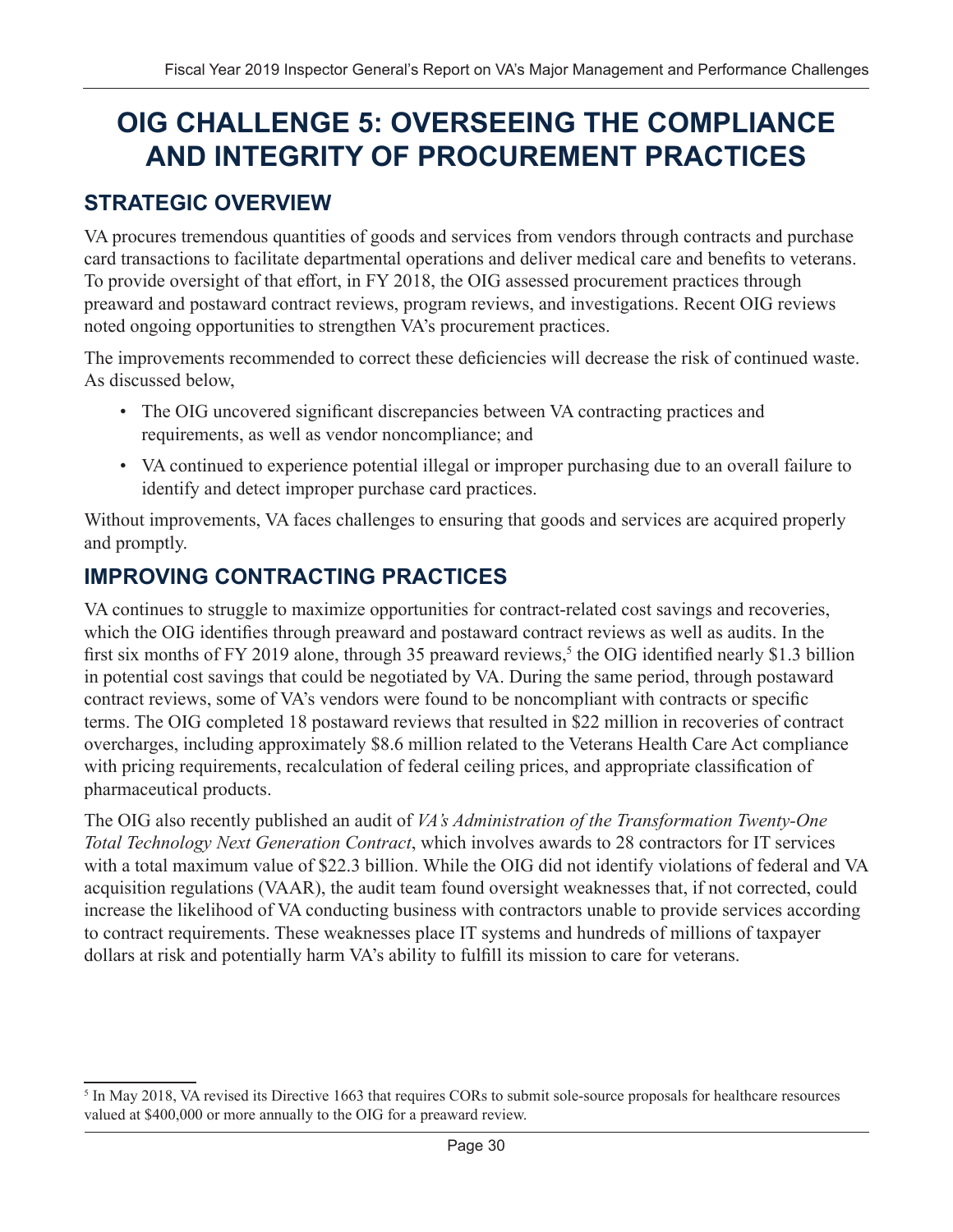### **VA'S PROGRAM RESPONSE**

#### *Estimated Resolution Time Frame: Ongoing*

#### *Responsible Agency Official: Principal Executive Director of Office of Acquisition, Logistics, and Construction*

The Office of Acquisition, Logistics, and Construction has an established procedure for pre- and postaward reviews for the Federal Supply Schedule (FSS) Program, which are currently performed by the OIG. Preaward and postaward reviews are performed when an offer or contract meets the established dollar threshold, when irregularities are found, or as required by P.L. 102-585, Veterans Health Care Act of 1992 (pertains to covered drugs). Once the review is complete, the FSS contracting staff considers and uses the OIG recommendations when negotiating contract pricing and determining an award. With postaward reviews, VA negotiates a settlement to recover any overcharges. This practice has been in place for over 39 years and will continue as long as the VA FSS program is viable.

Although the OIG's audit of *VA's Administration of the Transformation Twenty-One Total Technology Next Generation Contract* identified what they consider oversight weaknesses despite no violations of Federal or VAAR, VA's Chief Acquisition Officer and Senior Procurement Executive agreed to present the OIG's recommendations for additional policy to the Department's Senior Procurement Council to review and assess full consideration, impacts, and implied benefits of additional policy, and to establish standards for internal controls within VA at an enterprise level, rather than imposing additional requirements just for Technology Acquisition Center (TAC) contracting staff. This enterprise approach is further supported by the most recent GAO report that concludes VA's regulations and policies are both outdated and disjointed, calling them difficult for contracting officers to use. The OIG's recommendations that indicate TAC alone should put policies in place, as identified in their report, would serve to further exacerbate the very problem identified by the GAO as it relates to disjointed Departmental policy.

#### **IMPROVING PURCHASE CARD PRACTICES**

VA's Financial Services Center (FSC) Data Analytics team has developed an interactive analytics dashboard with a comprehensive view of VHA purchase card behavior. This data is generated by the FSC using data obtained directly from US Bank with supporting detail. The dashboard was started in 2018 to help the FSC flag potential purchase card issues. VA reports it is being rolled out in 2019 and will be available for purchase card managers to help them monitor purchase card behavior in their facility. The dashboard is meant to provide an improved level of transparency over purchase card use and includes analytical tools for reviewers to drill down to the transaction level for details on purchases such as those from high-risk vendors, transactions over the purchase cardholder's limit, and potential split purchases.

Despite efforts to improve monitoring, the OIG continues to see instances in which VA personnel are inappropriately using purchase cards to circumvent the contracting process and otherwise misusing purchase cards, which can undercut VA goals and invite fraud and abuse. This is particularly the case when the same employees are both ordering and receiving goods or services, leaving these activities largely unchecked. VA continues to face barriers to ensure that purchase cardholders acquire goods and services properly and in a timely manner when there is a bona fide need. In one example, an OIG fraud investigation resulted in charges that the defendants used a VA purchase card to pay fraudulent invoices. A former VA supervisor and his wife provided a third-party vendor with fraudulent invoices from her company for goods and services that were not actually provided to the vendor. The vendor then fabricated his own set of fraudulent invoices to bill VA for goods and services. The amount of the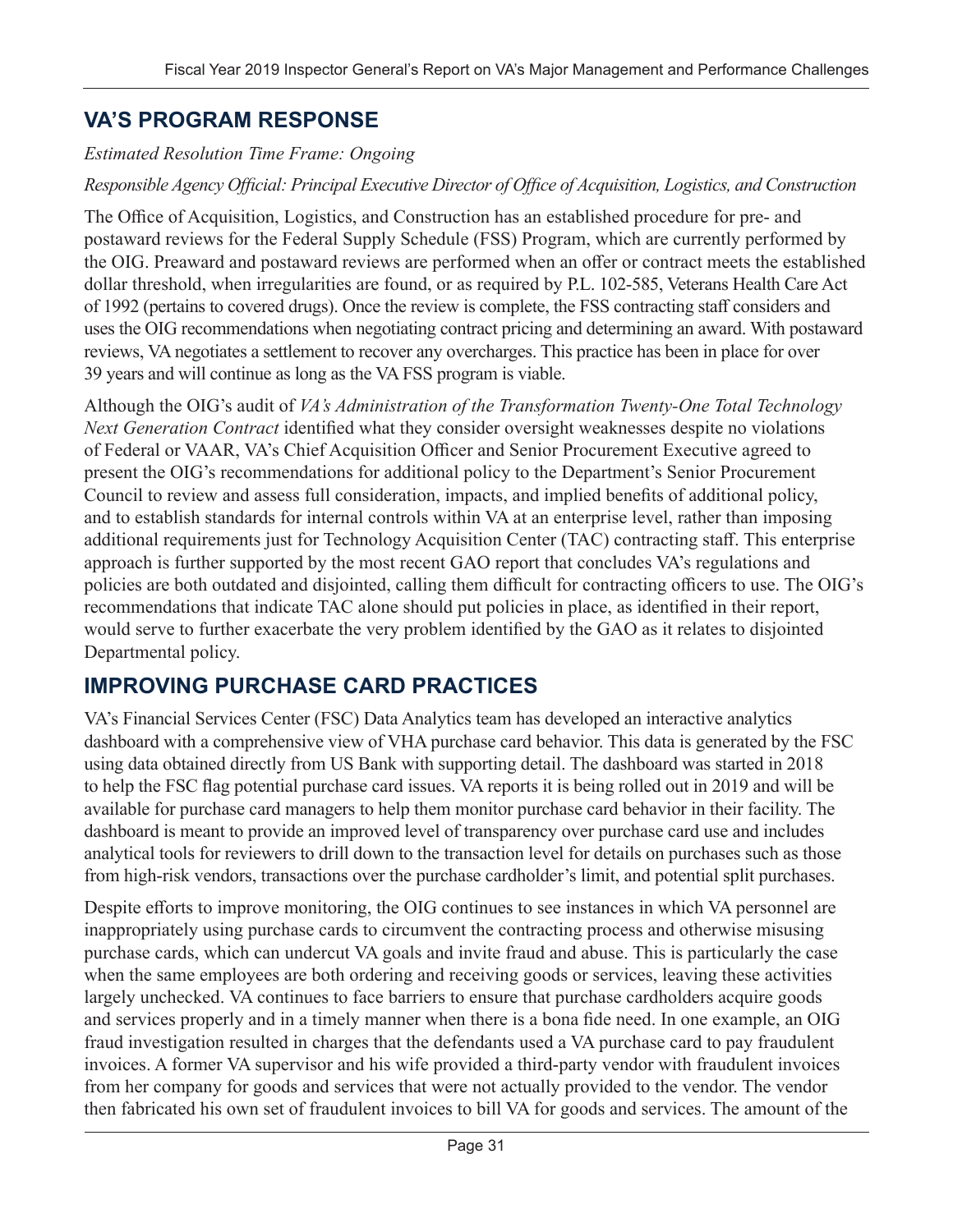invoices billed to VA and paid for with the VA purchase card equaled the amount the vendor paid the wife's company plus a 30 percent commission. The loss to VA is at least \$714,000.

Another example illustrates how lax oversight of purchase card transactions can affect veterans. After receiving an OIG hotline allegation that a veteran had waited over six months for prosthetics ordered and paid for by VA, the OIG requested a response from the VAMC in San Antonio, Texas. The medical center determined that the purchasing agent failed to follow up with the vendor to ensure that the required order had been received. As a result of this case inquiry, the purchasing agent received appropriate counseling, new cross-checks between purchase card transactions and receipts were implemented, and a supervisory purchasing agent was hired. The OIG subsequently closed the matter.

In the report on the *FY 2018 Risk Assessment of VA's Charge Card Program*, the OIG found that VA's overall capacity to detect illegal, improper, or erroneous purchases is unchanged from the prior year.

### **VA'S PROGRAM RESPONSE**

*Estimated Resolution Time Frame: 2021*

#### *Responsible Agency Official: OM*

VA manages one of the largest purchase card programs in the Federal government. In FY 2018, VA spent \$4.6 billion on over 7.1 million transactions. Such high volume of transactions increases the risks of fraud and errors. Understanding this risk, VA has made concerted efforts to improve the program controls over the past 10 years.

Among the internal controls VA has implemented are reducing the number of purchase card accounts and restricting high-risk merchant category codes, e.g., sporting goods. In addition, VA performs quarterly statistical audits of charge card purchases to ensure cardholders and approving officials reconcile their transactions timely to verify that purchases are proper. VA confirms that all purchase card transactions over the micro purchase threshold are made by warranted contracting officers. Furthermore, VA Financial Policy requires ongoing training for all purchase cardholders every two years. In addition to the internal controls implemented and as noted by the OIG, VA FSC developed an interactive analytics dashboard with a comprehensive view of VA purchase card transactions. The FSC recently added a Compliance Audit Division (CAD) to assist in reviewing card activities and to identify and reduce risk. Furthermore, the CAD will conduct random site inspections to verify inventories and receipt of the required orders.

There is no internal controls system that can stop all instances of fraudulent activities involving collusion. However, VA is committed to improving internal controls by making appropriate changes to Financial Policy as potential weaknesses are identified. The key oversight goal of VA's purchase card program remains reducing and eliminating the risk of fraud. VA will continue to refine and improve its purchase card program and associated purchase card practices and oversight.

### **KEY RELATED LINKS**

- OIG [Semiannual Report to Congress, Issue 81](https://www.va.gov/oig/pubs/sars/vaoig-sar-2019-1.pdf), October 1, 2018–March 31, 2019: 25 and 40.
- OIG Report, [VA's Administration of the Transformation Twenty-One Total](https://www.va.gov/oig/pubs/VAOIG-17-04178-46.pdf) Technology Next [Generation Contract](https://www.va.gov/oig/pubs/VAOIG-17-04178-46.pdf), Report No. 17-04178-46, June 13, 2019.
- OIG Report, [Fiscal Year 2018 Risk Assessment of VA's Charge Card Program](https://www.va.gov/oig/pubs/VAOIG-19-00223-166.pdf), Report No. 19-00223-166, July 22, 2019.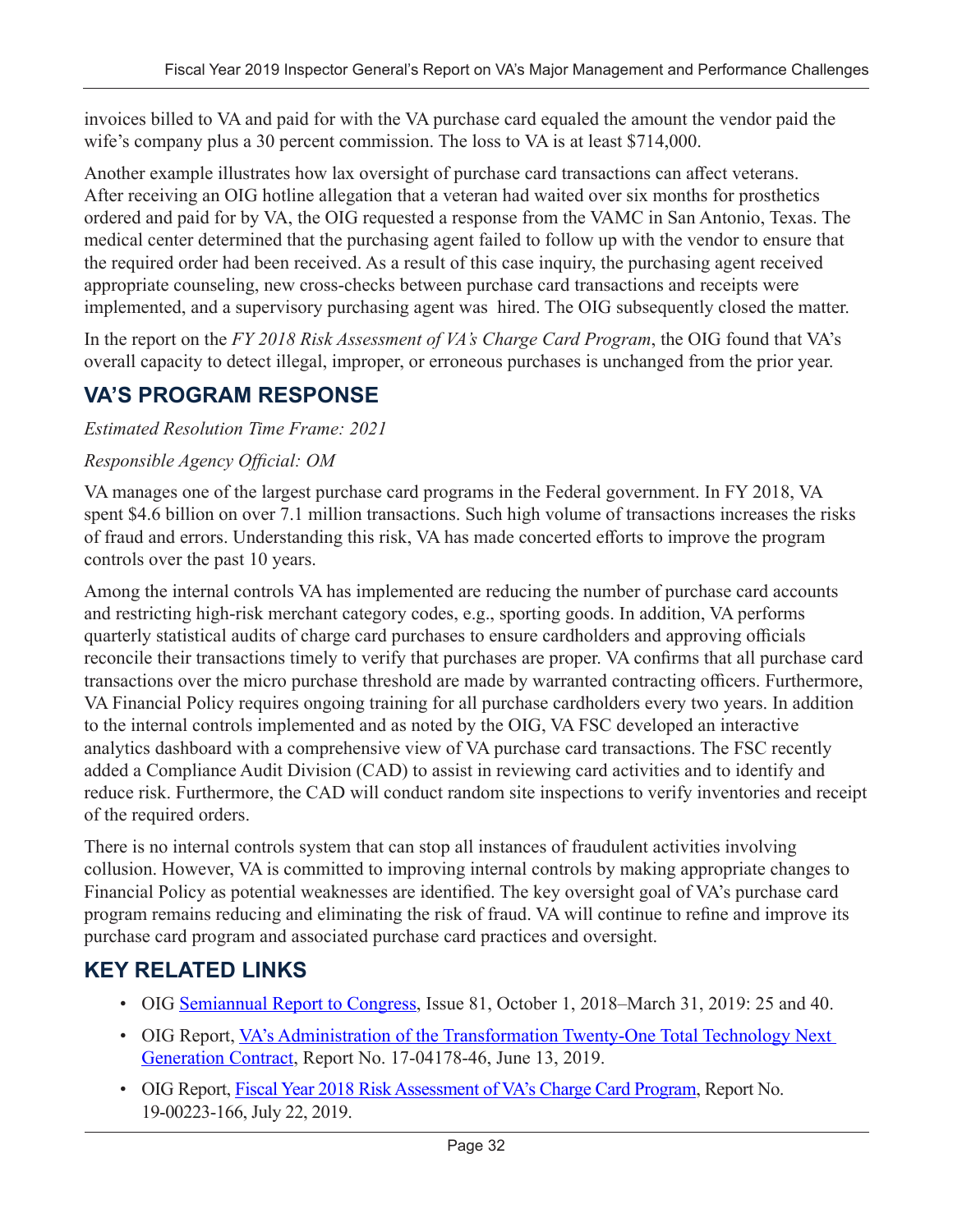# <span id="page-36-0"></span>**OIG CHALLENGE 6: MINIMIZING RISKS AND INCREASING EFFECTIVENESS FOR INFORMATION MANAGEMENT SYSTEMS**

### **STRATEGIC OVERVIEW**

Secure and well-integrated IT systems and networks are integral to VA mission-critical programs and operations. VA has taken steps to advance its security efforts, demonstrated by the continued implementation of VA's ECSP initiative.

The related strategic plan is designed to help VA achieve transparency and accountability while securing veterans' information. The ECSP team has launched 31 plans of action to address previously identified security and IT weaknesses.

However, since 2000, the OIG has identified information management as a major management challenge. VA's problems with planning and implementing IT affect the healthcare and benefits systems serving millions of veterans, their family members, and caregivers. The contributing causes include lack of leadership, decentralized governance in which roles and responsibilities are unclear, failures to adequately plan and test technology to ensure it meets VA personnel and other users' needs, and improper use or reliance on ill-suited software. These persistent issues are also concerning given the magnitude of VA's IT investments. For example, for FY 2020, VA has requested \$4.3 billion to fund information system security, system development initiatives, and system operations and maintenance.

Systems changes, such as the one proposed for electronic health records (EHR) alone, can have a staggering impact on healthcare providers' ability to make informed decisions for their patients, as well as veterans' ability to access their comprehensive records and to keep that information private. To replace VistA, VA's legacy EHR system, with a commercially available software product, VA contracted with Cerner to provide the Millennium EHR, the same system that the DoD is deploying globally to replace its legacy EHR systems. Given the tremendous size, scope, and complexity of the EHR replacement, VA will take approximately 10 years to deploy the system nationally. When factoring in program management and infrastructure improvements, the program could cost upwards of \$16 billion. Replacing the IT system for use by these two massive, interconnected healthcare information systems requires robust, consistent leadership, as well as individual and joint management structures. Additionally, VA must address the cultural and work process changes that the new system brings, requiring the training of hundreds of thousands of healthcare providers and workers. As VA's first golive event in March 2020 approaches, there are still countless governance and planning decisions to be made to minimize the disruption caused by a transition of this scale. The OIG has been monitoring VA's progress on this effort to ensure it is positioned to provide oversight and accountability.

As described below, in FY 2019, the OIG completed audits and programs that recommend improvements to VA on

- Ensuring appropriate information technology safeguards are in place, and
- Reducing the risks to patients and poor outcomes for other beneficiaries of VA programs when new or changed IT and related processes are carried out.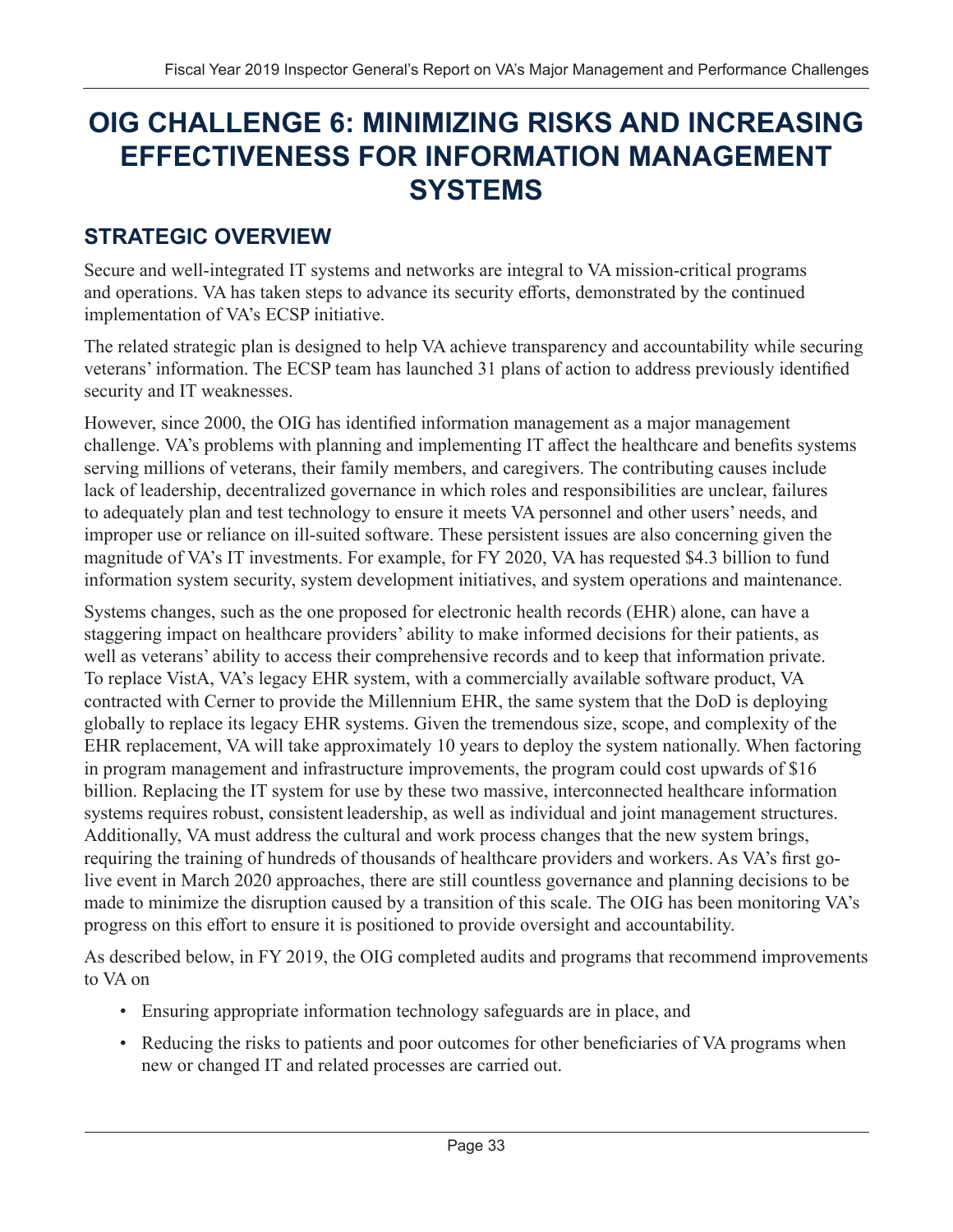#### **ENSURING EFFECTIVE INFORMATION SECURITY PROGRAM AND SYSTEM SECURITY CONTROLS**

During an April 2019 hearing before the Subcommittee on Technology Modernization of the House Committee on Veterans' Affairs, the OIG summarized audits that demonstrated IT systems development is a persistent challenge for VA. Its information security program and practices are the cornerstone to VA's ability to provide benefits and services to veterans in a manner that protects the confidentiality, integrity, and availability of VA systems and data. The Federal Information Security Management Act (FISMA) requires that agencies and their affiliates, such as government contractors, develop, document, and implement an organization-wide security program for their systems and data. As reflected in OIG's *FISMA Audit for Fiscal Year 2018*, VA continues to face significant challenges in complying with the requirements of FISMA due to the nature and maturity of its information security program. To achieve better FISMA outcomes, VA needs to take actions that

- Address security-related issues that contributed to the IT material weakness reported in the FY 2018 audit of VA's consolidated financial statements;
- Improve deployment of security patches, system upgrades, and system configurations that will mitigate significant security vulnerabilities and enforce a consistent process across all field offices; and
- Improve performance monitoring to ensure controls are operating as intended at all facilities and communicate identified security deficiencies to the appropriate personnel so they can take corrective actions to mitigate significant security risks.

Further, although VA has made measurable progress in implementing recommendations from prior audits, a recommendation from the FY 2006 audit pertaining to background investigations and reinvestigations for staff occupying sensitive IT positions is still pending.

## **VA'S PROGRAM RESPONSE**

#### *Estimated Resolution Time Frame: October 1, 2019*

#### *Responsible Agency Officials: Assistant Secretary for OIT and CIO*

Since the 2018 OIG FISMA audit report, VA continues to take proactive steps to address security-related issues and improve upon its organization-wide security program—focusing on information security, cybersecurity, and privacy throughout the enterprise. VA utilizes ECSP to align with VA's mission and core values; strengthen risk management processes in compliance with Executive Order 13800, "Strengthening the Cybersecurity of Federal Network and Critical Infrastructure"; support business strategic modernization initiatives inclusive of financial systems; and provide innovative cybersecurity solutions that protect the veteran in alignment with FISMA. VA has also aligned to both the National Institute of Standards and Technology (NIST) Risk Management Framework (RMF) and the NIST Cybersecurity Framework (CSF) to manage the agency's cybersecurity risk. CSF provides VA with greater visibility into risk at the enterprise level, while RMF provides visibility into risk at the system level.

To address security-related issues that contributed to the IT material weakness, VA has implemented 33 compensating controls, along with remediation activities that reduce risks to an acceptable level. These activities provide additional mitigation of identified risks as well as strengthening the operating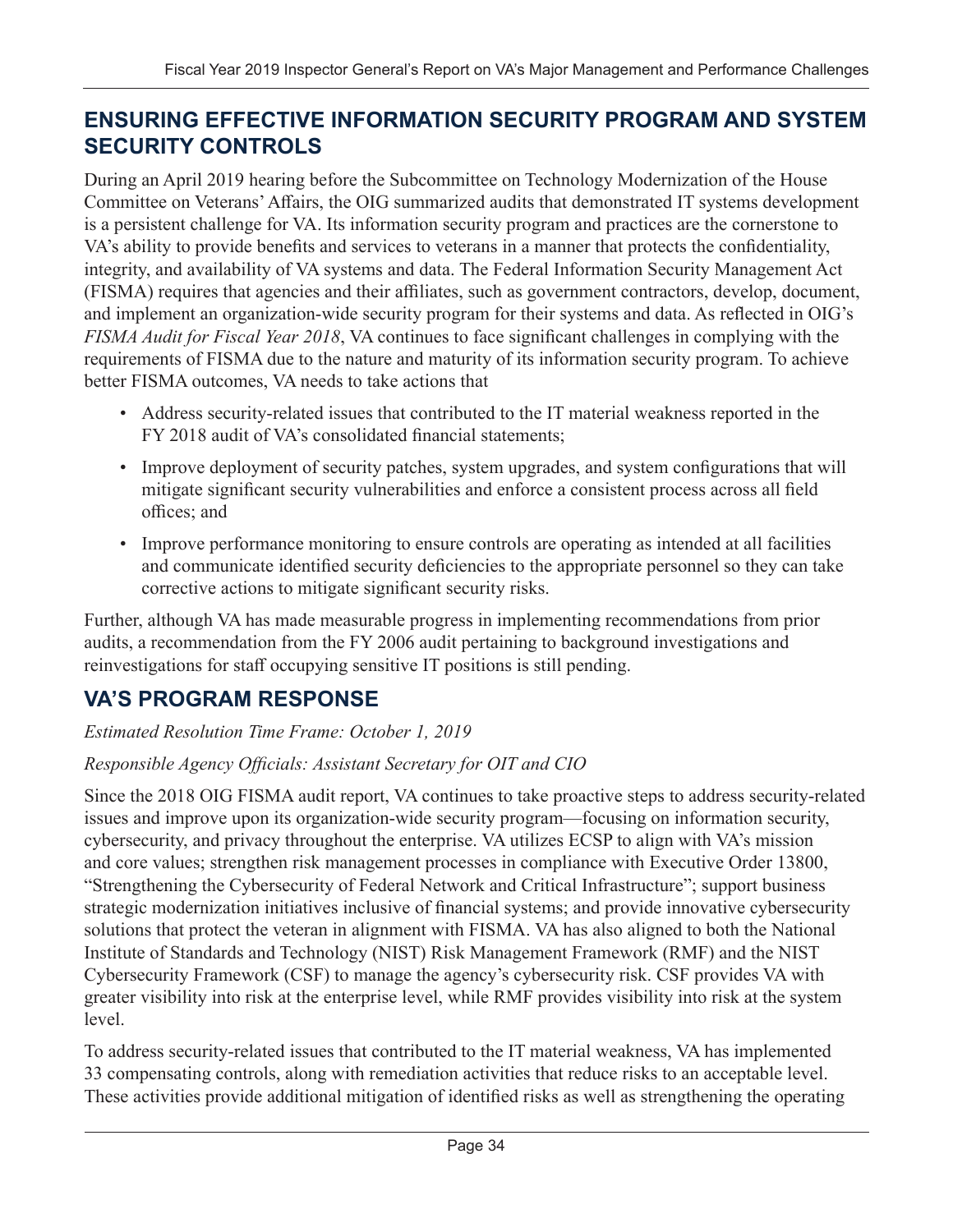capabilities of controls across the organization. The implementation of the compensating controls involves collaboration across VA to address and mitigate identified deficiencies and is intended to prepare VA ahead of the next audit cycle beginning on October 1, 2019.

To mitigate security vulnerabilities and enforce a consistent process across all field offices, VA has established a Vulnerability Management Program, which provides centralized oversight of vulnerability monitoring and response processing spanning across VA facilities, medical centers, central office, ROs, and remote field operations. Since the program started, 65 million vulnerabilities have been remediated, accounting for a 66 percent reduction in aged vulnerabilities. ECSP has also prioritized cybersecurity projects and established accountable offices, assigned roles and responsibilities for delivery, and implemented mechanisms for tracking and monitoring the success of each project through closure. Programs and projects were prioritized to address the following identified activities:

- Security patches improving upon the software that is required for VA applications, accelerating VA's current remediation patch process. Since 2015, VA has achieved a 75 percent reduction in time to patch, measuring at 98 percent remediation.
- System upgrades via efforts such as the implementation of a new Governance, Risk, and Compliance tool that automates security documentation and enables greater visibility into cyber risks.
- System configurations through enhancements to VA's Configuration Management program addressing system development and change management processes.

In alignment with these efforts, VA has documented 54 original baselines as well as conducted 596 annual baseline reviews.

VA has also improved upon performance monitoring to validate that controls are operating as intended by continuing the implementation of VA's Information Security Continuous Monitoring/Continuous Diagnostic Monitoring Cybersecurity Project. This enables VA to maintain situational awareness of its security posture and make informed, timely security decisions. As of August 2019, 95 percent of sites had implemented ForeScout and supporting policies are active. Additionally, the incorporation of the RMF permits VA to monitor and analyze compliance, measure operational risk, and ultimately make risk-based determinations for an information system's Authority to Operate. This allows VA to enforce continuous evaluations and monitor identified vulnerabilities to identify the appropriate personnel that take corrective actions to mitigate significant security risks.

The estimated resolution time frame is October 1, 2019, based on the planned completion of compensating control activates addressing the cybersecurity risks identified in the OIG material weakness findings, which would be reduced to an acceptable level.

#### **MITIGATING RISKS AND POOR OUTCOMES CAUSED BY INFORMATION TECHNOLOGY PLANNING AND IMPLEMENTATION**

Recent OIG reviews demonstrate that new IT must be introduced thoughtfully to mitigate risks to patients. This conclusion builds on an independent assessment that inadequate collaboration between VA's centralized IT organization and VHA has led to a failure to prioritize IT capabilities that support VHA's needs. For example, in *Delayed Radiology Test Reporting at the Dwight D. Eisenhower VA Medical Center in Leavenworth, Kansas*, the OIG reported that radiologists did not receive training on new software that generates alerts regarding abnormal test results. This was problematic because missing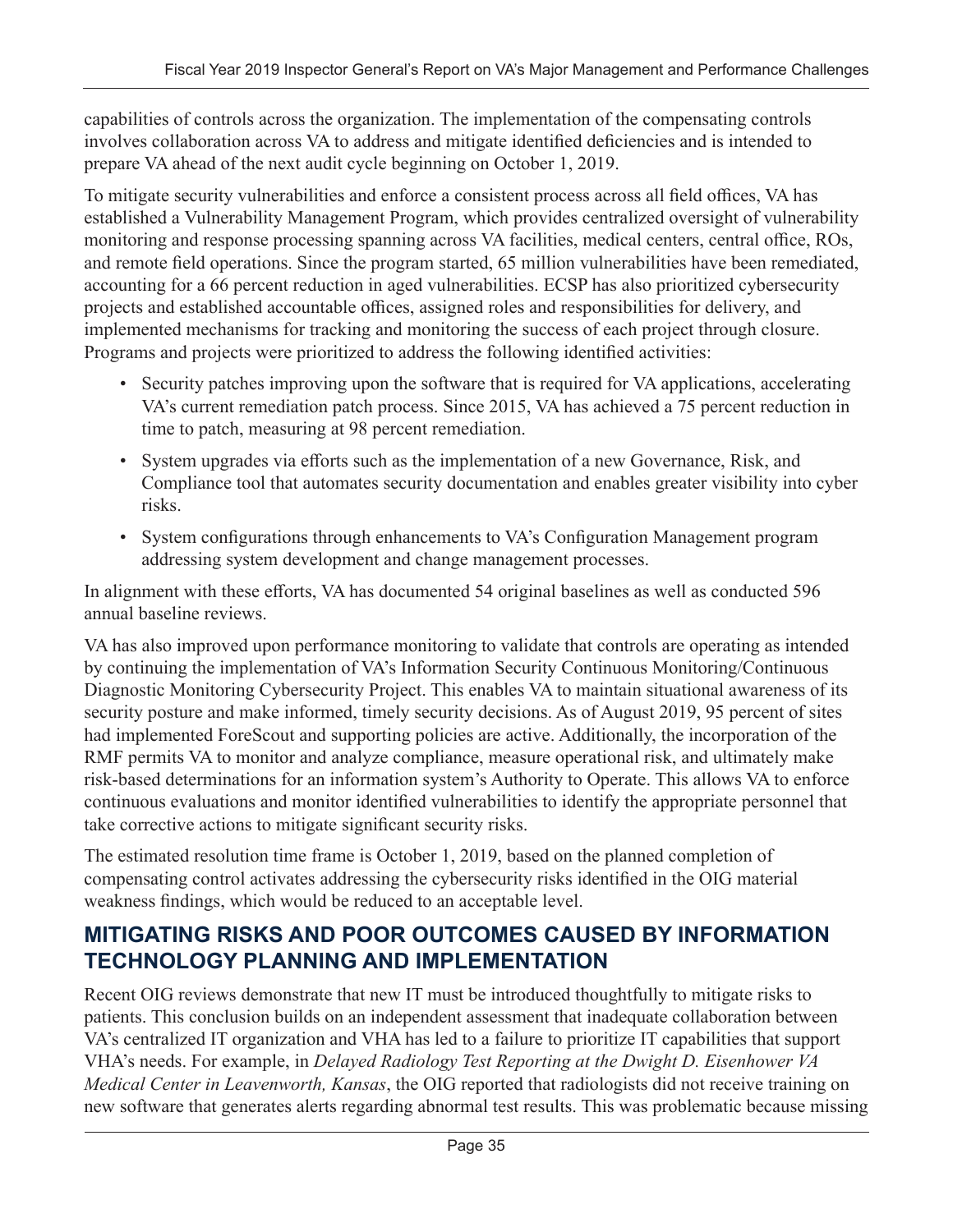alerts were cited as a factor that contributed to providers' failure to timely communicate those results and the need for clinical follow-up. Although action is underway to correct the issues at the medical center, VA will need to scale training and risk-mitigation strategies systemwide as it implements the new EHR system.

The modernization effort will also need to take into consideration prior OIG concerns about opioid prescribing coordination, particularly between VA facilities and care in the community, as well as avoiding lag times in sharing records (as evidenced by large backlogs in scanning documentation into patient records).

IT problems can also have a serious effect on veterans, their dependents, and caregivers when benefits are inappropriately delayed, canceled, or inaccurately calculated. Following the OIG report on P*rogram of Comprehensive Assistance for Family Caregivers: Management Improvements Needed*, in which missteps are detailed in the program's planning and implementation, the OIG continues to conduct oversight work on whether VHA takes timely and consistent action to appropriately discharge veterans and their caregivers from the program. This includes actions to subsequently cancel caregiver stipend payments following a veteran's or caregiver's death, or the veteran's incarceration or hospitalization.

With the expansion of the program under the VA MISSION Act, there will be additional stresses on VHA to make IT improvements that help ensure it avoids, identifies, and promptly resolves improper payments to caregivers due to deaths, incarcerations, or relevant hospitalizations of veterans.

VBA also discontinued the Decision Ready Claims Program, which the OIG found was hindered by ineffective planning and lack of stakeholder involvement. VSOs had issues accessing the appropriate systems to file the claims and lacked resources to fill their anticipated role in helping veterans prepare required documents. Overall, claim filing time was not found to be reduced. Discontinuing the program should allow VBA to refocus on more successful strategies and to use the lessons learned from this program to inform future planning.

VBA also struggled to implement key provisions of the Forever GI Bill that affected veterans' housing allowance payments, because VA lacked an accountable official to oversee the IT system implementation during most of the effort. This lack of oversight resulted in unclear communication of implementation progress and inadequately defined expectations, roles, and responsibilities of the various VA business lines and contractors involved. VBA has since put in place efforts to ensure that education claims are processed in accordance with the new law and that beneficiaries retroactively receive affected benefits, which will be monitored by the OIG.

#### **VA'S PROGRAM RESPONSE**

#### *Estimated Resolution Time Frame: Various*

#### *Responsible Agency Officials: Assistant Secretary for OIT and CIO, USH, USB*

This challenge is covered by multiple VA organizations: OIT, VHA, and VBA. The organizations have responded specifically to those parts of the challenge that pertain to them.

#### **OIT's Response**

Since the 2018 OIG FISMA Audit report, VA continues to take proactive steps to address securityrelated issues and improve upon its organization-wide security program—focusing on information security, cybersecurity, and privacy throughout the enterprise. VA utilizes the ECSP to align with VA's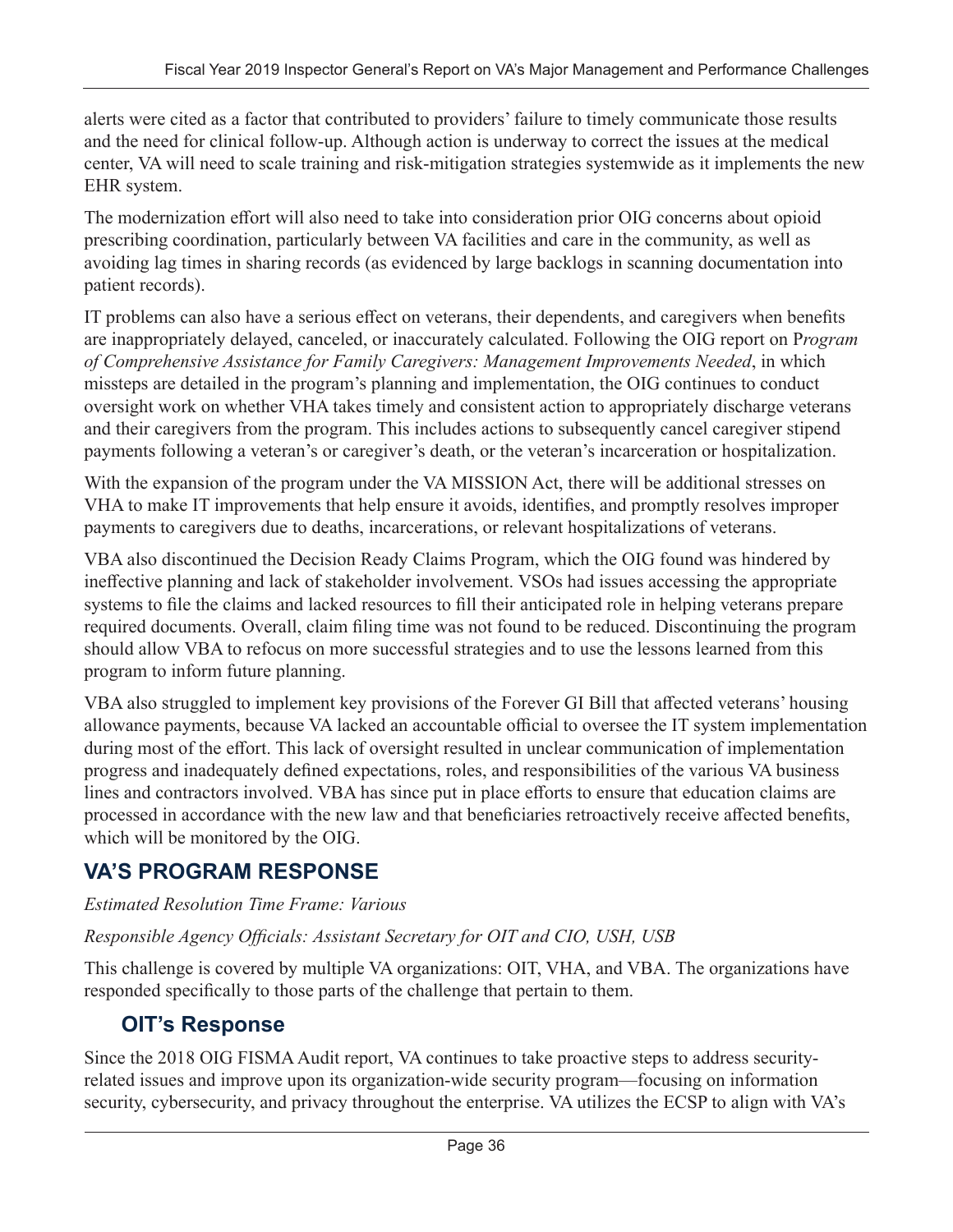mission and core values; strengthen risk management processes in compliance with Executive Order 13800, "Strengthening the Cybersecurity of Federal Network and Critical Infrastructure"; support business strategic modernization initiatives inclusive of financial systems; and provide innovative cybersecurity solutions that protect the veteran in alignment with FISMA. VA has also aligned to both the NIST RMF and the NIST CSF to manage the agency's cybersecurity risk. CSF provides VA with greater visibility into risk at the enterprise level, while RMF provides visibility into risk at the system level.

To address security-related issues that contributed to the IT material weakness, VA has implemented 33 compensating controls, along with remediation activities that reduce risks to an acceptable level. These activities provide additional mitigation of identified risks as well as strengthening the operating capabilities of controls across the organization. The implementation of the compensating controls involves collaboration across VA to address and mitigate identified deficiencies and is intended to prepare VA ahead of the next audit cycle beginning on October 1, 2019.

To mitigate security vulnerabilities and enforce a consistent process across all field offices, VA has established a Vulnerability Management Program, which provides centralized oversight of vulnerability monitoring and response processing spanning across VA facilities, medical centers, central office, ROs, and remote field operations. Since the program started, 65 million vulnerabilities have been remediated, accounting for a 66 percent reduction in aged vulnerabilities. ECSP has also prioritized cybersecurity projects and established accountable offices, assigned roles and responsibilities for delivery, and implemented mechanisms for tracking and monitoring the success of each project through closure. Programs and projects were prioritized to address the following identified activities:

- Security patches improving upon the software that is required for VA applications, accelerating VA's current remediation patch process. Since 2015, VA has achieved a 75 percent reduction in time to patch, measuring at 98 percent remediation.
- System upgrades via efforts such as the implementation of a new Governance, Risk, and Compliance tool that automates security documentation and enables greater visibility into cyber risks.
- System configurations through enhancements to VA's Configuration Management program addressing system development and change management processes. In alignment with these efforts, VA has documented 54 original baselines as well as conducted 596 annual baseline reviews.

VA has also improved upon performance monitoring to validate that controls are operating as intended by continuing the implementation of VA's Information Security Continuous Monitoring/Continuous Diagnostic Monitoring Cybersecurity Project. This enables VA to maintain situational awareness of its security posture and make informed, timely security decisions. As of August 2019, 95 percent of sites had implemented ForeScout and supporting policies were active. Additionally, the incorporation of the RMF permits VA to monitor and analyze compliance, measure operational risk, and ultimately make risk-based determinations for an information system's Authority to Operate. This allows VA to enforce continuous evaluations and monitor identified vulnerabilities to identify the appropriate personnel that take corrective actions to mitigate significant security risks.

The estimated resolution time frame is October 1, 2019, based on the planned completion of compensating control activates addressing the cybersecurity risks identified in the OIG material weakness findings, which would be reduced to an acceptable level.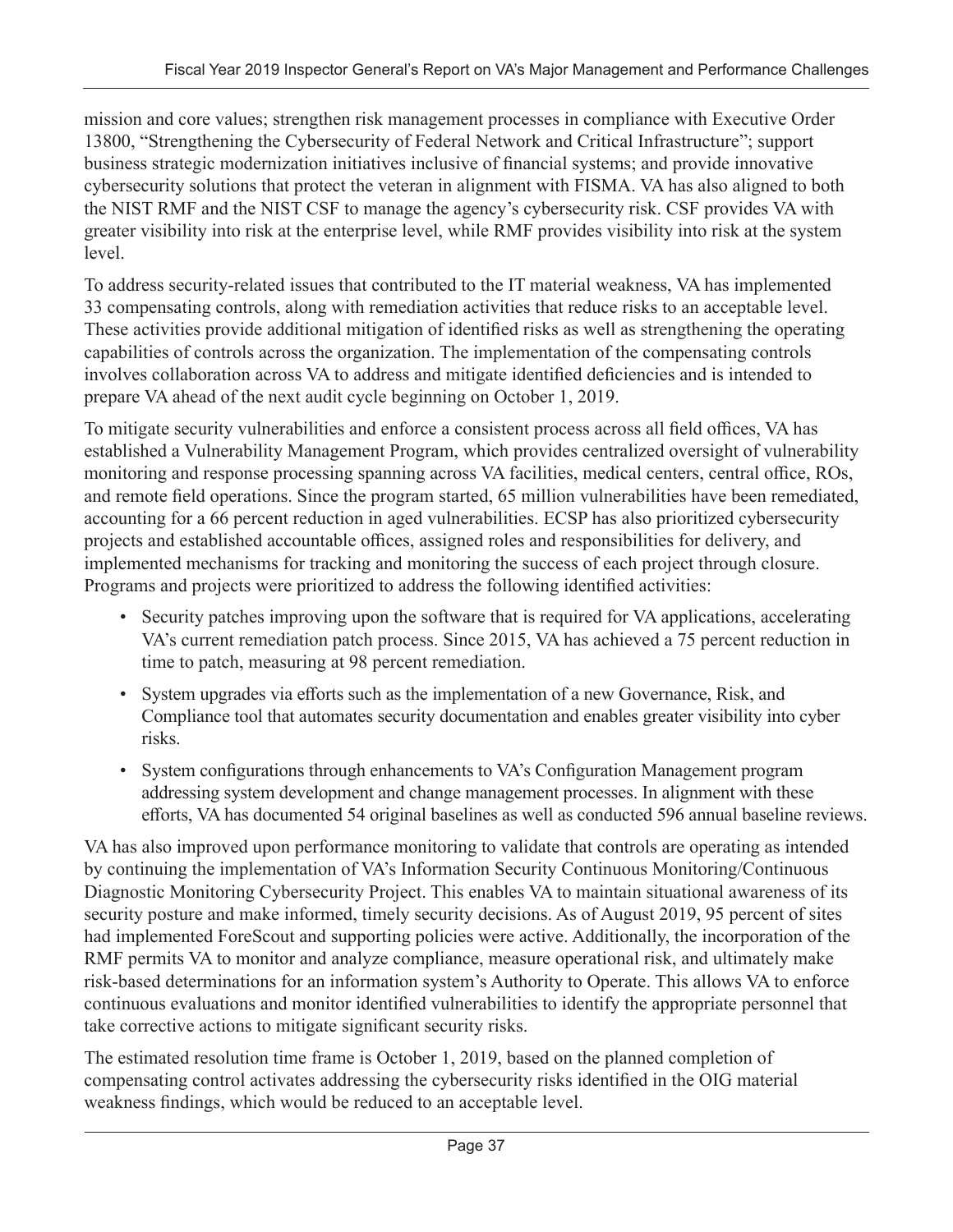### **VHA's Response**

In reference to OIG 17-04003-222, the *Program of Comprehensive Assistance for Family Caregivers (PCAFC): Management Improvements Needed*, two of the six recommendations identified by the OIG have been closed. Recommendations 2, 3, 4, and 6 remain open and are targeted to be completed by the end of FY 2019.

To address Recommendation 1, VHA Directive 1152 was amended to include 14 standard operating procedures governing the delivery of PCAFC. Guidance is inclusive of PCAFC monitoring requirements, expectations for documenting changes in veteran's functioning and degree of need including tier changes and discharge from PCAFC based on no longer meeting eligibility, as well as ensuring facilitation of referrals to appropriate supports and services. VHA wishes to note that in December 2018, VA issued a temporary suspension on reassessments leading to discharges or decreases in tier level and this suspension remains in effect. Eligibility determinations for PCAFC are complex and historically application processing times have resulted in delayed decisions. In the second quarter of FY 2019, a VHA-wide performance metric was established with a goal of processing 90 percent more applications within 90 days or less. Through July 2019, 88.90 percent of application decisions have been made in less than 90 days during the fiscal year.

As part of Recommendation 1 and Recommendation 5, the OIG recommended the establishment and strengthening of a governance structure to monitor and oversee the administration of PCAFC. VHA has established a VISN Lead at every VAMC with a specific point of contact at each VISN office to ensure workload monitoring, provide guidance, coaching, and support to Caregiver Support Coordinators (CSC) within the VISN and ensure compliance with national policy and procedures. Both recommendations 1 and 5 are closed.

To improve accuracy of eligibility determinations as noted as an area for improvement in Recommendation 2, VHA has developed and implemented a required clinical eligibility training for all new CSCs and VISN leads, as well as a required annual refresher training for CSCs and VISN leads. An annual training for all providers who participate in eligibility decisions has been developed and is pending deployment.

To address Recommendation 3, the need for a well-defined process for documenting changes in veterans' health conditions during monitoring sessions to determine if those changes warrant a reassessment of the need for care or the level of care, a standardized process for documenting changes in veterans' health conditions during monitoring sessions was deployed as part of the VHA Directive update and also as a training on monitoring expectations to include guidance on the type and frequency of monitoring assessments, documentation of such assessments, and communication of such assessments to participants of the PCAFC was delivered to the CSC field in January 2019. To support accurate documentation of these actions, a toolkit was developed and deployed to the field in August 2019 to provide an additional resource for field-based staff in support of accurate data capture.

The OIG further recommended that VHA should establish assessment guidelines that caregiver support coordinators should follow when a veteran's need for care changes. An SOP is in development.

In response to the OIG's recommendation to assess adequacy of staffing levels needed to implement PCAFC as intended, VHA has developed a staffing model to support PCAFC at local facilities based on facility complexity, type (rural/urban), and number of approved participants. This recommended staffing model can be adjusted at the local level to allow VISNs the ability to base staffing on individual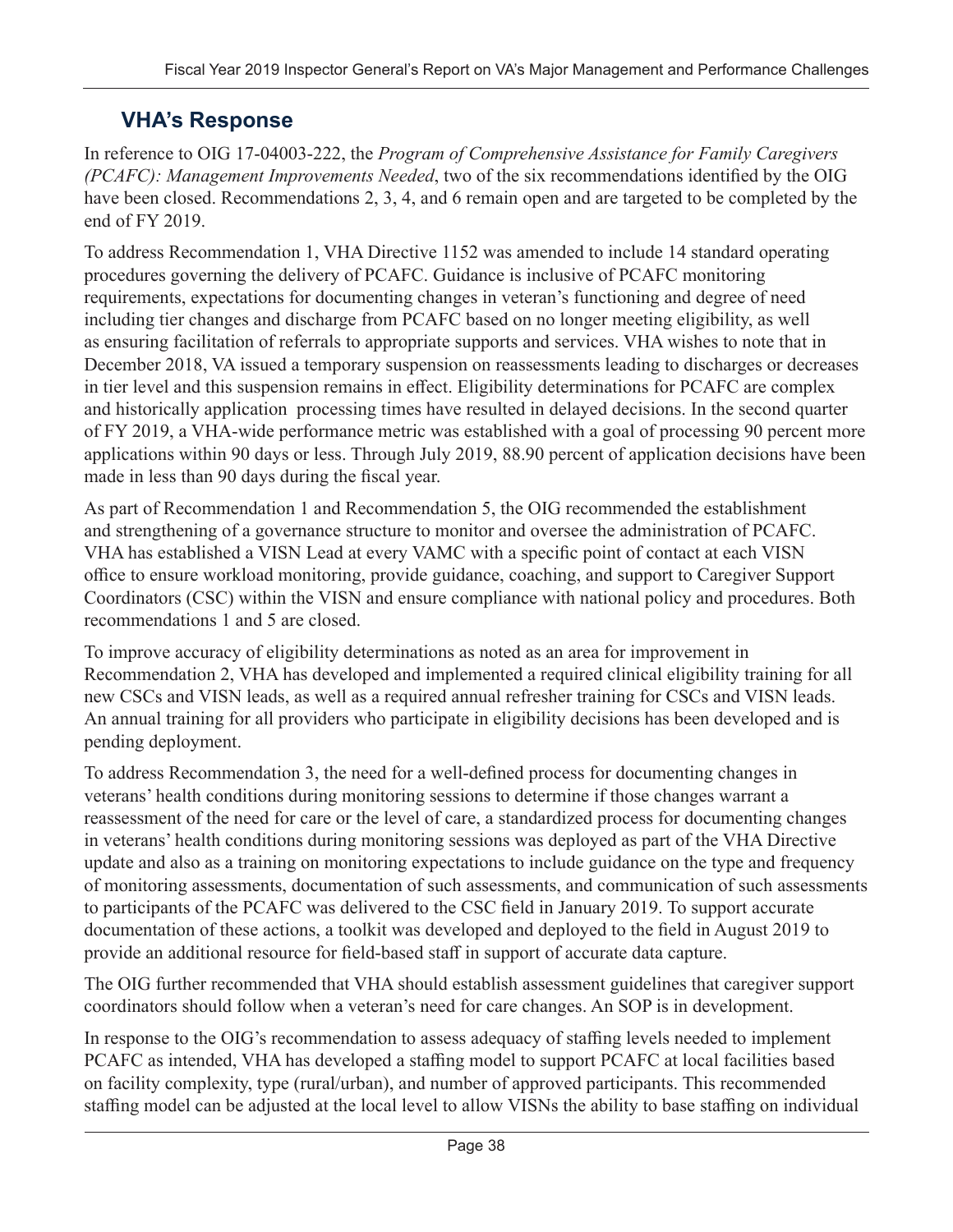facility needs. Guidelines were disseminated to VISN Directors in Q3 2019, and Networks were given the opportunity to request staffing to meet the capabilities required for the Caregiver Support Program (CSP). The VISN CSP leads, the national CSP program office reviewed the requests, and the majority of the requested positions were approved as they were supported by the staffing model. Notification to the field for these approvals was completed in August 2019 so that hiring can commence. Staffing is just one aspect of ensuring that the PCAFC is implemented as intended. In addition to disseminating application processing time metrics to Network directors this fiscal year, as identified earlier in this update, a Key Performance Metric report is disseminated quarterly to national CSP Managers demonstrating numbers of applications, approvals, denials, revocations, and timeliness of application determinations.

In reference to OIG 18-00980-84, *Delayed Radiology Test Reporting at the Dwight D. Eisenhower VA Medical Center, Leavenworth, Kansas*, all five [recommendations] remain open. The facility has completed the following: updated local policies for Reporting Critical and Abnormal Imaging Test Results and Protected Peer Review to align with current VHA directives, provided training to radiologists on the national diagnostic codes and the software that triggers view alerts, completed a management review of the provider, and performed an institutional disclosure to the veteran. A request for closure was submitted for all five recommendations on July 1, 2019.

### **VBA's Response**

VBA continues to evolve its IT program risk management capabilities. In partnership with VA's OIT, VBA is continuing to adopt agile development practices in concert with OIT Enterprise Project Management efforts. Across the spectrum of VBA IT initiatives, agile development practices continue to identify avenues for the development and production release of improved IT systems.

VBA is continually refining its governance practices and has adopted leadership driven forums to improve the collaboration with IT. The Benefits Systems Accountability Board routinely drives improved risk management and operational adjustments to VBA and OIT initiatives to improve service to veterans and their dependents. OIT has improved its collaboration with VBA through improved practices adopted by its account management strategies.

In addition to improved development practices and improved governance capabilities, VBA and OIT are partnering in establishing OIT's ERM Framework. OIT's ERM Strategy and OIT's ERM Framework adhere to Federal regulations and mandates, including OMB Circular No. A-123, which requires agencies to implement an ERM capability that aligns to strategic planning and strategic review processes as established by the Government Performance and Results Act Modernization Act of 2010. The goal of ERM is to identify, assess, report, mitigate, and monitor risks affecting VBA's ability to carry out its mission. Altogether, improved agile development practices, improved governance capabilities, and expanded ERM capabilities continue to evolve and add key features to improve accountability and oversight of the development and deployment of VBA IT systems.

In February 2019, VA awarded a Software Development and Systems Integration contract to Accenture Federal Services to make the necessary IT changes and updates to support processing of education benefits under the Post-9/11 Veterans Educational Assistance Act of 2008 (Post- 9/11 GI Bill) and the Colmery Act. VA is on track to deploy the IT solution on December 1, 2019, for sections 107 and 501 of the Colmery Act. VBA anticipates meeting this challenge and addressing all existing beneficiaries in FY 2020.

To ensure this project remains on schedule, VBA established an Executive Steering Committee (ESC) consisting of senior leaders from OIT, VBA's Education Service (EDU), and VBA's Office of Business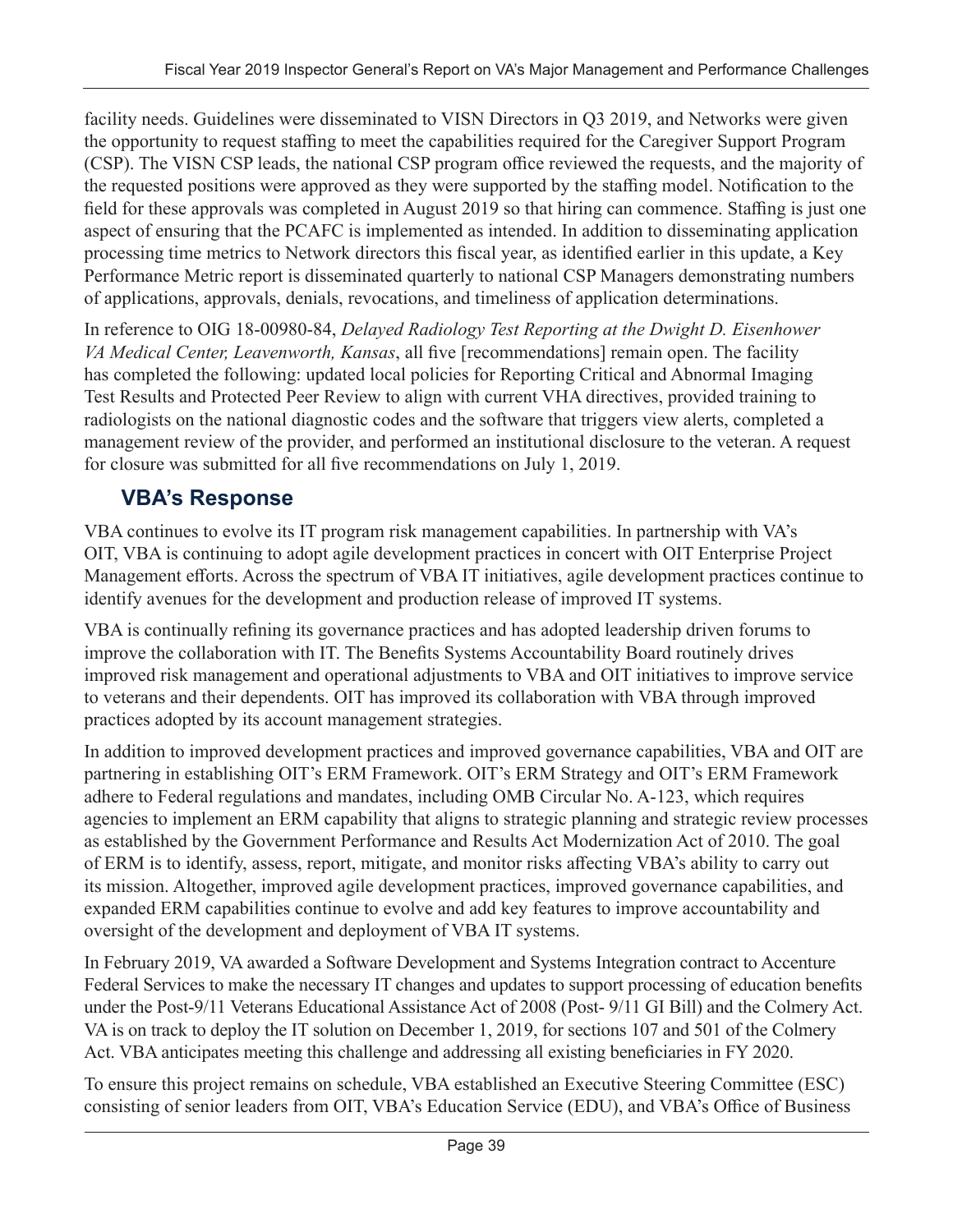Process Integration (OBPI). The ESC meets weekly to review the implementation's progress, resolve any challenges or blockers to success, and ensure proper communication is occurring across this enterprise effort. Additionally, a Program Integration Office (PIO) was established with support from MITRE and includes staff from OIT, EDU, and OBPI. The PIO is responsible for all daily work related to the Colmery Act's implementation.

#### **KEY RELATED LINKS**

- OIG Statement for the Record, "[Mission Critical: Caring for Our](https://www.va.gov/oig/pubs/statements/VAOIG-statement-20190522-oig.pdf) Heroes," May 22, 2019.
- OIG Congressional Testimony, "Mapping the Challenges and Progress of the Office of [Information and Technology](https://www.va.gov/oig/pubs/statements/VAOIG-statement-20190402-arronte.pdf)," April 2, 2019.
- OIG Report, [Federal Information Security Modernization Act Audit for Fiscal Year 2018](https://www.va.gov/oig/pubs/VAOIG-18-02127-64.pdf), Report No. 18-02127-64, March 12, 2019.
- OIG Report, Delayed Radiology Test Reporting at the Dwight D. Eisenhower VA Medical Center, [Leavenworth, Kansas \(VA Eastern Kansas Health](https://www.va.gov/oig/pubs/VAOIG-18-00980-84.pdf) [Care System\)](https://www.va.gov/oig/pubs/VAOIG-18-00980-84.pdf), Report No. 18-00980-84, March 7, 2019.
- OIG Report, Program of Comprehensive Assistance for Family Caregivers: Management [Improvements Needed,](https://www.va.gov/oig/pubs/VAOIG-17-04003-222.pdf) Report No. 17-04003-222, August 16, 2018.
- OIG Report, [Decision Ready Claims Program Hindered by Ineffective Planning](https://www.va.gov/oig/pubs/VAOIG-18-05130-105.pdf), Report No. 18-05130-105, May 21, 2019.
- OIG Congressional Testimony, "[Examining Ongoing Forever GI Bill](https://www.va.gov/oig/pubs/statements/VAOIG-statement-20190509-missal.pdf) [Implementation Efforts](https://www.va.gov/oig/pubs/statements/VAOIG-statement-20190509-missal.pdf)," May 9, 2019.
- OIG Issue Statement, [Forever GI Bill: Early Implementation Challenges,](https://www.va.gov/oig/pubs/VAOIG-19-06452-97.pdf) Report No. 19-06452-97, March 20, 2019.
- The MITRE Corporation, [Independent Assessment of the Health Care Delivery Systems](https://www.va.gov/opa/choiceact/documents/assessments/Integrated_Report.pdf) and [Management Processes of the Department of Veterans Affairs, Volume I: Integrated Report](https://www.va.gov/opa/choiceact/documents/assessments/Integrated_Report.pdf), September 1, 2015.